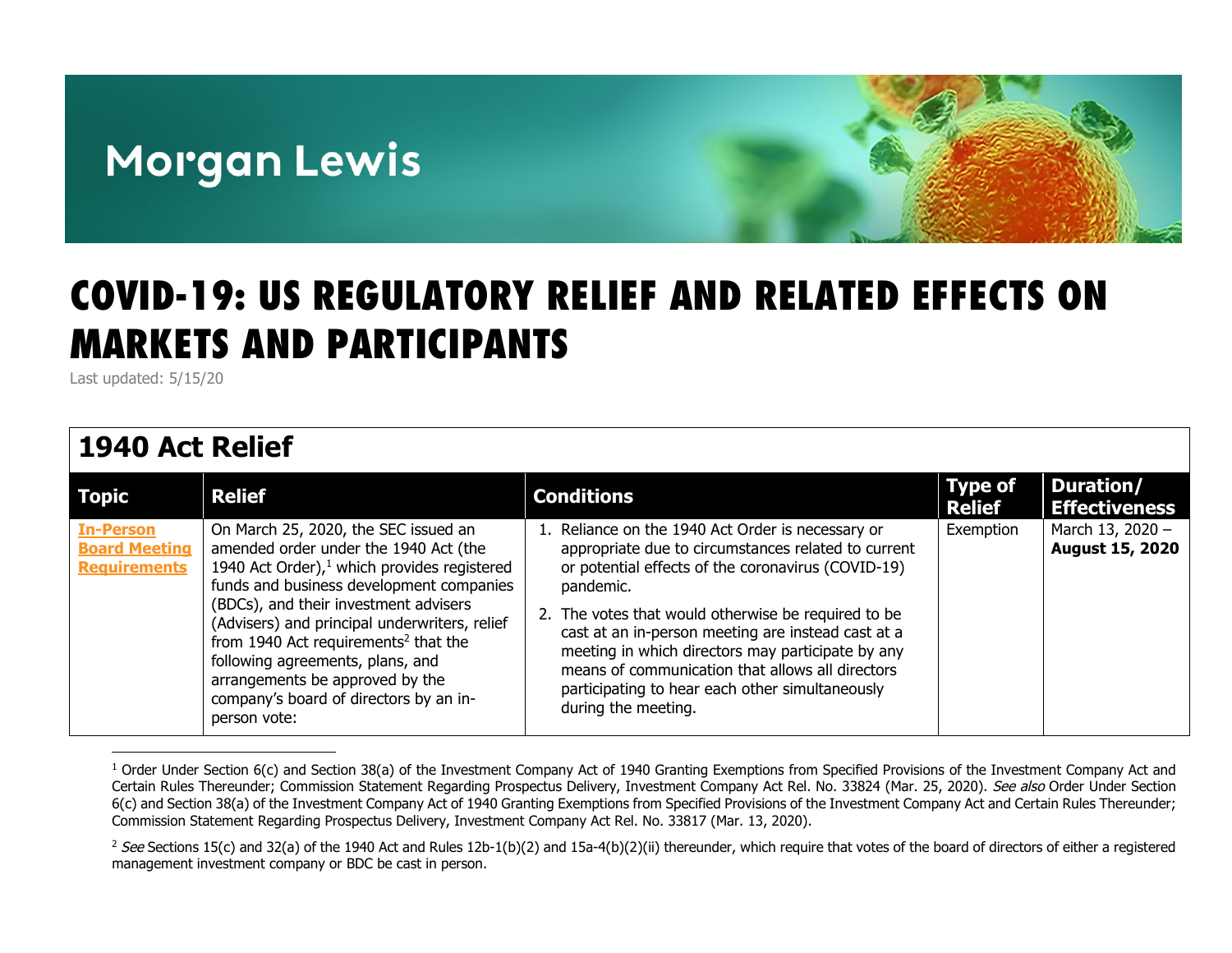|  | 1940 Act Relief |  |
|--|-----------------|--|
|  |                 |  |

| <b>Topic</b>                                                                                              | <b>Relief</b>                                                                                                                                                                                                                                            | <b>Conditions</b>                                                                                                                                                                                                                                                                                                                                                                                                                                                                                                                                                                                                                                                                                                                                                                                                                                           | <b>Type of</b><br><b>Relief</b> | Duration/<br><b>Effectiveness</b>                                                                                     |
|-----------------------------------------------------------------------------------------------------------|----------------------------------------------------------------------------------------------------------------------------------------------------------------------------------------------------------------------------------------------------------|-------------------------------------------------------------------------------------------------------------------------------------------------------------------------------------------------------------------------------------------------------------------------------------------------------------------------------------------------------------------------------------------------------------------------------------------------------------------------------------------------------------------------------------------------------------------------------------------------------------------------------------------------------------------------------------------------------------------------------------------------------------------------------------------------------------------------------------------------------------|---------------------------------|-----------------------------------------------------------------------------------------------------------------------|
|                                                                                                           | • Investment advisory contracts                                                                                                                                                                                                                          | 3. The board of directors, including a majority of the                                                                                                                                                                                                                                                                                                                                                                                                                                                                                                                                                                                                                                                                                                                                                                                                      |                                 |                                                                                                                       |
|                                                                                                           | Principal underwriting contracts<br>$\bullet$                                                                                                                                                                                                            | directors who are not interested persons of the<br>registered fund or BDC, ratifies the action taken                                                                                                                                                                                                                                                                                                                                                                                                                                                                                                                                                                                                                                                                                                                                                        |                                 |                                                                                                                       |
|                                                                                                           | • Selection of independent public<br>accountant                                                                                                                                                                                                          | pursuant to this exemption by vote cast at the next<br>in-person meeting.                                                                                                                                                                                                                                                                                                                                                                                                                                                                                                                                                                                                                                                                                                                                                                                   |                                 |                                                                                                                       |
|                                                                                                           | • Rule 12b-1 plans and related<br>agreements                                                                                                                                                                                                             |                                                                                                                                                                                                                                                                                                                                                                                                                                                                                                                                                                                                                                                                                                                                                                                                                                                             |                                 |                                                                                                                       |
|                                                                                                           | • Interim advisory agreements where the<br>previous advisory agreement was<br>terminated by assignment                                                                                                                                                   |                                                                                                                                                                                                                                                                                                                                                                                                                                                                                                                                                                                                                                                                                                                                                                                                                                                             |                                 |                                                                                                                       |
| <b>Form N-CEN</b><br>and Form N-<br><b>PORT Filing</b><br><b>Requirements</b>                             | The 1940 Act Order provides up to an<br>additional 45 days for registered funds to<br>file (i) Form N-CEN, as required pursuant to<br>Rule 30a-1 under the 1940 Act, and (ii)<br>Form N-PORT, as required pursuant to Rule<br>30b1-9 under the 1940 Act. | 1. The registered fund is unable to meet a filing<br>deadline due to circumstances related to the current<br>or potential effects of COVID-19.<br>2. The registered fund must promptly notify the SEC,<br>via email at <b>IM-EmergencyRelief@sec.gov</b> , that it<br>is relying on the 1940 Act Order.<br>3. The registered fund must include a statement on its<br>public website briefly stating that it is relying on the<br>1940 Act Order.<br>4. The registered fund must file the Form N-CEN or<br>Form N-PORT as soon as practicable, but not later<br>than 45 days after the original due date.<br>5. Any Form N-CEN or Form N-PORT filed pursuant to<br>the 1940 Act Order must include a statement of the<br>registered fund that it relied on the 1940 Act Order<br>and the reasons why it was unable to file such report<br>on a timely basis. | Exemption                       | Applicable to filing<br>obligations that<br>were originally<br>required to occur<br>March 13, 2020 -<br>June 30, 2020 |
| <b>Transmittal of</b><br><b>Annual and</b><br><b>Semi-Annual</b><br><b>Reports to</b><br><b>Investors</b> | The 1940 Act Order provides up to an<br>additional 45 days for registered funds and<br>unit investment trusts (UITs) to transmit<br>annual and semi-annual reports to<br>shareholders, as required pursuant to                                           | 1. The registered fund or UIT is unable to prepare or<br>transmit the report due to circumstances related to<br>the current or potential effects of COVID-19.                                                                                                                                                                                                                                                                                                                                                                                                                                                                                                                                                                                                                                                                                               | Exemption                       | Applicable to<br>transmittal<br>obligations that<br>were originally<br>required to occur                              |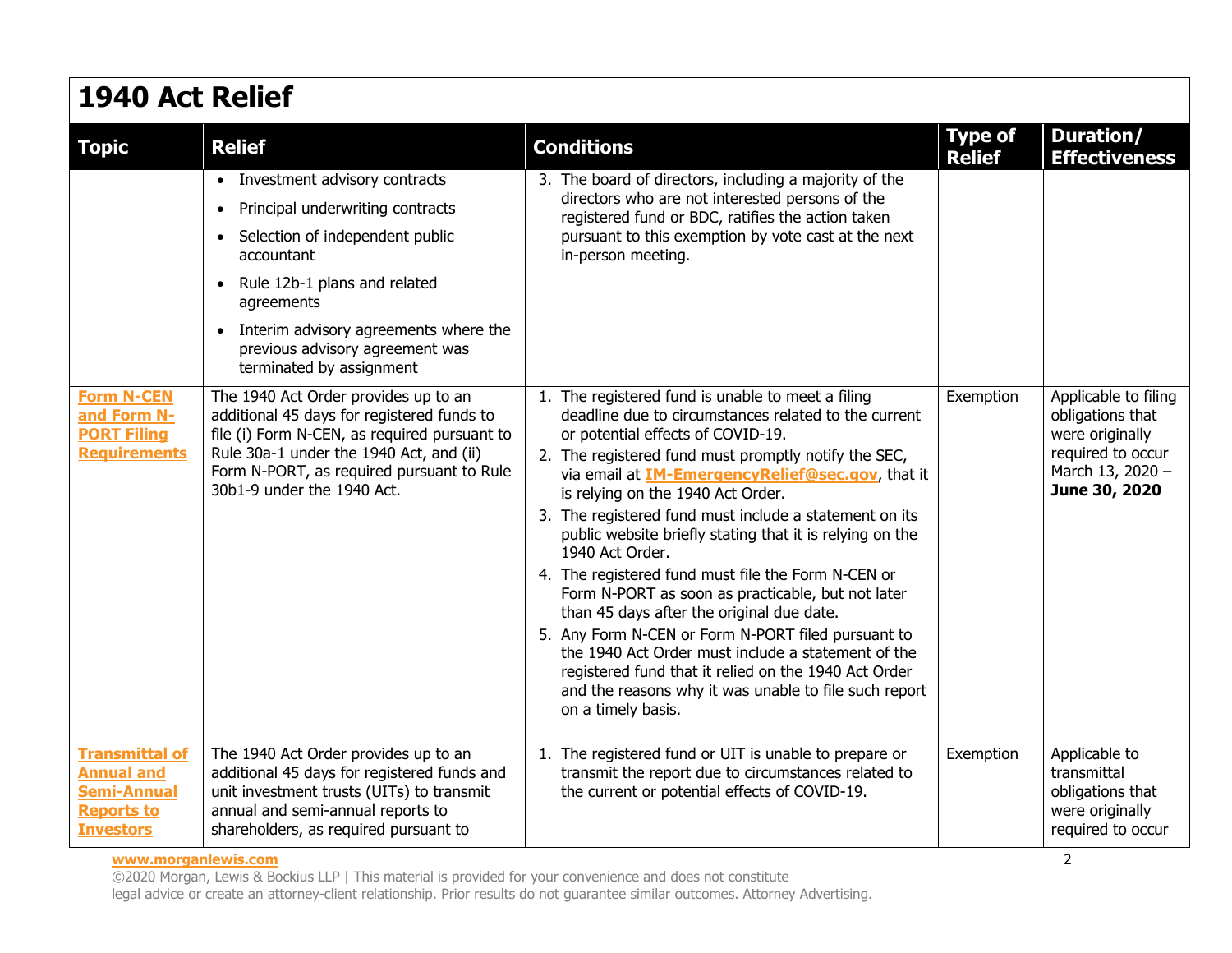### **1940 Act Relief**

| <b>Topic</b>                                                                                       | <b>Relief</b>                                                                                                                                                   | <b>Conditions</b>                                                                                                                                                                                                                                                                                                                                                              | <b>Type of</b><br><b>Relief</b> | Duration/<br><b>Effectiveness</b>                                          |
|----------------------------------------------------------------------------------------------------|-----------------------------------------------------------------------------------------------------------------------------------------------------------------|--------------------------------------------------------------------------------------------------------------------------------------------------------------------------------------------------------------------------------------------------------------------------------------------------------------------------------------------------------------------------------|---------------------------------|----------------------------------------------------------------------------|
|                                                                                                    | Section 30(e) of the 1940 Act and Rule 30e-<br>1 thereunder.                                                                                                    | 2. The registered fund or UIT must promptly notify the<br>SEC, via email at <b>IM-Emergency Relief@sec.gov</b> ,<br>that it is relying on the 1940 Act Order.                                                                                                                                                                                                                  |                                 | March 13, 2020 -<br>June 30, 2020                                          |
|                                                                                                    |                                                                                                                                                                 | 3. The registered fund or UIT must include a statement<br>on its public website briefly stating that it is relying<br>on the 1940 Act Order.                                                                                                                                                                                                                                   |                                 |                                                                            |
|                                                                                                    |                                                                                                                                                                 | 4. The registered fund or UIT must (i) transmit the<br>report to shareholders as soon as practicable, but not<br>later than 45 days after the original due date, and (ii)<br>file the report within 10 days of its transmission to<br>shareholders.                                                                                                                            |                                 |                                                                            |
| <b>30-Day</b><br><b>Requirement</b><br>for Notice of                                               | The 1940 Act Order provides relief for<br>registered closed-end funds and BDCs from<br>the requirement to file a Form N-23C-2 (the                              | 1. The registered fund or BDC must promptly notify the<br>SEC, via email at <b>IM-Emergency Relief@sec.gov</b> ,<br>that it is relying on the 1940 Act Order.                                                                                                                                                                                                                  | Exemption                       | March 13, 2020 -<br><b>August 15, 2020</b>                                 |
| <b>Intention to</b><br><b>Call or</b><br><b>Redeem</b><br><b>Securities</b><br><b>(Form N-23C-</b> | Notice) at least 30 days prior to calling or<br>redeeming securities.                                                                                           | 2. The registered fund or BDC must ensure that the<br>filing of the Notice on an abbreviated timeframe is<br>permitted under relevant state law and applicable<br>governing documents.                                                                                                                                                                                         |                                 |                                                                            |
| 2 Filings)                                                                                         |                                                                                                                                                                 | 3. The registered fund or BDC must file a Notice that<br>contains all the information required by Rule 23c-2<br>under the 1940 Act prior to (i) any call or redemption<br>of existing securities, (ii) the commencement of any<br>offering of replacement securities, and (iii)<br>notification to the existing shareholders whose<br>securities are being called or redeemed. |                                 |                                                                            |
| <b>Timely</b><br><b>Prospectus</b><br><b>Delivery</b>                                              | The SEC stated it would not provide a basis<br>for an SEC enforcement action if a<br>registered fund does not deliver to existing                               | 1. The registered fund's current prospectus is not able<br>to be timely delivered because of circumstances<br>related to COVID-19.                                                                                                                                                                                                                                             | Commission<br>Statement         | Applicable to<br>prospectus<br>deliveries that                             |
|                                                                                                    | shareholders its current prospectus in<br>instances where the prospectus is not able<br>to be timely delivered because of<br>circumstances related to COVID-19. | 2. The sale of shares to the investor was not an initial<br>purchase by the investor of shares of the registered<br>fund.                                                                                                                                                                                                                                                      |                                 | were originally<br>required to occur<br>March 13, 2020 -<br>June 30, 2020. |

#### **www.morganlewis.com** 3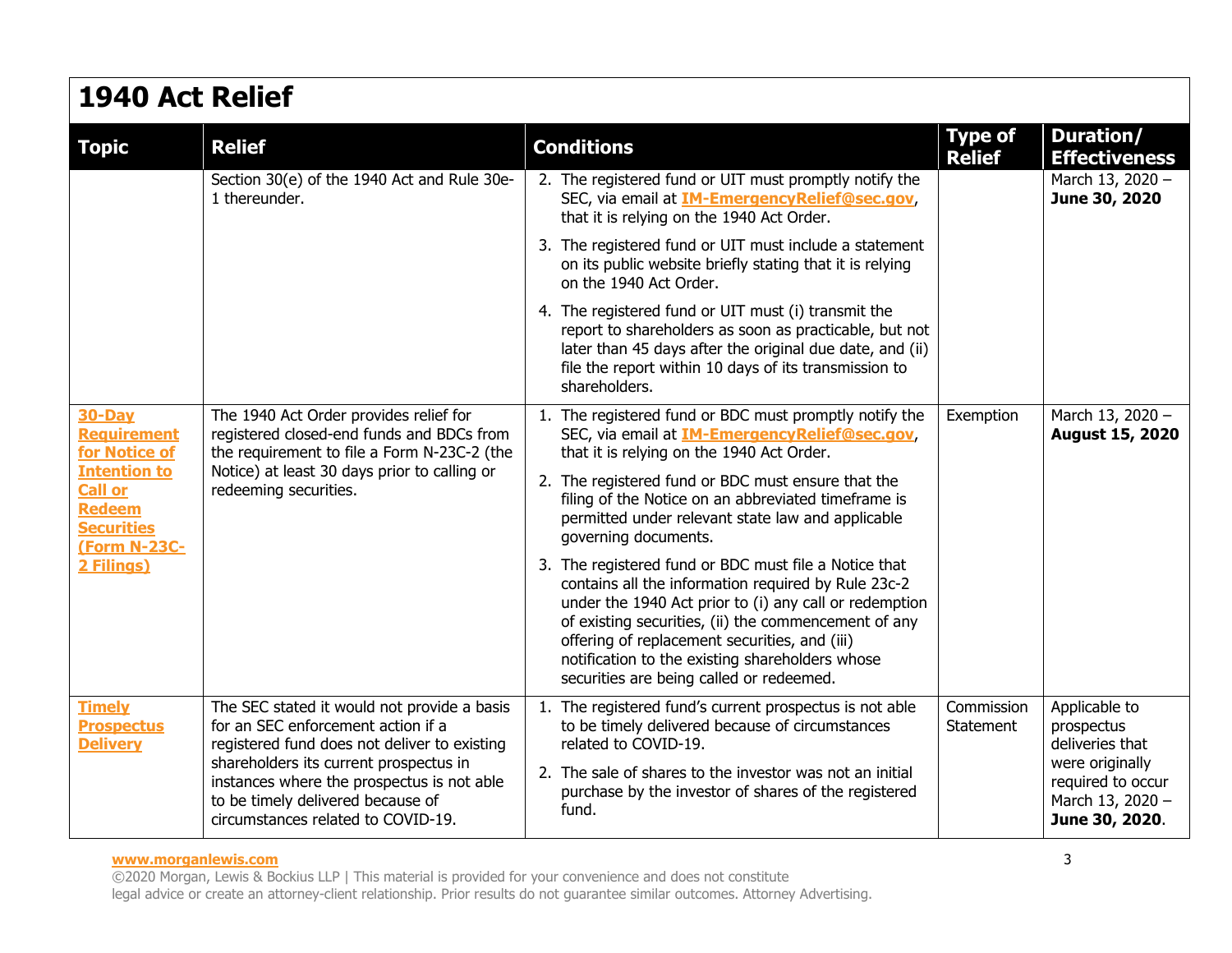| <b>1940 Act Relief</b>                                       |                                                                                                                                                                                                                                                                                                                                                                                                                                                                                                                                                                                                                                                                                                                                          |                                                                                                                                                                                                                                                                                                                                                                                                                                                                                                                                                                                                                                              |                                 |                                                                                                                                                                                                                          |
|--------------------------------------------------------------|------------------------------------------------------------------------------------------------------------------------------------------------------------------------------------------------------------------------------------------------------------------------------------------------------------------------------------------------------------------------------------------------------------------------------------------------------------------------------------------------------------------------------------------------------------------------------------------------------------------------------------------------------------------------------------------------------------------------------------------|----------------------------------------------------------------------------------------------------------------------------------------------------------------------------------------------------------------------------------------------------------------------------------------------------------------------------------------------------------------------------------------------------------------------------------------------------------------------------------------------------------------------------------------------------------------------------------------------------------------------------------------------|---------------------------------|--------------------------------------------------------------------------------------------------------------------------------------------------------------------------------------------------------------------------|
| <b>Topic</b>                                                 | <b>Relief</b>                                                                                                                                                                                                                                                                                                                                                                                                                                                                                                                                                                                                                                                                                                                            | <b>Conditions</b>                                                                                                                                                                                                                                                                                                                                                                                                                                                                                                                                                                                                                            | <b>Type of</b><br><b>Relief</b> | <b>Duration/</b><br><b>Effectiveness</b>                                                                                                                                                                                 |
|                                                              |                                                                                                                                                                                                                                                                                                                                                                                                                                                                                                                                                                                                                                                                                                                                          | 3. The registered fund must notify the SEC, via email at<br><b>IM-EmergencyRelief@sec.gov</b> , that it is relying<br>on this position.                                                                                                                                                                                                                                                                                                                                                                                                                                                                                                      |                                 |                                                                                                                                                                                                                          |
|                                                              |                                                                                                                                                                                                                                                                                                                                                                                                                                                                                                                                                                                                                                                                                                                                          | 4. The registered fund must publish on its public<br>website that it intends to rely on this position.                                                                                                                                                                                                                                                                                                                                                                                                                                                                                                                                       |                                 |                                                                                                                                                                                                                          |
|                                                              |                                                                                                                                                                                                                                                                                                                                                                                                                                                                                                                                                                                                                                                                                                                                          | 5. The registered fund must publish its current<br>prospectus on its public website.                                                                                                                                                                                                                                                                                                                                                                                                                                                                                                                                                         |                                 |                                                                                                                                                                                                                          |
|                                                              |                                                                                                                                                                                                                                                                                                                                                                                                                                                                                                                                                                                                                                                                                                                                          | 6. The registered fund must deliver the prospectus to<br>investors as soon as practicable, but not later than<br>45 days after the date originally required.                                                                                                                                                                                                                                                                                                                                                                                                                                                                                 |                                 |                                                                                                                                                                                                                          |
| <b>Affiliated</b><br><b>Borrowing</b><br><b>Restrictions</b> | On March 23, 2020, the SEC issued an<br>order under the 1940 Act permitting certain<br>borrowing transactions (the 1940 Act<br>Borrowing Order). <sup>3</sup> While the 1940 Act<br>Borrowing Order is in effect,<br>• open-end funds and separate accounts<br>are exempt from Section 12(d)(3) of<br>the 1940 Act to permit borrowing from<br>first- and second-tier affiliates;<br>• first- and second-tier affiliates are<br>exempt from Section 17(a) of the 1940<br>Act to permit collateralized loans to<br>open-end funds and separate accounts;<br>and<br>• open-end funds are exempt from<br>Section $18(f)(1)$ of the 1940 Act to<br>permit borrowing money from any first-<br>or second-tier affiliate that is not a<br>bank. | 1. The board of directors of the open-end fund,<br>including a majority of the directors who are not<br>interested persons of the open-end fund, or the<br>insurance company on behalf of the separate<br>account, reasonably determines that such borrowing<br>(i) is in the best interests of the fund and its<br>shareholders, and (ii) will be for the purpose of<br>satisfying shareholder redemptions.<br>2. Prior to relying on the relief for the first time, a fund<br>or separate account must notify the SEC, via email at<br><b>IM-EmergencyRelief@sec.gov, and state that it is</b><br>relying on the 1940 Act Borrowing Order. | Exemption                       | March 23, 2020 to<br>(and including) the<br>date specified in<br>a notice from<br>the SEC<br>terminating the<br>relief (at least two<br>weeks from the<br>date of the notice<br>and no earlier<br>than June 30,<br>2020) |

<span id="page-3-0"></span> $3$  Order Under Sections 6(c), 12(d)(1)(J), 17(b), 17(d) and 38(a) of the Investment Company Act of 1940 and Rule 17d-1 Thereunder Granting Exemptions from Specified Provisions of the Investment Company Act and Certain Rules Thereunder, Investment Company Act Rel. No. 33821 (Mar. 23, 2020).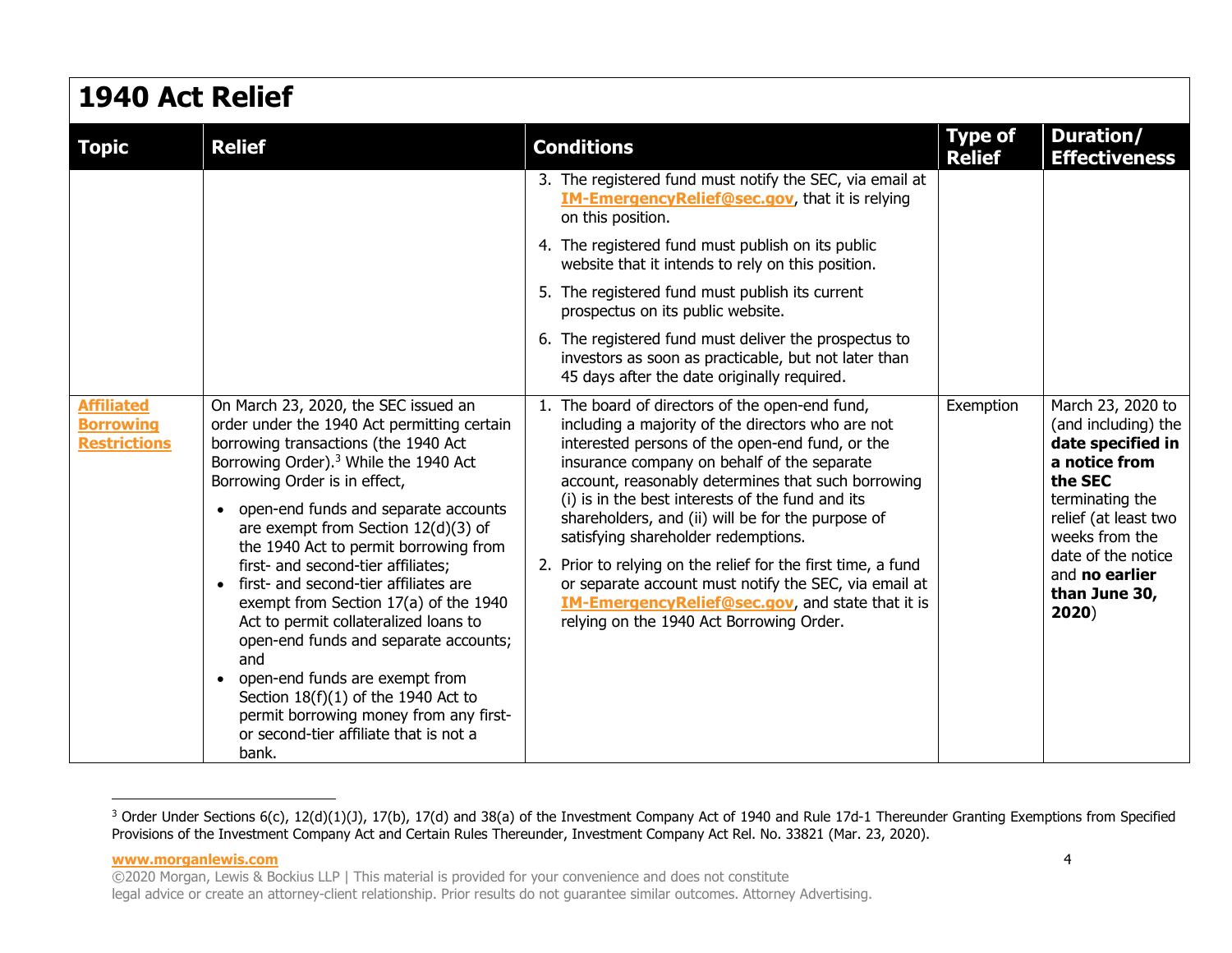### **1940 Act Relief**

| <b>Topic</b>                                                                                                                                     | <b>Relief</b>                                                                                                                                                                                                                                                                                                                                                                                                                                                                                                                                                                                                                           | <b>Conditions</b>                                                                                                                                                                                                                                                                                                                                                                                                                                                                                                                                                                                                                                                                                                                                                                                                                                                                       | <b>Type of</b><br><b>Relief</b> | Duration/<br><b>Effectiveness</b>                                                                                                                                                                                        |
|--------------------------------------------------------------------------------------------------------------------------------------------------|-----------------------------------------------------------------------------------------------------------------------------------------------------------------------------------------------------------------------------------------------------------------------------------------------------------------------------------------------------------------------------------------------------------------------------------------------------------------------------------------------------------------------------------------------------------------------------------------------------------------------------------------|-----------------------------------------------------------------------------------------------------------------------------------------------------------------------------------------------------------------------------------------------------------------------------------------------------------------------------------------------------------------------------------------------------------------------------------------------------------------------------------------------------------------------------------------------------------------------------------------------------------------------------------------------------------------------------------------------------------------------------------------------------------------------------------------------------------------------------------------------------------------------------------------|---------------------------------|--------------------------------------------------------------------------------------------------------------------------------------------------------------------------------------------------------------------------|
| <b>Interfund</b><br><b>Lending (IFL)</b><br><b>Limits for</b><br><b>Funds with</b><br><b>Existing</b><br><b>Exemptive</b><br><b>Orders</b>       | The 1940 Act Borrowing Order does the<br>following:<br>Enables an open-end fund with an<br>existing IFL order to make loans, in the<br>aggregate, through its IFL facility up to<br>25% of the fund's current net assets.<br>This limit supersedes any lower<br>limitation in a fund's existing IFL order.<br>Extends the time period of any<br>$\blacksquare$<br>permitted loan under a fund's existing<br>IFL order to the full term of the<br>temporary relief, subject to (1) a board<br>determination that such time period is<br>appropriate, and (2) the loans<br>remaining callable per the terms of the<br>existing IFL order. | 1. The loans must be made in accordance with all other<br>terms and conditions of the fund's existing IFL order.<br>2. Prior to relying on the relief for the first time, the<br>fund must notify the SEC, via email at IM-<br><b>Emergency Relief@sec.gov</b> , that it is relying on<br>the 1940 Act Borrowing Order.<br>3. Prior to relying on the relief for the first time, the<br>fund must disclose on its public website that it is<br>relying on the 1940 Act Borrowing Order that<br>modifies the terms of its existing IFL order.                                                                                                                                                                                                                                                                                                                                            | Exemption                       | March 23, 2020 to<br>(and including) the<br>date specified in<br>a notice from<br>the SEC<br>terminating the<br>relief (at least two<br>weeks from the<br>date of the notice<br>and no earlier<br>than June 30,<br>2020) |
| <b>Interfund</b><br><b>Lending</b><br><b>Restrictions</b><br>for Funds<br><b>Without</b><br><b>Existing</b><br><b>Exemptive</b><br><b>Orders</b> | The 1940 Act Borrowing Order permits such<br>funds to establish an IFL and borrowing<br>facility, as set forth in "recent IFL<br>precedent," which the order defines as IFL<br>exemptive orders the SEC has issued within<br>the last 12 months. Money market funds<br>may not be borrowers in the IFL facility.                                                                                                                                                                                                                                                                                                                        | 1. The fund must satisfy the terms and conditions of<br>the recent IFL precedent, except it (i) may rely on<br>the relief granted to funds with existing IFL orders<br>(above), and (ii) need not satisfy the prior<br>registration statement disclosure requirement in<br>recent IFL precedent.<br>2. Prior to relying on the relief for the first time, the<br>fund must notify the SEC, via email at IM-<br><b>Emergency Relief@sec.gov</b> , stating that it is<br>relying on the 1940 Act Borrowing Order, and<br>identifying the recent IFL precedent that it is relying<br>on.<br>3. The fund must (i) disclose on its public website, prior<br>to relying on the relief for the first time, that it is<br>relying on the relief to utilize an IFL and borrowing<br>facility, and (ii) update its disclosure regarding the<br>material facts about its participation or intended | Exemption                       | March 23, 2020 to<br>(and including) the<br>date specified in<br>a notice from<br>the SEC<br>terminating the<br>relief (at least two<br>weeks from the<br>date of the notice<br>and no earlier<br>than June 30,<br>2020) |

#### **www.morganlewis.com** 5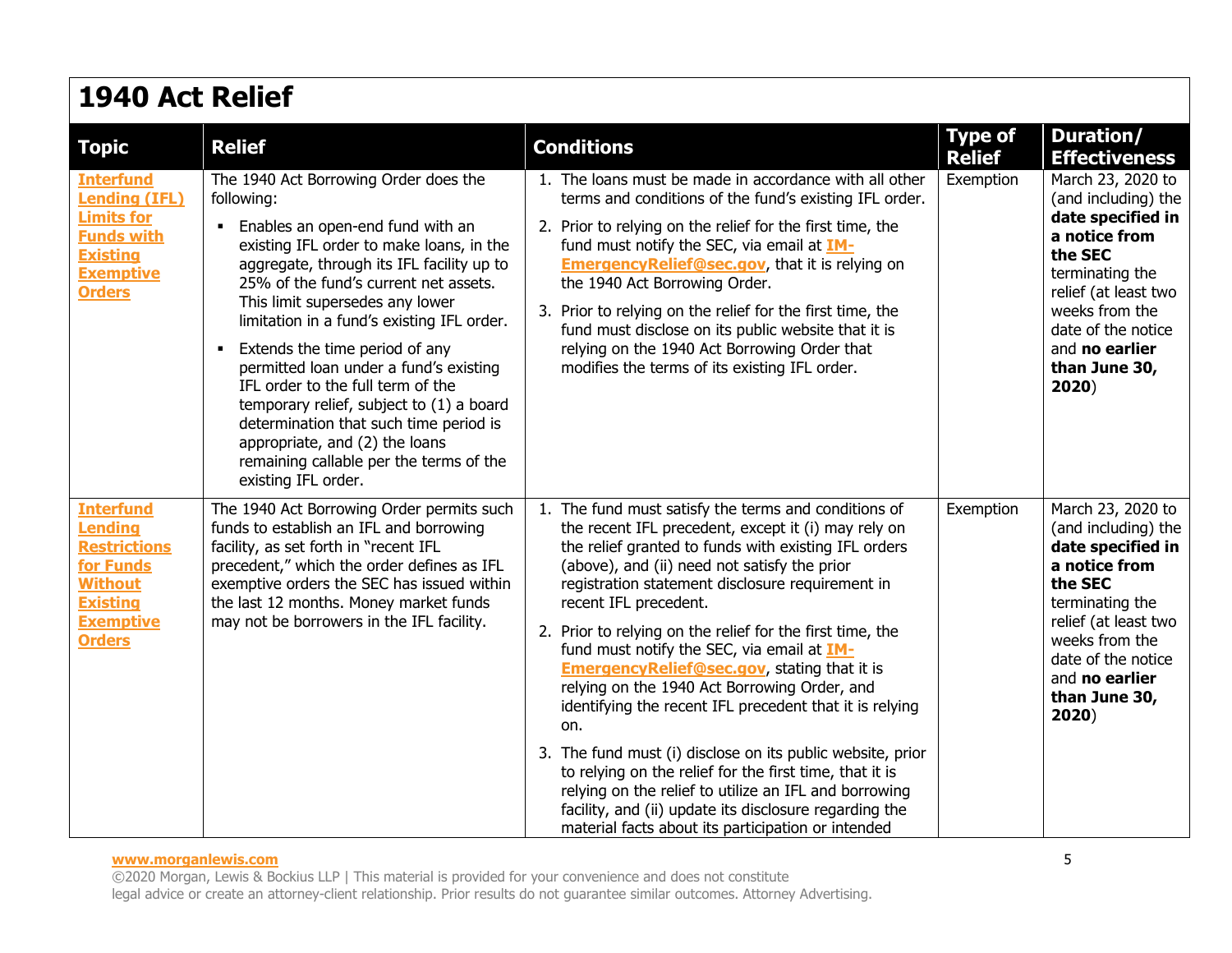| <b>1940 Act Relief</b>                                                                              |                                                                                                                                                                                                                              |                                                                                                                                                                                                                                                          |                                 |                                                                                                   |
|-----------------------------------------------------------------------------------------------------|------------------------------------------------------------------------------------------------------------------------------------------------------------------------------------------------------------------------------|----------------------------------------------------------------------------------------------------------------------------------------------------------------------------------------------------------------------------------------------------------|---------------------------------|---------------------------------------------------------------------------------------------------|
| <b>Topic</b>                                                                                        | <b>Relief</b>                                                                                                                                                                                                                | <b>Conditions</b>                                                                                                                                                                                                                                        | <b>Type of</b><br><b>Relief</b> | Duration/<br><b>Effectiveness</b>                                                                 |
|                                                                                                     |                                                                                                                                                                                                                              | participation in the facility (to the extent it files a<br>prospectus supplement, or a new or amended<br>registration statement or shareholder report, while it<br>is relying on the relief).                                                            |                                 |                                                                                                   |
| <b>Fundamental</b><br><b>Policy</b><br><b>Restrictions</b><br><b>Regarding</b><br><b>Lending or</b> | The 1940 Act Borrowing Order permits an<br>open-end fund, without prior shareholder<br>approval, to enter into any lawful lending or<br>borrowing transactions, including those<br>permitted by the order, that deviate from | 1. The board of directors of the fund, including a<br>majority of the directors who are not interested<br>persons of the fund, must reasonably determine that<br>such lending or borrowing is in the best interests of<br>the fund and its shareholders. | Exemption                       | March 23, 2020 to<br>(and including) the<br>date specified in<br>a notice from<br>the SEC         |
| <b>Borrowing</b><br>statement.                                                                      | any relevant policy in the fund's registration                                                                                                                                                                               | 2. The fund must promptly notify its shareholders of the<br>deviation by filing a prospectus supplement and<br>including a statement on the applicable fund's public<br>website.                                                                         |                                 | terminating the<br>relief (at least two<br>weeks from the<br>date of the notice<br>and no earlier |
|                                                                                                     |                                                                                                                                                                                                                              | 3. Prior to relying on the relief for the first time, the<br>fund must notify the SEC, via email at IM-<br><b>EmergencyRelief@sec.gov</b> , stating that it is<br>relying on the 1940 Act Borrowing Order.                                               |                                 | than June 30,<br>2020)                                                                            |
| <b>Restrictions</b><br>on "Affiliated                                                               | The SEC staff of the Division of Investment<br>Management issued a no-action letter to the                                                                                                                                   | 1. The purchase price of all affiliated purchases must be<br>at fair market value.                                                                                                                                                                       | No-Action<br>Letter             | Relief will be in<br>effect until                                                                 |
| <b>Purchases" of</b><br><b>Money Market</b><br><b>Fund</b><br><b>Securities</b>                     | Investment Company Institute (ICI) <sup>4</sup> in light<br>of COVID-19, which stated that, on a<br>temporary basis, they would not<br>recommend enforcement action to the SEC<br>for "affiliated purchases" of money market | 2. All affiliated purchases must comply with Rule 17a-9<br>under the 1940 Act, except to the extent such<br>purchase would conflict with banking regulations or<br>an exemption issued by the Federal Reserve on<br>March 17, 2020.                      |                                 | further notice<br>from the SEC<br>staff                                                           |
|                                                                                                     | fund securities. The relief allows first- and<br>second-tier affiliates of money market funds<br>that are subject to certain banking                                                                                         | 3. The money market fund must file Form N-CR to<br>report these transactions.                                                                                                                                                                            |                                 |                                                                                                   |
|                                                                                                     | regulations to help bolster liquidity in these<br>funds by purchasing securities issued by the<br>funds.                                                                                                                     | 4. The SEC staff notes that the relief is also conditioned<br>on the information provided in the ICI's request<br>letter, and that any different facts may require<br>separate relief.                                                                   |                                 |                                                                                                   |

<sup>4</sup> Investment Company Institute, SEC No-Action Letter (Mar. 19, 2020).

**www.morganlewis.com** 6

<sup>©2020</sup> Morgan, Lewis & Bockius LLP | This material is provided for your convenience and does not constitute legal advice or create an attorney-client relationship. Prior results do not guarantee similar outcomes. Attorney Advertising.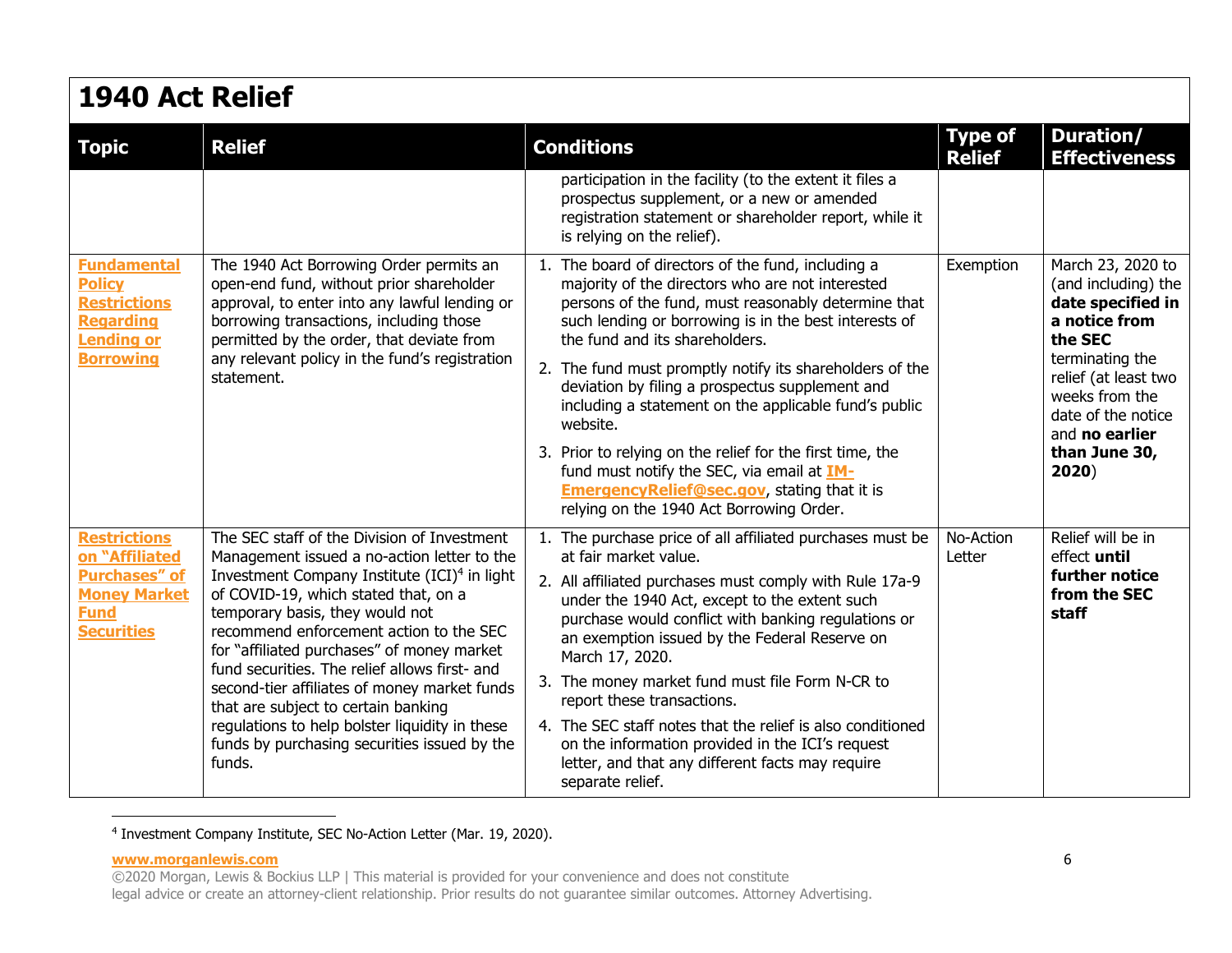| <b>1940 Act Relief</b>                                                                                                                         |                                                                                                                                                                                                                                                                                                                                                                                                                                                                                                                                                                                                                                                                                                    |                                                                                                                                                                                                                                                                                                                                                                                                                                                                                                                                                                                                                                                                                                                                                                                                                                                                                                                                                                                                                                                                                                                                                                                                                                                                                                                                                                                                                      |                                                                                                              |  |  |  |
|------------------------------------------------------------------------------------------------------------------------------------------------|----------------------------------------------------------------------------------------------------------------------------------------------------------------------------------------------------------------------------------------------------------------------------------------------------------------------------------------------------------------------------------------------------------------------------------------------------------------------------------------------------------------------------------------------------------------------------------------------------------------------------------------------------------------------------------------------------|----------------------------------------------------------------------------------------------------------------------------------------------------------------------------------------------------------------------------------------------------------------------------------------------------------------------------------------------------------------------------------------------------------------------------------------------------------------------------------------------------------------------------------------------------------------------------------------------------------------------------------------------------------------------------------------------------------------------------------------------------------------------------------------------------------------------------------------------------------------------------------------------------------------------------------------------------------------------------------------------------------------------------------------------------------------------------------------------------------------------------------------------------------------------------------------------------------------------------------------------------------------------------------------------------------------------------------------------------------------------------------------------------------------------|--------------------------------------------------------------------------------------------------------------|--|--|--|
| <b>Topic</b>                                                                                                                                   | <b>Relief</b>                                                                                                                                                                                                                                                                                                                                                                                                                                                                                                                                                                                                                                                                                      | <b>Conditions</b>                                                                                                                                                                                                                                                                                                                                                                                                                                                                                                                                                                                                                                                                                                                                                                                                                                                                                                                                                                                                                                                                                                                                                                                                                                                                                                                                                                                                    | <b>Duration/</b><br><b>Type of</b><br><b>Relief</b><br><b>Effectiveness</b>                                  |  |  |  |
| <b>Restrictions</b><br>on "Affiliated<br><b>Purchases" of</b><br><b>Registered</b><br><b>Open-End</b><br><b>Fund Debt</b><br><b>Securities</b> | The SEC staff of the Division of Investment<br>Management issued a no-action letter to the<br>ICI on March 26, 2020, <sup>5</sup> in light of COVID-<br>19, which stated that, on a temporary basis,<br>they would not recommend enforcement<br>action to the SEC for "affiliated purchases"<br>(otherwise prohibited by Section 17(a) of<br>the 1940 Act) of debt securities held by<br>registered open-end funds that are not<br>exchange-traded funds or money market<br>funds. The relief allows first- and second-<br>tier affiliates of open-end funds to purchase<br>a variety of debt securities from the funds<br>to enhance the funds' liquidity and to fund<br>shareholder redemptions. | 1. The purchase price of all affiliated purchases must be<br>paid in cash.<br>Letter<br>2. The purchase price of the debt security must be its<br>fair market value under Section 2(a)(41) of the 1940<br>Act, provided that this price is not materially different<br>from the fair market value of the security indicated<br>by a reliable third-party pricing service.<br>3. In the event that the purchaser thereafter sells the<br>purchased security for a profit, the purchaser shall<br>promptly pay the profit to the fund. If the purchaser<br>is subject to Sections 23A and 23B of the Federal<br>Reserve Act, this condition does not apply to the<br>extent that it would otherwise conflict with (i)<br>applicable banking regulations or (ii) any applicable<br>exemption from such regulations issued by the board<br>of governors of the Federal Reserve System.<br>4. Within one business day of the purchase of the<br>security, the fund must publicly post on its website<br>and inform the SEC, via email at IM-<br><b>EmergencyRelief@sec.gov</b> , stating the name of<br>the fund, the name of the purchaser, the<br>security(ies) purchased, the amount purchased, and<br>the total price paid.<br>5. The SEC staff notes that the relief is also conditioned<br>on the information provided in the ICI's request<br>letter, and that any different facts may require<br>separate relief. | No-Action<br>Relief is available<br>from March 13,<br>2020, until<br>further notice<br>from the SEC<br>staff |  |  |  |

<span id="page-6-0"></span><sup>5</sup> Investment Company Institute, SEC No-Action Letter (Mar. 26, 2020).

**www.morganlewis.com** 7

<sup>©2020</sup> Morgan, Lewis & Bockius LLP | This material is provided for your convenience and does not constitute legal advice or create an attorney-client relationship. Prior results do not guarantee similar outcomes. Attorney Advertising.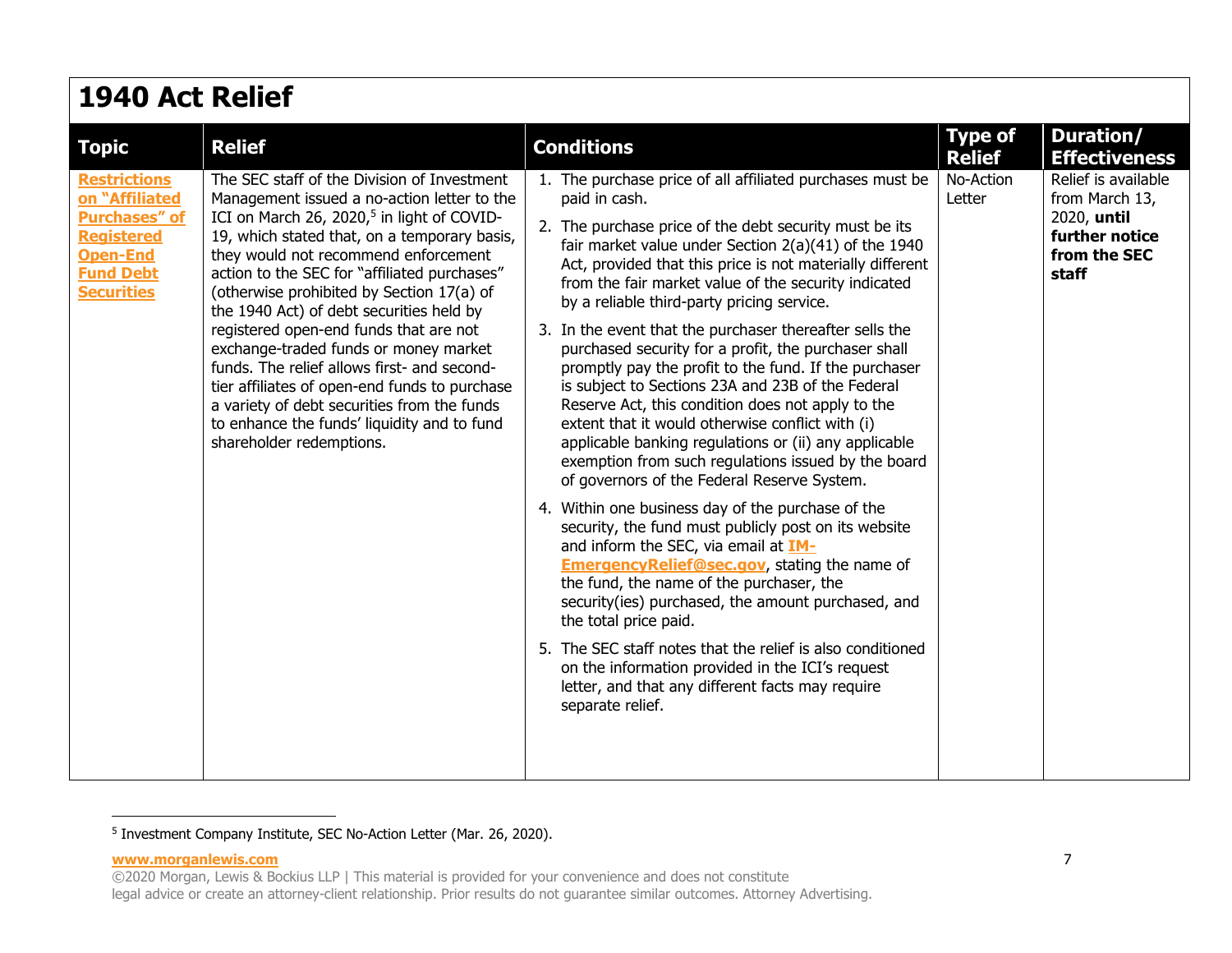| <b>1940 Act Relief</b>                                                              |                                                                                                                                                                                                                                                                                                                                                                                                                                                                                                                                                                                                                                                                                                                                                                                                                                                                                                                                                                                                    |                                                                                                                                                                                                                                                                                                                                                                                                                                                                                                                                                                                                                                                                                                                                                                                                                                                                                                                                                                                                                                                                                                                                                                                                                                             |                                 |                                                                                                                                                                                                                    |  |
|-------------------------------------------------------------------------------------|----------------------------------------------------------------------------------------------------------------------------------------------------------------------------------------------------------------------------------------------------------------------------------------------------------------------------------------------------------------------------------------------------------------------------------------------------------------------------------------------------------------------------------------------------------------------------------------------------------------------------------------------------------------------------------------------------------------------------------------------------------------------------------------------------------------------------------------------------------------------------------------------------------------------------------------------------------------------------------------------------|---------------------------------------------------------------------------------------------------------------------------------------------------------------------------------------------------------------------------------------------------------------------------------------------------------------------------------------------------------------------------------------------------------------------------------------------------------------------------------------------------------------------------------------------------------------------------------------------------------------------------------------------------------------------------------------------------------------------------------------------------------------------------------------------------------------------------------------------------------------------------------------------------------------------------------------------------------------------------------------------------------------------------------------------------------------------------------------------------------------------------------------------------------------------------------------------------------------------------------------------|---------------------------------|--------------------------------------------------------------------------------------------------------------------------------------------------------------------------------------------------------------------|--|
| <b>Topic</b>                                                                        | <b>Relief</b>                                                                                                                                                                                                                                                                                                                                                                                                                                                                                                                                                                                                                                                                                                                                                                                                                                                                                                                                                                                      | <b>Conditions</b>                                                                                                                                                                                                                                                                                                                                                                                                                                                                                                                                                                                                                                                                                                                                                                                                                                                                                                                                                                                                                                                                                                                                                                                                                           | <b>Type of</b><br><b>Relief</b> | <b>Duration/</b><br><b>Effectiveness</b>                                                                                                                                                                           |  |
| <b>New Relief</b>                                                                   |                                                                                                                                                                                                                                                                                                                                                                                                                                                                                                                                                                                                                                                                                                                                                                                                                                                                                                                                                                                                    |                                                                                                                                                                                                                                                                                                                                                                                                                                                                                                                                                                                                                                                                                                                                                                                                                                                                                                                                                                                                                                                                                                                                                                                                                                             |                                 |                                                                                                                                                                                                                    |  |
| <b>Reporting of</b><br><b>Negative</b><br><b>Yields on Form</b><br>N-MFP            | The SEC updated Item C.17 of Form N-MFP<br>to allow EDGAR filers to report negative<br>values for that item. Item C.17 requires a<br>money market fund to provide the yield of<br>each of its portfolio securities as of the<br>reporting date.                                                                                                                                                                                                                                                                                                                                                                                                                                                                                                                                                                                                                                                                                                                                                    | The relief is automatic.                                                                                                                                                                                                                                                                                                                                                                                                                                                                                                                                                                                                                                                                                                                                                                                                                                                                                                                                                                                                                                                                                                                                                                                                                    | Staff<br>Announce-<br>ment      | No specific time<br>period provided                                                                                                                                                                                |  |
| <b>Issuance and</b><br><b>Sale of Senior</b><br><b>Securities by</b><br><b>BDCs</b> | On April 8, 2020, the SEC issued an order<br>under the 1940 Act providing temporary<br>flexibility for closed-end funds that have<br>elected to be regulated as BDCs to issue<br>and sell senior securities (the 1940 Act BDC<br>Order). <sup>6</sup> Notwithstanding the asset<br>coverage requirements of Sections<br>$18(a)(1)(A)$ and $18(a)(2)(A)$ of the 1940<br>Act, as modified for BDCs by Sections<br>$61(a)(1)$ and $61(a)(2)$ , and the requirement<br>of Section 18(b) of the 1940 Act to<br>determine asset coverage on the basis of<br>values calculated as of a time within 48<br>hours (not including Sundays or holidays)<br>next preceding the time of such<br>determination, a BDC may issue or sell a<br>senior security that represents an<br>indebtedness or that is a stock (together,<br>the covered senior securities). The 1940 Act<br>BDC Order does not provide relief in<br>connection with the declaration or payment<br>of any dividend or any other distribution. | 1. Adjusted Portfolio Value. At the time of any issuance<br>or sale of a covered senior security, the BDC must<br>satisfy the asset coverage ratios in accordance with<br>Section 18(b) of the 1940 Act, with the adjustments<br>set forth in the 1940 Act BDC Order.<br>2. Election. The BDC must make an election by filing on<br>Form 8-K prior to relying on the 1940 Act BDC Order.<br>3. Limitation on New Investments. The BDC must not,<br>for 90 days from the date of such election, make an<br>initial investment in any portfolio company in which<br>the BDC was not already invested as of April 8, 2020,<br>provided that the BDC may make an initial<br>investment in such a portfolio company if at the time<br>of investment its asset coverage ratio complies with<br>the asset coverage ratio applicable to it under<br>Section 18 of the 1940 Act, as modified by Section<br>61.<br>4. Board Approval of Reliance on the 1940 Act BDC<br>Order. The BDC's board of directors, including a<br>required majority of the board, as defined in Section<br>57(o) of the 1940 Act (a Required Majority), shall<br>have determined that the issuance or sale of covered<br>senior securities is permitted by the 1940 Act BDC | Exemption                       | Relief is available<br>from April 8, 2020,<br>until the earlier<br>of (i) December<br>31, 2020<br>(including such<br>date), or (ii) the<br>day by which the<br>BDC ceases to rely<br>on the 1940 Act<br>BDC Order. |  |

<span id="page-7-0"></span><sup>&</sup>lt;sup>6</sup> Order Under Sections 6(c), 17(d), 38(a), and 57(i) of the Investment Company Act of 1940 and Rule 17d-1 Thereunder Granting Exemptions from Specified Provisions of the Investment Company Act and Certain Rules Thereunder, Investment Company Act Rel. No. 33837 (Apr. 8, 2020).

**www.morganlewis.com** 8 ©2020 Morgan, Lewis & Bockius LLP | This material is provided for your convenience and does not constitute legal advice or create an attorney-client relationship. Prior results do not guarantee similar outcomes. Attorney Advertising.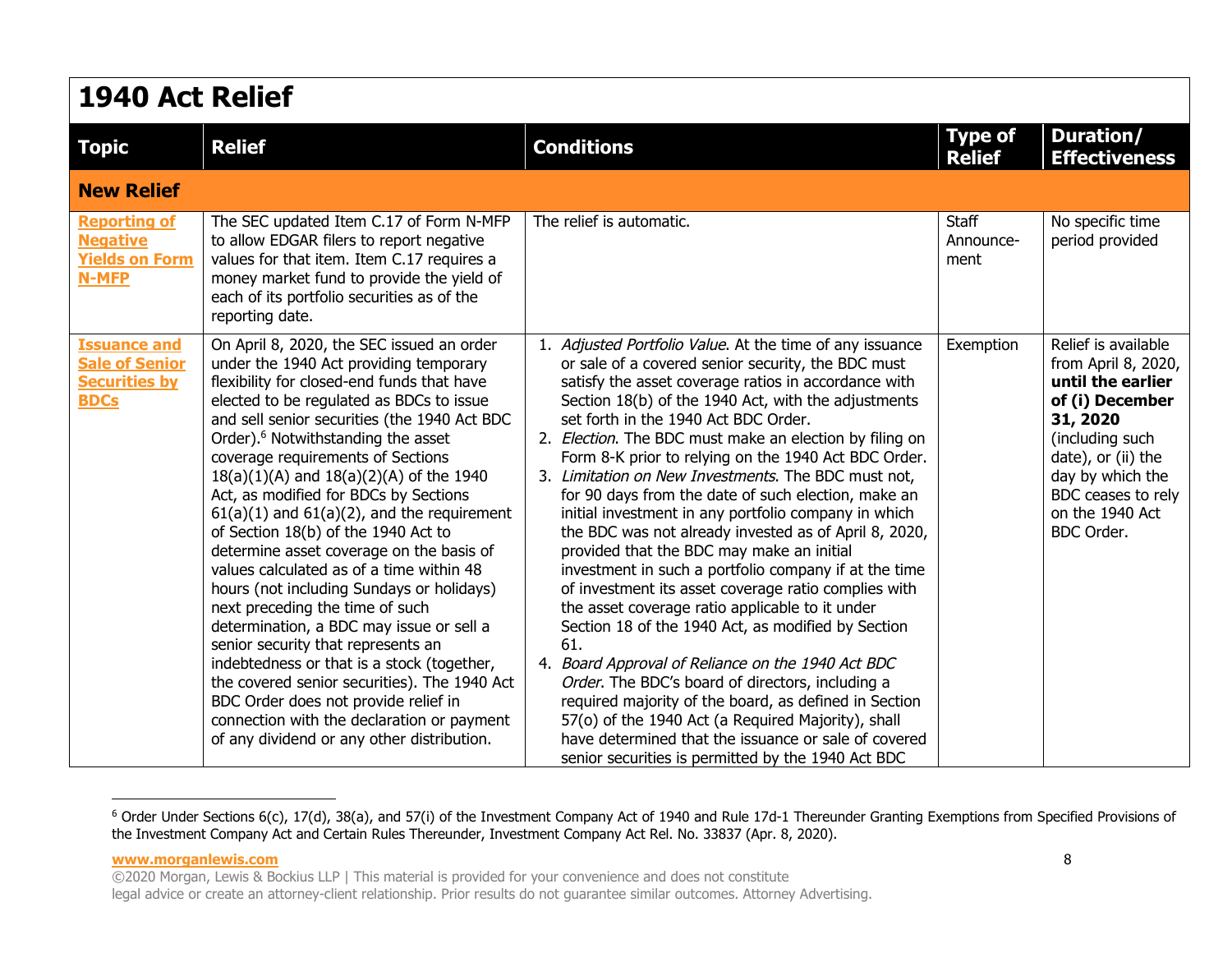| <b>1940 Act Relief</b> |               |                                                                                                                                                                                                                                                                                                                                                                                                                                                                                                                                                                                                                                                                                                                                                                                                                                                                                                                                                                                                                                                                                                                                                                                                                                                                                                                                                                                                                                                                                                                                                                                                                                                                                                                                                                               |                                 |                                   |  |
|------------------------|---------------|-------------------------------------------------------------------------------------------------------------------------------------------------------------------------------------------------------------------------------------------------------------------------------------------------------------------------------------------------------------------------------------------------------------------------------------------------------------------------------------------------------------------------------------------------------------------------------------------------------------------------------------------------------------------------------------------------------------------------------------------------------------------------------------------------------------------------------------------------------------------------------------------------------------------------------------------------------------------------------------------------------------------------------------------------------------------------------------------------------------------------------------------------------------------------------------------------------------------------------------------------------------------------------------------------------------------------------------------------------------------------------------------------------------------------------------------------------------------------------------------------------------------------------------------------------------------------------------------------------------------------------------------------------------------------------------------------------------------------------------------------------------------------------|---------------------------------|-----------------------------------|--|
| <b>Topic</b>           | <b>Relief</b> | <b>Conditions</b>                                                                                                                                                                                                                                                                                                                                                                                                                                                                                                                                                                                                                                                                                                                                                                                                                                                                                                                                                                                                                                                                                                                                                                                                                                                                                                                                                                                                                                                                                                                                                                                                                                                                                                                                                             | <b>Type of</b><br><b>Relief</b> | Duration/<br><b>Effectiveness</b> |  |
|                        |               | Order and is in the best interests of the BDC and its<br>shareholders.<br>5. Board Approval of Each Issuance of Senior Securities.<br>The board, including a Required Majority, shall<br>determine that each such issuance is in the best<br>interests of the BDC and its shareholders.<br>6. No Sunset Period. The board must receive and<br>review, no less frequently than monthly, reports<br>prepared by the BDC's Adviser regarding and<br>assessing the efforts that the Adviser has<br>undertaken, and progress that the BDC has made,<br>toward achieving compliance with the asset coverage<br>requirements under Section 18 of the 1940 Act, as<br>modified by Section 61, by the expiration of the<br>exemption period. Upon expiration of the exemption<br>period, any BDC not in compliance with the asset<br>coverage requirements applicable to such BDC at<br>that time must immediately make a filing on Form 8-<br>K that includes the information set forth in the 1940<br>Act BDC Order.<br>7. Recordkeeping. The BDC must make and preserve,<br>for a period of not less than six years, the first two<br>years in an easily accessible place, minutes<br>describing the matters specified in the 1940 Act BDC<br>Order.<br>8. No Compensation or Remuneration of Any Kind.<br>Except (i) to the extent permitted by Section 57(k) of<br>the 1940 Act; or (ii) for payments or distributions<br>made by an issuer to all holders of a security in<br>accordance with the security's terms, no first- or<br>second-tier affiliates of the BDC shall receive any<br>transaction fees (including breakup, structuring,<br>monitoring, or commitment fees) or other<br>remuneration from an issuer in which the BDC<br>invests during the exemption period. |                                 |                                   |  |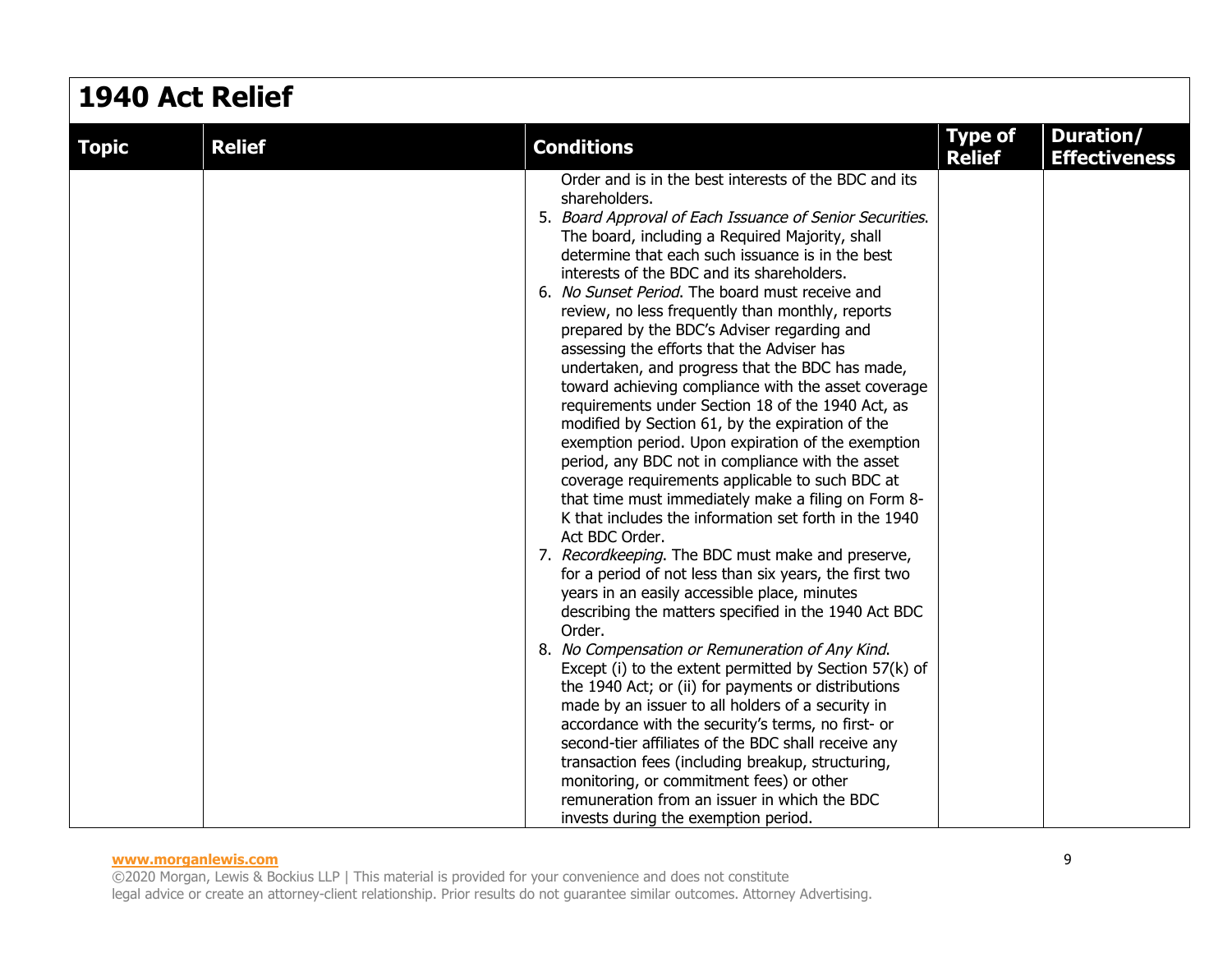| <b>1940 Act Relief</b>                                                                                                                      |                                                                                                                                                                                                                                                                                                                                                                                                                                                                                                                                                                                                                                                                                                                                                                                                                                                                                                                                         |                                                                                                                                                                                                                                                                                                                                                                                                                                                                                                                                                                                                                                                                                                                                                                                                                                                                                                                                                                                                                       |                                 |                                                                                                                                                                                                                    |  |
|---------------------------------------------------------------------------------------------------------------------------------------------|-----------------------------------------------------------------------------------------------------------------------------------------------------------------------------------------------------------------------------------------------------------------------------------------------------------------------------------------------------------------------------------------------------------------------------------------------------------------------------------------------------------------------------------------------------------------------------------------------------------------------------------------------------------------------------------------------------------------------------------------------------------------------------------------------------------------------------------------------------------------------------------------------------------------------------------------|-----------------------------------------------------------------------------------------------------------------------------------------------------------------------------------------------------------------------------------------------------------------------------------------------------------------------------------------------------------------------------------------------------------------------------------------------------------------------------------------------------------------------------------------------------------------------------------------------------------------------------------------------------------------------------------------------------------------------------------------------------------------------------------------------------------------------------------------------------------------------------------------------------------------------------------------------------------------------------------------------------------------------|---------------------------------|--------------------------------------------------------------------------------------------------------------------------------------------------------------------------------------------------------------------|--|
| <b>Topic</b>                                                                                                                                | <b>Relief</b>                                                                                                                                                                                                                                                                                                                                                                                                                                                                                                                                                                                                                                                                                                                                                                                                                                                                                                                           | <b>Conditions</b>                                                                                                                                                                                                                                                                                                                                                                                                                                                                                                                                                                                                                                                                                                                                                                                                                                                                                                                                                                                                     | <b>Type of</b><br><b>Relief</b> | Duration/<br><b>Effectiveness</b>                                                                                                                                                                                  |  |
| <b>Expansion of</b><br><b>Relief for</b><br><b>BDCs with</b><br><b>Existing Co-</b><br><b>Investment</b><br><b>Orders</b>                   | Notwithstanding Sections 17(d) and<br>57(a)(4) of the 1940 Act and Rule 17d-1<br>thereunder, the 1940 Act BDC Order also<br>provided that any BDC to which an SEC<br>order permitting co-investment transactions<br>in portfolio companies with certain affiliated<br>persons is currently applicable (existing co-<br>investment order) may participate in a<br>Follow-On Investment (which may include a<br>Non-Negotiated Follow-On Investment) with<br>one or more Regulated Funds and/or<br>Affiliated Funds, provided that (i) if such<br>participant is a Regulated Fund, it has<br>previously participated in a Co-Investment<br>Transaction with the BDC with respect to<br>the issuer, and (ii) if such participant is an<br>Affiliated Fund, it either (X) has previously<br>participated in a Co-Investment Transaction<br>with the BDC with respect to the issuer, or<br>$(Y)$ is not invested in the issuer. <sup>7</sup> | 1. Any such transaction is otherwise effected in<br>accordance with the terms and conditions of the<br>existing co-investment order.<br>2. Non-Negotiated Follow-On Investments do not<br>require prior approval by the board; however they<br>are subject to the periodic reporting requirements set<br>forth in the BDC's existing co-investment order.<br>3. In connection with making the findings required by<br>the BDC's existing co-investment order with respect<br>to Follow-On Investments that are not Non-<br>Negotiated Follow-On Investments, the Board, and a<br>Required Majority, shall review the proposed Follow-<br>On Investment both on a stand-alone basis and in<br>relation to the total economic exposure of the BDC to<br>the issuer. For purposes of complying with this<br>condition, the board, and a Required Majority, need<br>not make the findings required with respect to<br>Enhanced Review Follow-On Investments, as such<br>term is defined in existing co-investment orders. | Exemption                       | Relief is available<br>from April 8, 2020,<br>until the earlier<br>of (i) December<br>31, 2020<br>(including such<br>date), or (ii) the<br>day by which the<br>BDC ceases to rely<br>on the 1940 Act<br>BDC Order. |  |
| <b>Requirement</b><br>to Amend<br><b>Prospectus if</b><br><b>Closed-End</b><br><b>Fund's NAV</b><br><b>Declines More</b><br><b>Than 10%</b> | Item 34.1 of Form N-2 requires a closed-<br>end fund to undertake to suspend its<br>offering of shares until it amends its<br>prospectus if the fund's NAV declines more<br>than 10% from the fund's NAV as of the<br>effective date of its registration statement.<br>In an FAQ, <sup>8</sup> the staff of the Division of<br>Investment Management noted that if a                                                                                                                                                                                                                                                                                                                                                                                                                                                                                                                                                                    | The fund must notify its Disclosure Review and<br>Accounting Office staff reviewer of the name(s) of the<br>closed-end fund(s) which intend to file a prospectus<br>supplement instead of an amendment to their<br>registration statement. The SEC staff noted that funds<br>should consider including the following disclosure in the<br>prospectus supplement:                                                                                                                                                                                                                                                                                                                                                                                                                                                                                                                                                                                                                                                      | Staff<br>Statement              | No specific time<br>period provided                                                                                                                                                                                |  |

<span id="page-9-0"></span> $^7$  The terms Follow-On Investment, Regulated Fund, Affiliated Fund and Co-Investment Transaction shall have the same meanings ascribed to them in the BDC's existing coinvestment order, or, if the BDC's existing co-investment order uses a substantially similar term, the substantially similar term. For purposes of this Order, the term Affiliated Fund does not include any open- or closed-end fund registered under the Investment Company Act or a BDC. The term "Non-Negotiated Follow-On Investment" shall be given the meaning ascribed to it in existing co-investment orders. For purposes of this Order, a BDC may participate in a Non-Negotiated Follow-On Investment in reliance on this Order whether or not such term is used in its existing co-investment order.

<span id="page-9-1"></span><sup>8</sup> See Division of Investment Management Coronavirus (COVID-19) Response FAQs (Question III.5.).

#### **www.morganlewis.com** 10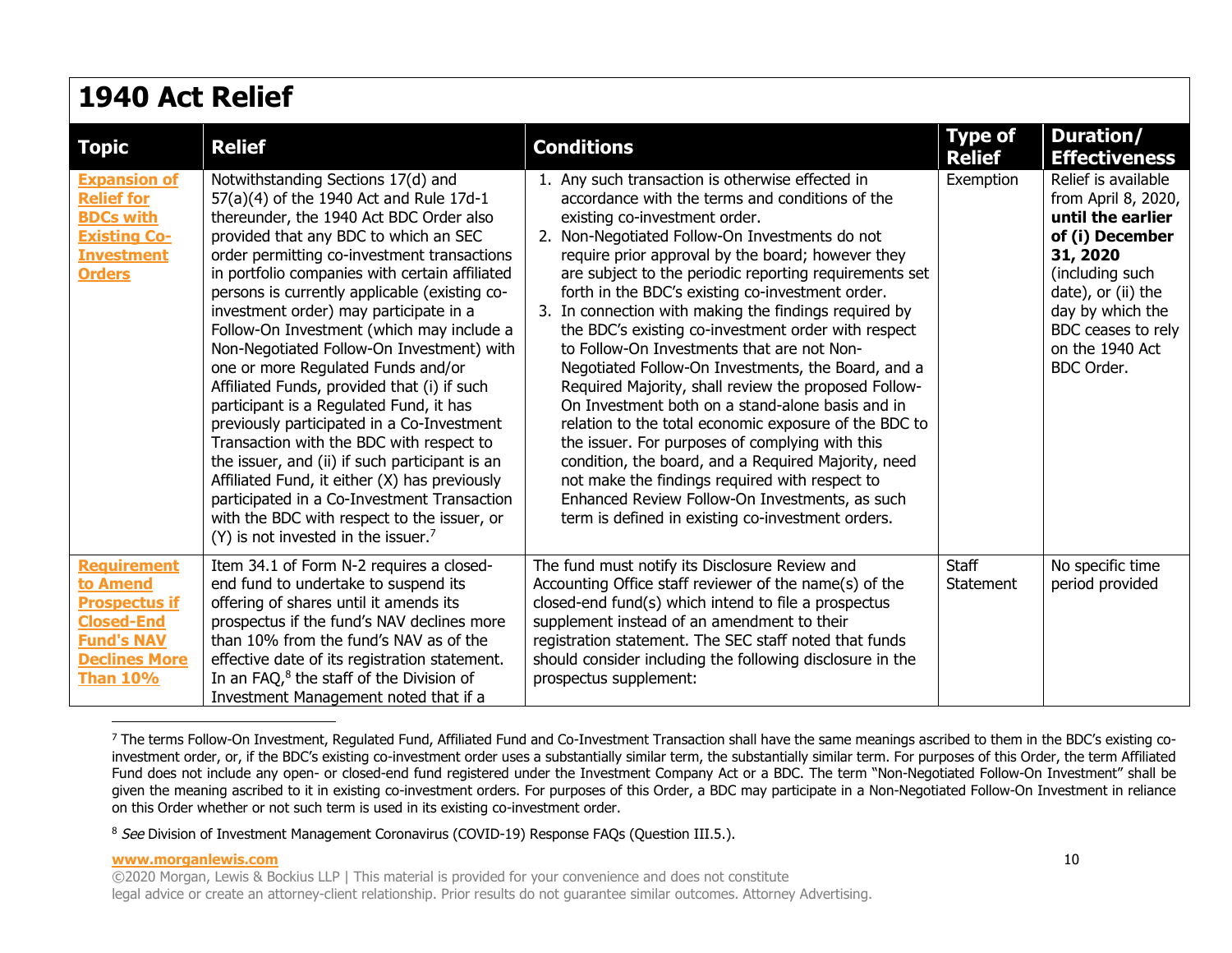| <b>1940 Act Relief</b>                                   |                                                                                                                                                                                                                                                                                                                                                                                                                                                                                                                                                                         |                                                                                                                                                                                                                                                                                                                                                                                                                                    |                                 |                                                                                                            |  |
|----------------------------------------------------------|-------------------------------------------------------------------------------------------------------------------------------------------------------------------------------------------------------------------------------------------------------------------------------------------------------------------------------------------------------------------------------------------------------------------------------------------------------------------------------------------------------------------------------------------------------------------------|------------------------------------------------------------------------------------------------------------------------------------------------------------------------------------------------------------------------------------------------------------------------------------------------------------------------------------------------------------------------------------------------------------------------------------|---------------------------------|------------------------------------------------------------------------------------------------------------|--|
| <b>Topic</b>                                             | <b>Relief</b>                                                                                                                                                                                                                                                                                                                                                                                                                                                                                                                                                           | <b>Conditions</b>                                                                                                                                                                                                                                                                                                                                                                                                                  | <b>Type of</b><br><b>Relief</b> | Duration/<br><b>Effectiveness</b>                                                                          |  |
|                                                          | closed-end fund's NAV declines by more<br>than 10% due to market conditions<br>associated with COVID-19, it would not<br>object to the fund satisfying the Item 34.1<br>undertaking by filing a prospectus<br>supplement pursuant to Rule 497 under the<br>1933 Act.                                                                                                                                                                                                                                                                                                    | That the fund's NAV has fallen and that, in<br>accordance with the undertaking, the fund's offering<br>has been suspended as of a certain date.                                                                                                                                                                                                                                                                                    |                                 |                                                                                                            |  |
|                                                          |                                                                                                                                                                                                                                                                                                                                                                                                                                                                                                                                                                         | The date on which the fund will restart its offering.<br>$\bullet$                                                                                                                                                                                                                                                                                                                                                                 |                                 |                                                                                                            |  |
|                                                          |                                                                                                                                                                                                                                                                                                                                                                                                                                                                                                                                                                         | The extent, in dollars and by percentage amount,<br>$\bullet$<br>that the NAV has fallen from the effective date of the<br>fund's registration statement.                                                                                                                                                                                                                                                                          |                                 |                                                                                                            |  |
|                                                          |                                                                                                                                                                                                                                                                                                                                                                                                                                                                                                                                                                         | The fund's net asset value as of a recent date and, if<br>$\bullet$<br>exchange traded, the last reported share price on the<br>exchange.                                                                                                                                                                                                                                                                                          |                                 |                                                                                                            |  |
|                                                          |                                                                                                                                                                                                                                                                                                                                                                                                                                                                                                                                                                         | An explanation of why the NAV has fallen.<br>$\bullet$                                                                                                                                                                                                                                                                                                                                                                             |                                 |                                                                                                            |  |
|                                                          |                                                                                                                                                                                                                                                                                                                                                                                                                                                                                                                                                                         | Any material information that needs to be updated in<br>$\bullet$<br>the prospectus such as how current market<br>conditions have impacted the fund and its portfolio<br>holdings. If relevant, this disclosure should be<br>tailored to specifically describe the impact of market<br>conditions on the particular types of investments<br>held by the fund.                                                                      |                                 |                                                                                                            |  |
| <b>EDGAR Filing</b><br><b>Window</b><br><b>Extension</b> | Rule 8b-16(a) under the 1940 Act requires<br>every registered investment company that<br>is required to file an annual report on Form<br>N-CEN to amend its registration statement<br>not more than 120 days after the close of<br>its fiscal year. The 120 <sup>th</sup> day for an<br>investment company with a December 31,<br>2019, fiscal year end falls on April 29, 2020.<br>The Division of Investment Management<br>issued a statement <sup>9</sup> explaining that it was<br>extending the EDGAR filing window on April<br>29, 2020, from 5:30 pm to 10:00 pm | The registered investment company or BDC must submit<br>the filing by 10:00 pm EDT on April 29, 2020, and the<br>SEC will automatically adjust its filing date in EDGAR to<br>reflect April 29. This is a one-day extension only and<br>therefore any registered investment company or business<br>development company requiring a subsequent filing<br>window extension should submit a request to<br><b>IMEmergency@sec.gov.</b> | Extension                       | This relief is<br>available for the<br>period after 5:30<br>pm until 10:00<br>pm EDT on April<br>29, 2020. |  |

<span id="page-10-0"></span><sup>&</sup>lt;sup>9</sup> EDGAR Filing Window Extension on April 29, 2020 for Registered Investment Companies and Business Development Companies, SEC Announcement (Apr. 22, 2020).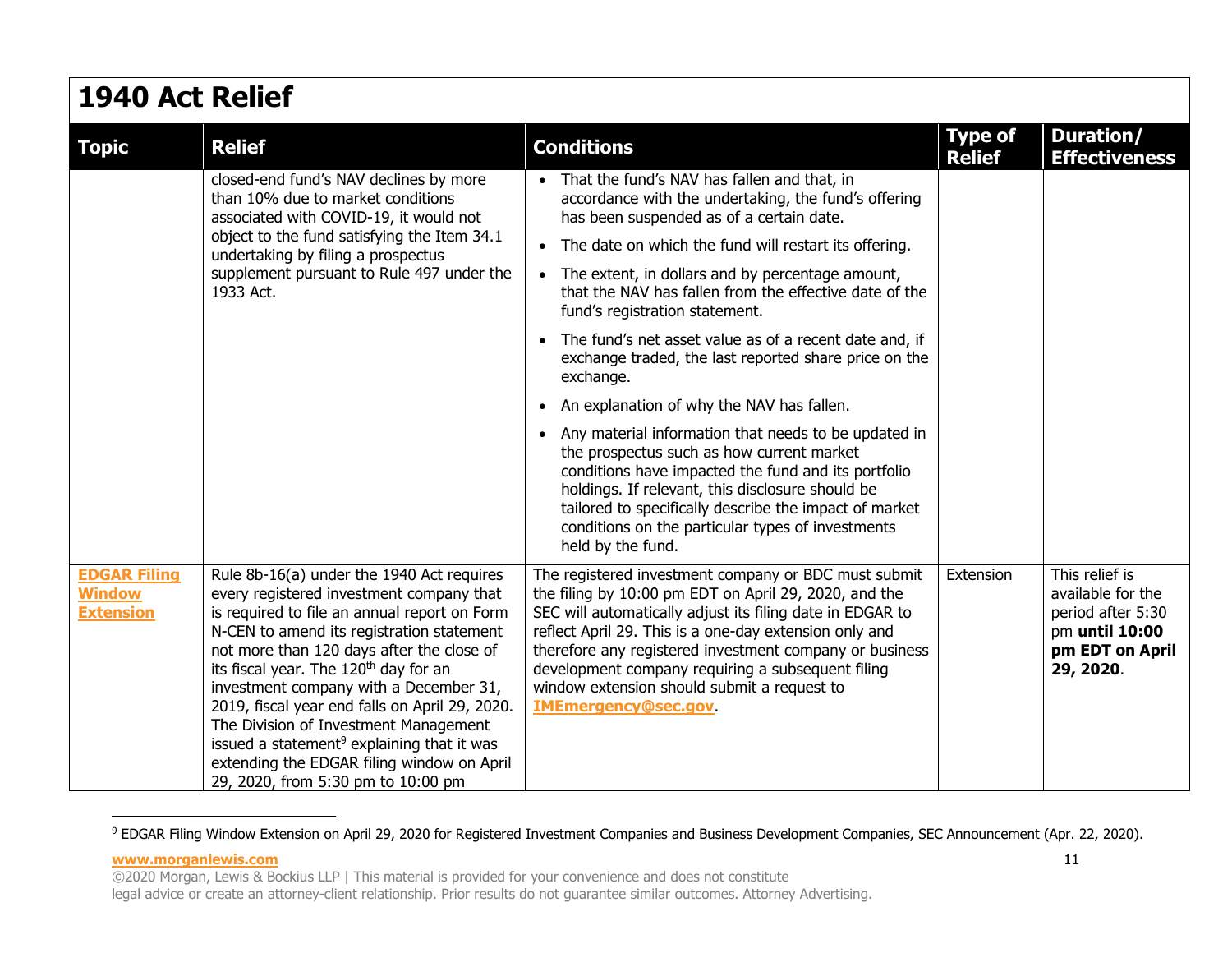### **1940 Act Relief Topic Relief Conditions Type of Relief Duration/ Effectiveness**  Eastern Daylight Time (EDT) for registered investment company and business development company filings.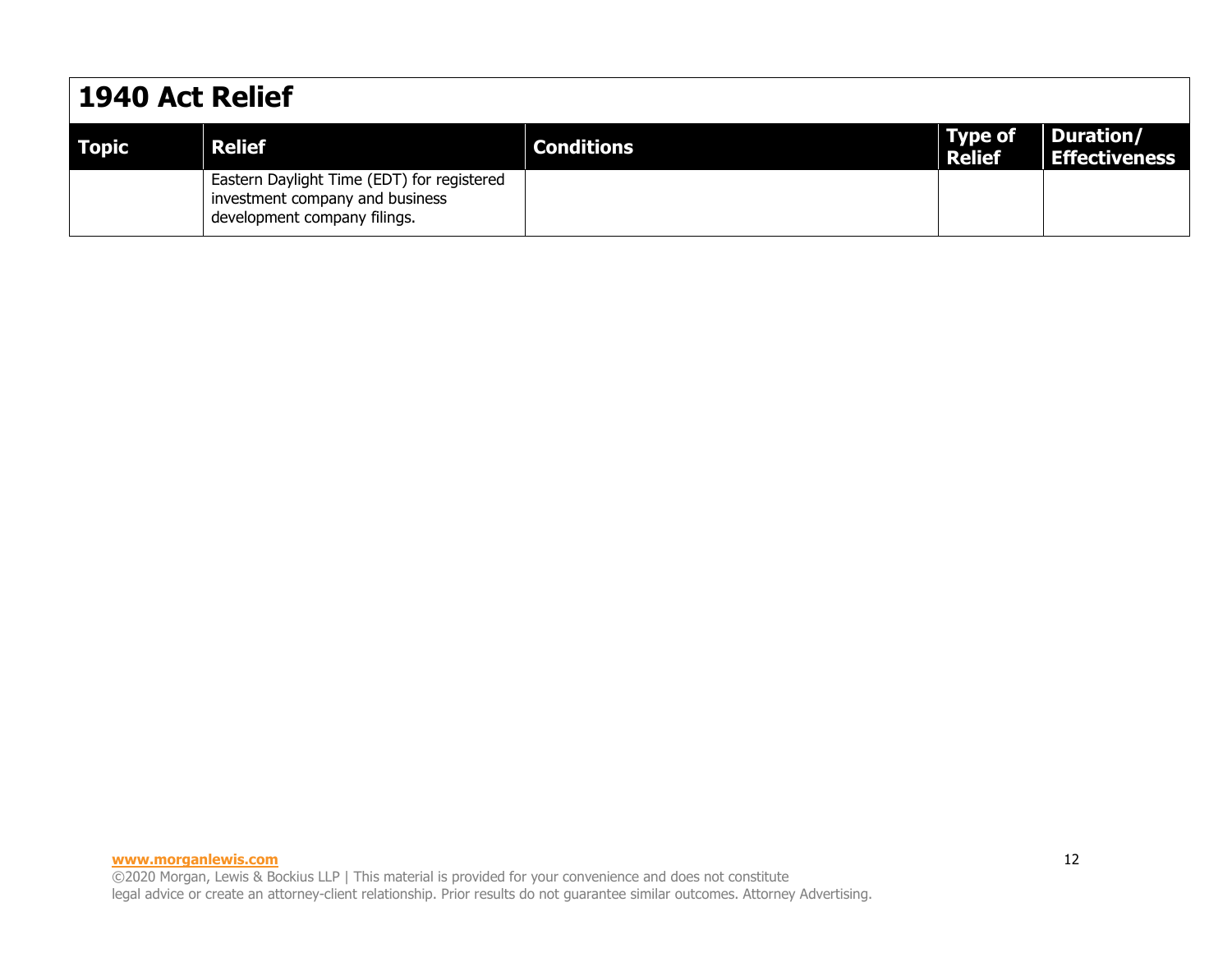| <b>Topic</b>                                                                                                                          | <b>Relief</b>                                                                                                                                                                                                                                                              | <b>Conditions</b>                                                                                                                                                                                                                                                                                                                                                                                                                                                                                                                                                                                                                             | <b>Type of</b><br><b>Relief</b> | Duration/<br><b>Effectiveness</b>                                                                                          |
|---------------------------------------------------------------------------------------------------------------------------------------|----------------------------------------------------------------------------------------------------------------------------------------------------------------------------------------------------------------------------------------------------------------------------|-----------------------------------------------------------------------------------------------------------------------------------------------------------------------------------------------------------------------------------------------------------------------------------------------------------------------------------------------------------------------------------------------------------------------------------------------------------------------------------------------------------------------------------------------------------------------------------------------------------------------------------------------|---------------------------------|----------------------------------------------------------------------------------------------------------------------------|
| <b>Form ADV</b><br><b>Amendment</b><br><b>Filing</b><br><b>Requirements</b><br>for Registered<br><b>Investment</b><br><b>Advisers</b> | On March 25, 2020, the SEC issued an<br>amended order under the Advisers Act (the<br>Advisers Act Order), <sup>10</sup> which provides up to<br>an additional 45 days for Advisers to file<br>amendments to Form ADV, as required<br>under Rule 204-1 of the Advisers Act. | 1. The Adviser is unable to meet a filing deadline due to<br>circumstances related to current or potential effects<br>of COVID-19.<br>2. The Adviser must promptly notify the SEC, via email<br>at <b>IARDLive@sec.gov</b> , and disclose on its public<br>website (or if it does not have a public website,<br>promptly notify its clients and/or private fund<br>investors of) that it is relying on the Advisers Act<br>Order.<br>3. The Adviser must file the Form ADV amendment as                                                                                                                                                       | Exemption                       | Applicable to<br>filing obligations<br>that were<br>originally required<br>to occur March<br>13, $2020 -$ June<br>30, 2020 |
|                                                                                                                                       |                                                                                                                                                                                                                                                                            | soon as practicable, but not later than 45 days after<br>the original due date for filing.                                                                                                                                                                                                                                                                                                                                                                                                                                                                                                                                                    |                                 |                                                                                                                            |
| <b>Form ADV Part</b><br><b>2 Delivery</b><br><b>Requirements</b><br>for Registered<br><b>Investment</b><br><b>Advisers</b>            | The Advisers Act Order provides up to an<br>additional 45 days for Advisers to deliver<br>amended brochures, brochure supplements,<br>or summaries of material changes to clients,<br>as required under Rules 204-3(b)(2) and<br>(b)(4) of the Advisers Act.               | 1. The Adviser is unable to meet a delivery requirement<br>due to circumstances related to current or potential<br>effects of COVID-19.<br>2. The Adviser must promptly notify the SEC, via email<br>at <b>IARDLive@sec.gov</b> , and disclose on its public<br>website (or if it does not have a public website,<br>promptly notify its clients and/or private fund<br>investors of) that it is relying on the Advisers Act<br>Order.<br>3. The Adviser must deliver the brochure, brochure<br>supplement, or summary of material changes as<br>soon as practicable, but not later than 45 days after<br>the original due date for delivery. | Exemption                       | Applicable to<br>delivery<br>obligations that<br>were originally<br>required to occur<br>March 13, 2020 -<br>June 30, 2020 |

<sup>&</sup>lt;sup>10</sup> Order Under Section 206A of the Investment Advisers Act of 1940 Granting Exemptions from Specified Provisions of the Investment Advisers Act and Certain Rules Thereunder, Investment Advisers Act Rel. No. 5469 (Mar. 25, 2020). See also Order Under Section 206A of the Investment Advisers Act of 1940 Granting Exemptions from Specified Provisions of the Investment Advisers Act and Certain Rules Thereunder, Investment Advisers Act Rel. No. 5463 (Mar. 13, 2020).

**www.morganlewis.com** 13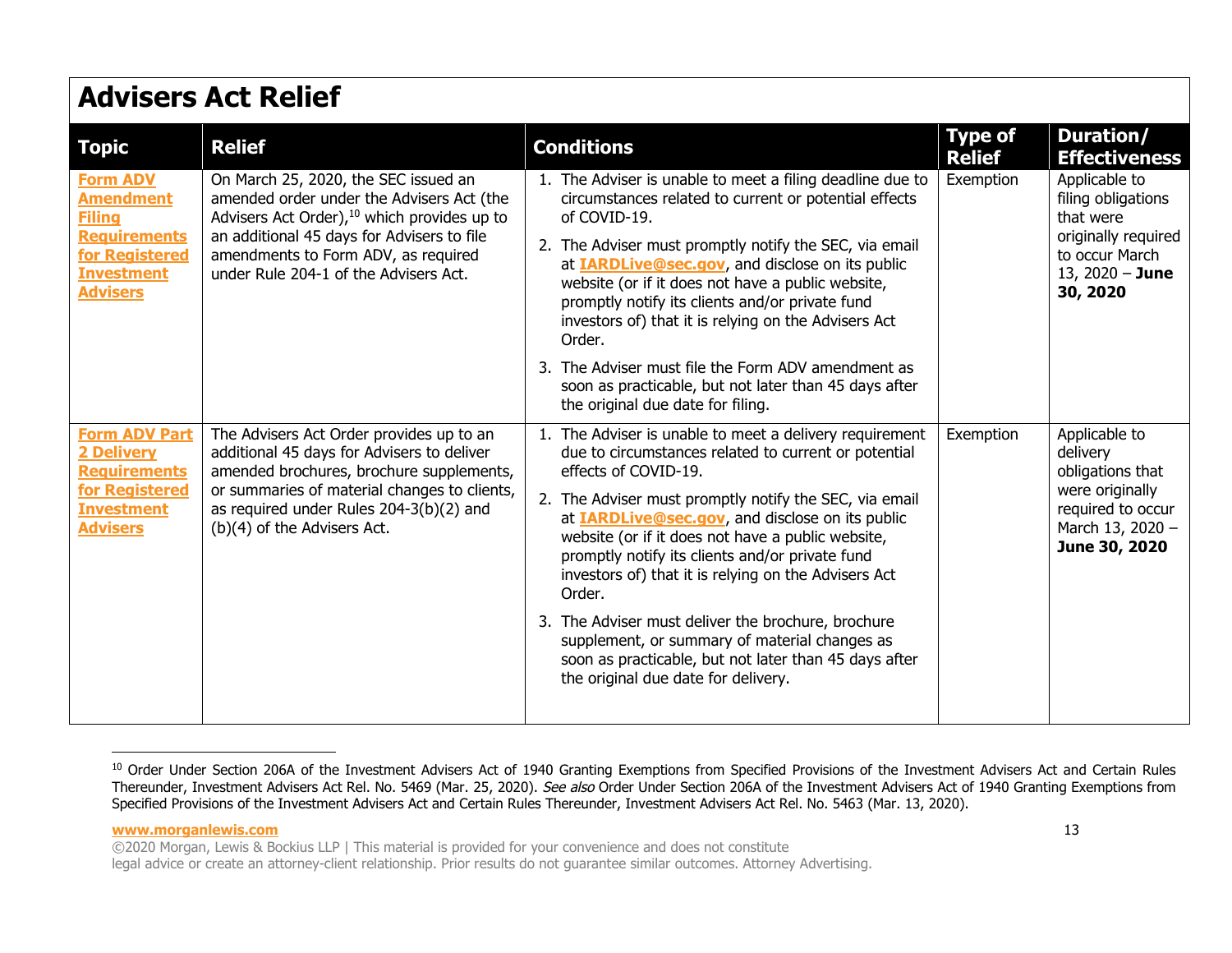| <b>Topic</b>                                                                                                                       | <b>Relief</b>                                                                                                                                                                                                                              | <b>Conditions</b>                                                                                                                                                                                                                                                                                                                                                                                                                               | <b>Type of</b><br><b>Relief</b> | <b>Duration/</b><br><b>Effectiveness</b>                                                                                                   |
|------------------------------------------------------------------------------------------------------------------------------------|--------------------------------------------------------------------------------------------------------------------------------------------------------------------------------------------------------------------------------------------|-------------------------------------------------------------------------------------------------------------------------------------------------------------------------------------------------------------------------------------------------------------------------------------------------------------------------------------------------------------------------------------------------------------------------------------------------|---------------------------------|--------------------------------------------------------------------------------------------------------------------------------------------|
| <b>Form ADV</b><br><b>Filing</b><br><b>Requirements</b><br>for Exempt<br><b>Reporting</b><br><b>Advisers</b>                       | The Advisers Act Order provides up to an<br>additional 45 days for exempt reporting<br>advisers (Exempt Advisers) to file reports on<br>Form ADV Part 1A, as required under Rule<br>204-4 of the Advisers Act.                             | 1. The Exempt Adviser is unable to meet a filing<br>deadline due to circumstances related to current or<br>potential effects of COVID-19.<br>2. The Exempt Adviser must promptly notify the SEC,<br>via email at <b>IARDLive@sec.gov</b> , and disclose on its<br>public website (or if it does not have a public<br>website, promptly notify its clients and/or private<br>fund investors of) that it is relying on the Advisers<br>Act Order. | Exemption                       | Applicable to<br>filing obligations<br>that were<br>originally required<br>to occur March<br>13, $2020 -$ June<br>30, 2020                 |
|                                                                                                                                    |                                                                                                                                                                                                                                            | 3. The Exempt Adviser must file the Form ADV as soon<br>as practicable, but not later than 45 days after the<br>original due date for filing.                                                                                                                                                                                                                                                                                                   |                                 |                                                                                                                                            |
| <b>Form PF Filing</b><br><b>Requirements</b><br>for Registered<br><b>Investment</b><br><b>Advisers</b>                             | The Advisers Act Order provides up to an<br>additional 45 days for registered private<br>fund Advisers to file Form PF, as required<br>under Section 204(b) and Rule 204(b)-1 of<br>the Advisers Act.                                      | 1. The Adviser is unable to meet a filing deadline due to<br>circumstances related to current or potential effects<br>of COVID-19.<br>2. The Adviser must promptly notify the SEC, via email<br>at <b>FormPF@sec.gov</b> , that it is relying on the<br>Advisers Act Order.                                                                                                                                                                     | Exemption                       | Applicable to<br>filing obligations<br>that were<br>originally required<br>to occur March<br>13, $2020 -$ June<br>30, 2020                 |
|                                                                                                                                    |                                                                                                                                                                                                                                            | 3. The Adviser must file the Form PF as soon as<br>practicable, but not later than 45 days after the<br>original due date for filing.                                                                                                                                                                                                                                                                                                           |                                 |                                                                                                                                            |
| <b>Requirement</b><br>to Update<br><b>Form ADV</b><br><b>Information</b><br><b>Regarding</b><br><b>Advisers'</b><br><b>Offices</b> | The SEC staff issued FAQs <sup>11</sup> indicating that<br>Advisers are not required to update either<br>Item 1.F of Part 1A of Form ADV or Section<br>1.F of Schedule D to include temporary<br>teleworking addresses of their employees. | The employees must be temporarily teleworking as part<br>of the Adviser's business continuity plan due to COVID-<br>19.                                                                                                                                                                                                                                                                                                                         | No-Action<br>Relief             | Relief is limited to<br>the period during<br>which the Adviser<br>is operating<br>under its business<br>continuity plan<br>due to COVID-19 |

### <sup>11</sup> See SEC Staff FAQ on Item 1.F of Form ADV.

### **www.morganlewis.com** 14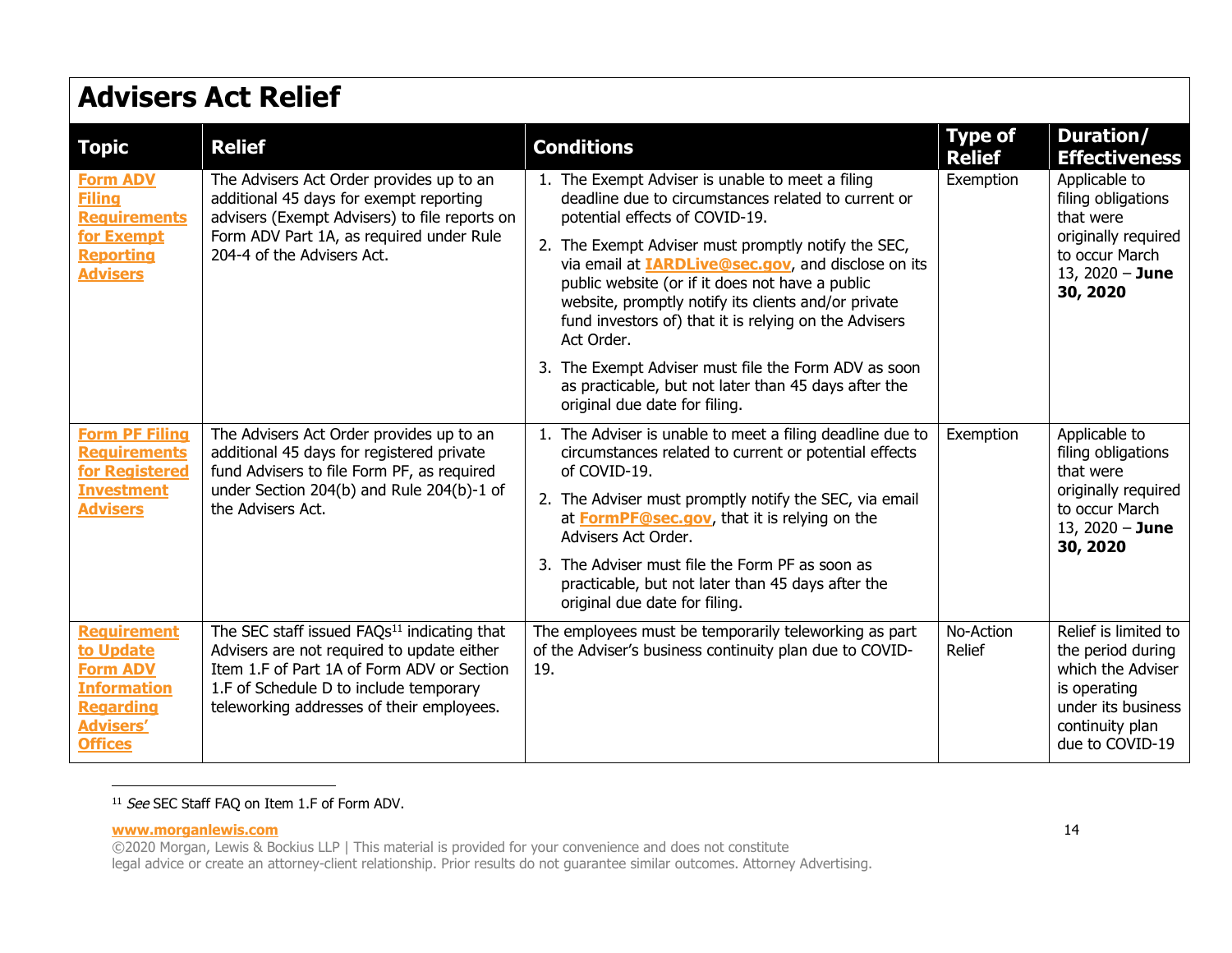| <b>Topic</b>                                                                                                                               | <b>Relief</b>                                                                                                                                                                                                                                                                                                                                                           | <b>Conditions</b>                                                                                                                                                                                                                                                                                                                                                                                                                                                       | <b>Type of</b><br><b>Relief</b>                                                                                                | Duration/<br><b>Effectiveness</b>                                                                                                                                                                                                                                    |
|--------------------------------------------------------------------------------------------------------------------------------------------|-------------------------------------------------------------------------------------------------------------------------------------------------------------------------------------------------------------------------------------------------------------------------------------------------------------------------------------------------------------------------|-------------------------------------------------------------------------------------------------------------------------------------------------------------------------------------------------------------------------------------------------------------------------------------------------------------------------------------------------------------------------------------------------------------------------------------------------------------------------|--------------------------------------------------------------------------------------------------------------------------------|----------------------------------------------------------------------------------------------------------------------------------------------------------------------------------------------------------------------------------------------------------------------|
| <b>Receipt of</b><br><b>Client Assets</b><br><b>Under Rule</b><br>206(4)-2 (the<br><b>Custody Rule)</b>                                    | The SEC staff updated Custody Rule FAQ<br>$II.112$ stating that to the extent an Adviser<br>inadvertently receives funds or securities<br>from clients at an office location that is<br>temporarily closed due to the Adviser's<br>business continuity plan in response to<br>COVID-19, the SEC staff would not consider<br>the Adviser to have received client assets. | The Adviser must inadvertently receive funds or<br>securities from a client at an office location that is closed<br>due to the Adviser's business continuity plan in response<br>to COVID-19.                                                                                                                                                                                                                                                                           | The SEC staff<br>would not<br>consider the<br>Adviser to<br>have<br>received<br>client assets<br>under the<br>Custody<br>Rule. | Relief is limited to<br>the period during<br>which <b>Adviser</b><br>personnel are<br>unable to<br>access the mail<br>or deliveries at<br>the office location<br>that is closed due<br>to the Adviser's<br>business<br>continuity plan in<br>response to<br>COVID-19 |
| <b>Surprise</b><br><b>Examination</b><br>and Form<br><b>ADV-E Filing</b><br><b>Requirements</b><br><b>Under the</b><br><b>Custody Rule</b> | The SEC staff updated Custody Rule FAQ<br>IV.7, $^{13}$ which provides up to an additional<br>45 days, beyond the 120-day deadline, for<br>an Adviser's independent public accountant<br>to complete its surprise examination of the<br>Adviser and submit Form ADV-E to file its<br>certificate of accounting.                                                         | 1. The Adviser must reasonably believe that its<br>independent public accountant will complete its<br>examination and submit Form ADV-E by the 120-day<br>deadline, and the accountant fails to do so due to<br>logistical disruptions caused by COVID-19.<br>2. The independent public accountant must complete its<br>examination of the Adviser and submit Form ADV-E<br>to file its certificate of accounting no later than 45<br>days after the original due date. | No-Action<br>Relief                                                                                                            | No specific time<br>period provided                                                                                                                                                                                                                                  |

<sup>12</sup> See SEC Staff FAQ on the Custody Rule (Question II.1).

<sup>13</sup> See SEC Staff FAQ on the Custody Rule (Question IV.7).

### **www.morganlewis.com** 15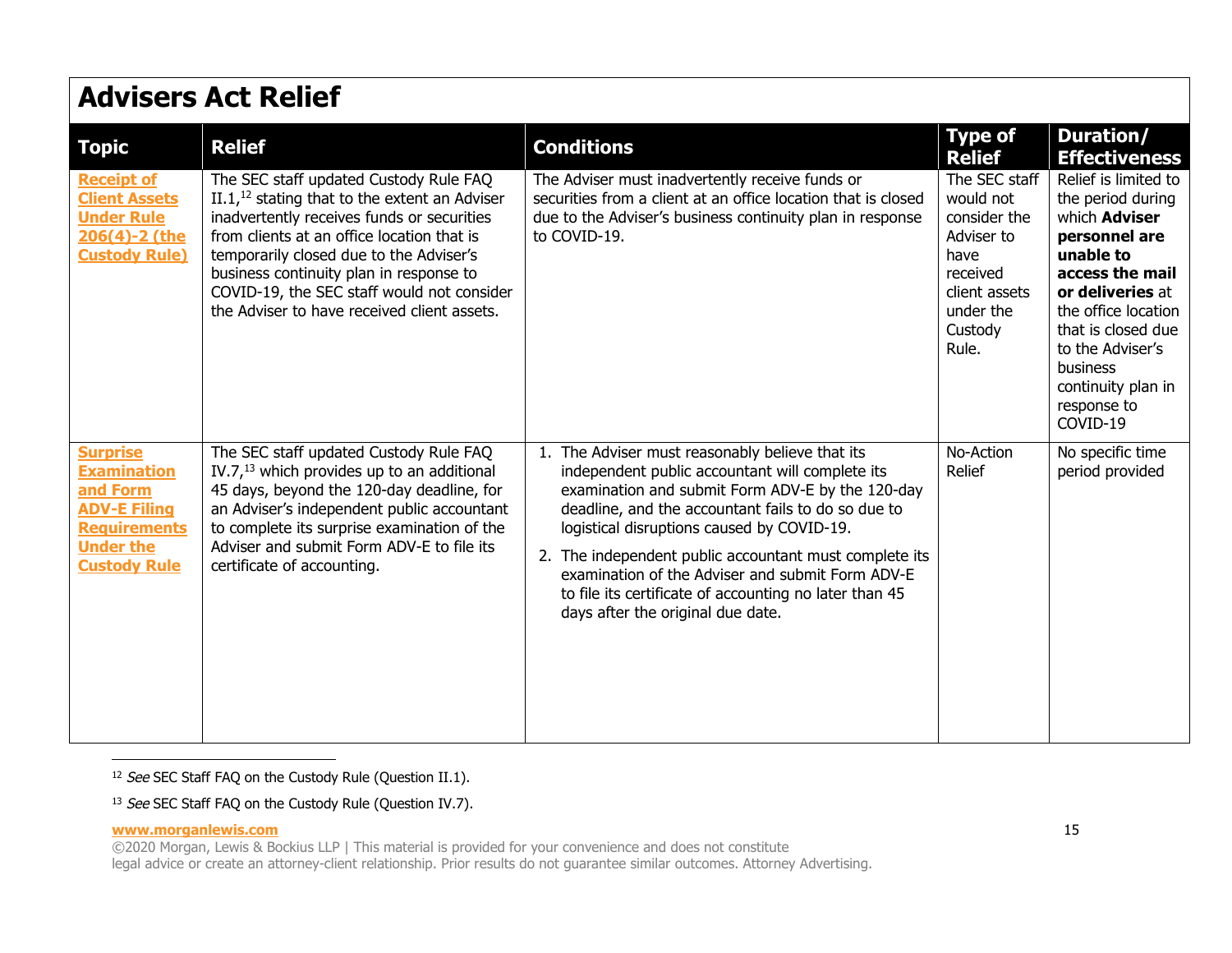#### **Advisers Act Relief Topic Relief Conditions Type of Relief Duration/ Effectiveness New Relief [Privately](https://www.sec.gov/divisions/investment/custody_faq_030510.htm)  [Offered](https://www.sec.gov/divisions/investment/custody_faq_030510.htm)  [Securities](https://www.sec.gov/divisions/investment/custody_faq_030510.htm)  [Exception](https://www.sec.gov/divisions/investment/custody_faq_030510.htm)  [Under the](https://www.sec.gov/divisions/investment/custody_faq_030510.htm)  [Custody Rule](https://www.sec.gov/divisions/investment/custody_faq_030510.htm)** The SEC staff updated Custody Rule FAQ VII.4,<sup>14</sup> and stated that they would not recommend enforcement action to the SEC if an Adviser does not maintain certificates of privately issued securities (which technically do not meet the criteria for the privately offered securities exception in Rule 206(4)-2(b)(2)) with a qualified custodian for the duration of the closure due to COVID-19. 1. The physical certificates can only be used to effect a transfer or to otherwise facilitate a change in beneficial ownership of the security with the prior consent of the issuer or holders of the outstanding securities of the issuer. 2. Ownership of the security is recorded on the books of the issuer or its transfer agent (or person performing similar functions) in the name of the client. 3. The physical certificates contain a legend restricting transfer. 4. The physical certificates are appropriately safeguarded by the Adviser and can be replaced upon loss or destruction. 5. The Adviser makes and keeps (in accordance with the terms of Advisers Act Rule 204-2) a record of the custodian's closure. No-Action Relief Relief is limited to the duration of this closure due to COVID-19 and **until such time as physical certificates can reasonably be placed with a qualified custodian** or similar securities can reasonably be issued using an approach that complies with the privately offered securities exception. **[Distribution](https://www.sec.gov/divisions/investment/custody_faq_030510.htm)  [Requirements](https://www.sec.gov/divisions/investment/custody_faq_030510.htm)  [for Audited](https://www.sec.gov/divisions/investment/custody_faq_030510.htm)  [Financial](https://www.sec.gov/divisions/investment/custody_faq_030510.htm)  [Statements](https://www.sec.gov/divisions/investment/custody_faq_030510.htm)  [Under the](https://www.sec.gov/divisions/investment/custody_faq_030510.htm)  [Custody Rule](https://www.sec.gov/divisions/investment/custody_faq_030510.htm)** The SEC staff updated Custody Rule FAQ VI.9,<sup>15</sup> and stated that they would not recommend enforcement action to the SEC if a pooled investment vehicle is subject to an annual audit, its Adviser is relying on the "audit provisio[n" o](#page-15-1)f the Custody Rule (Rule  $206(4)-2(b)(4)$ , and the pool fails to 1. The Adviser must be relying on the audit provision. 2. The Adviser must have reasonably believed that the pool's audited financial statements would be distributed within the applicable deadline. 3. [The pool failed to have them distributed in time](#page-15-0)  under certain unforeseeable circumstances. No-Action Relief No specific time period provided

<span id="page-15-0"></span><sup>14</sup> See SEC Staff FAQ on the Custody Rule (Question VII.4).

<span id="page-15-1"></span><sup>15</sup> See SEC Staff FAQ on the Custody Rule (Question VI.9).

### **www.morganlewis.com** 16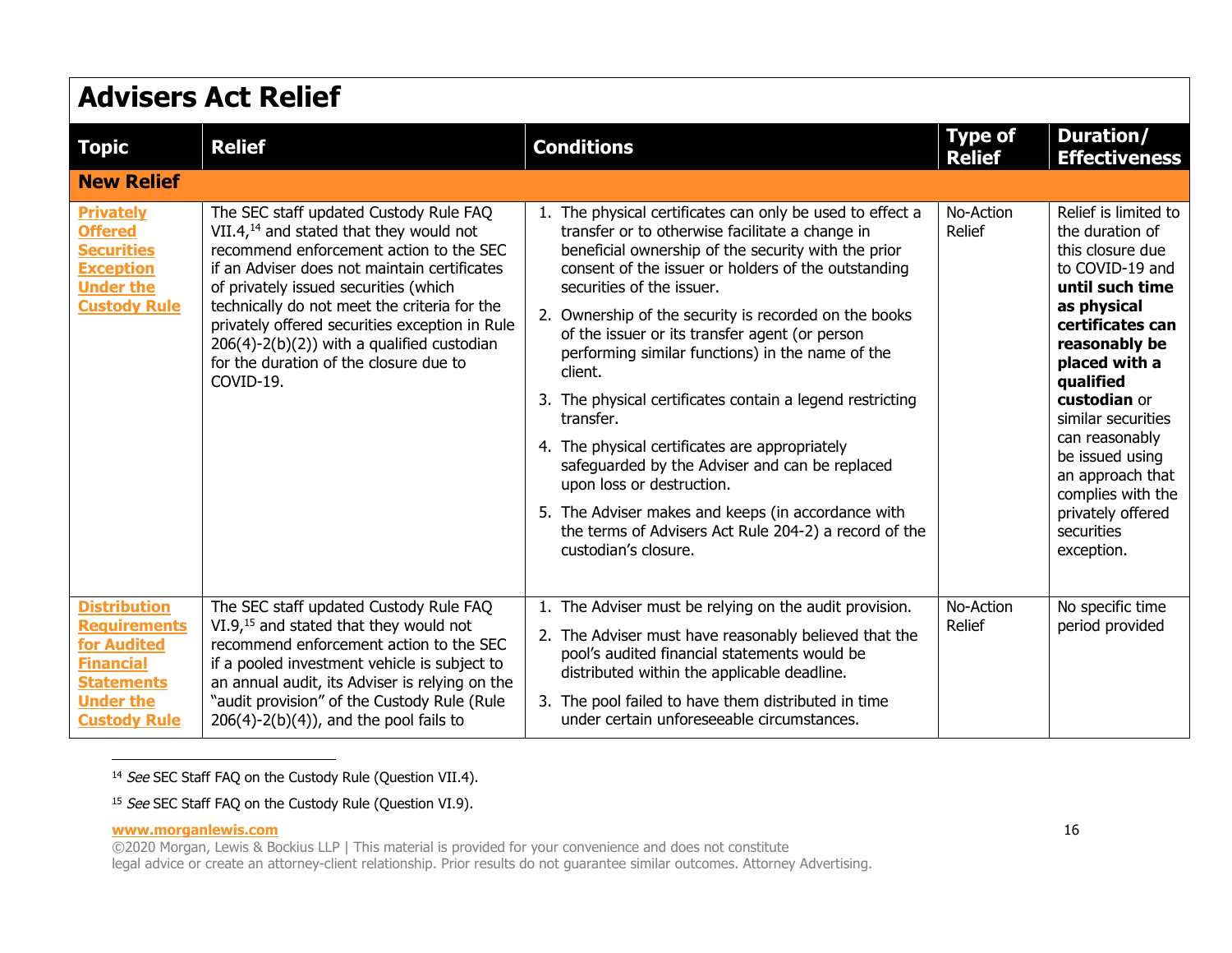| <b>Topic</b> | <b>Relief</b>                                                                                                                                                                                                                                                                                                  | <b>Conditions</b> | Type of<br><b>Relief</b> | Duration/<br><b>Effectiveness</b> |
|--------------|----------------------------------------------------------------------------------------------------------------------------------------------------------------------------------------------------------------------------------------------------------------------------------------------------------------|-------------------|--------------------------|-----------------------------------|
|              | distribute its audited financial statements<br>within 120 days, 180 days (in the case of a<br>fund of funds or a pool investing in a fund<br>of funds), or 260 days (in the case of a "top<br>tier" pooled investment vehicle investing in<br>one or more funds of funds) after the end<br>of its fiscal year. |                   |                          |                                   |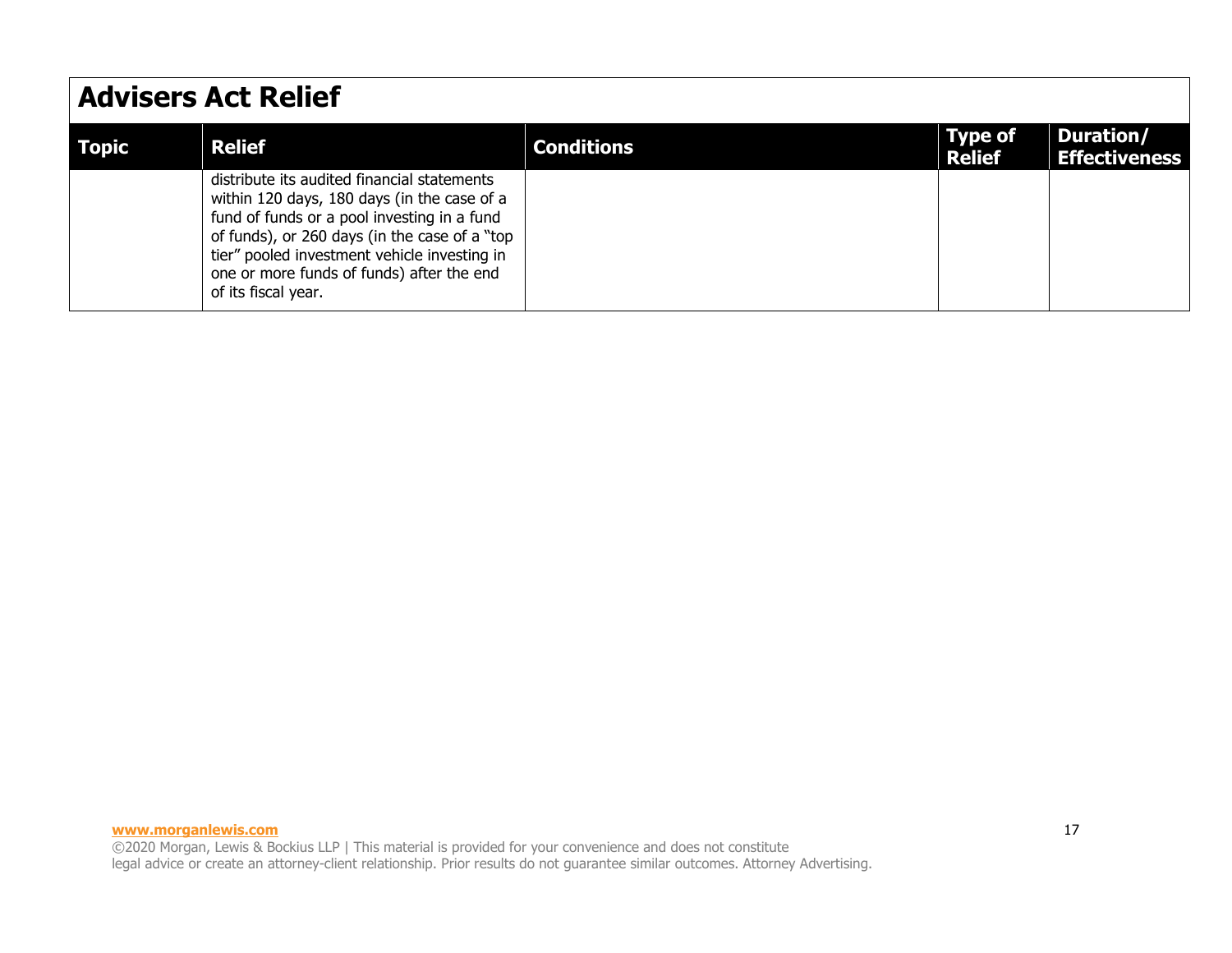| 1934 Act Relief                                                                                                                                                                                                                              |                                                                                                                                                                                                                                                                                                                                                                                                                                                                                                                                                                                                                                                                                                                                                                                                                                                                                                                                                                                                                           |                                                                                                                                                                                                                                                                                                                                                                                                                                                                                                                                                                                                                                                                                                                                                                                      |                                 |                                     |
|----------------------------------------------------------------------------------------------------------------------------------------------------------------------------------------------------------------------------------------------|---------------------------------------------------------------------------------------------------------------------------------------------------------------------------------------------------------------------------------------------------------------------------------------------------------------------------------------------------------------------------------------------------------------------------------------------------------------------------------------------------------------------------------------------------------------------------------------------------------------------------------------------------------------------------------------------------------------------------------------------------------------------------------------------------------------------------------------------------------------------------------------------------------------------------------------------------------------------------------------------------------------------------|--------------------------------------------------------------------------------------------------------------------------------------------------------------------------------------------------------------------------------------------------------------------------------------------------------------------------------------------------------------------------------------------------------------------------------------------------------------------------------------------------------------------------------------------------------------------------------------------------------------------------------------------------------------------------------------------------------------------------------------------------------------------------------------|---------------------------------|-------------------------------------|
| <b>Topic</b>                                                                                                                                                                                                                                 | <b>Relief</b>                                                                                                                                                                                                                                                                                                                                                                                                                                                                                                                                                                                                                                                                                                                                                                                                                                                                                                                                                                                                             | <b>Conditions</b>                                                                                                                                                                                                                                                                                                                                                                                                                                                                                                                                                                                                                                                                                                                                                                    | <b>Type of</b><br><b>Relief</b> | Duration/<br><b>Effectiveness</b>   |
| <b>Mailing</b><br><b>Additional</b><br><b>Soliciting</b><br><b>Materials or</b><br><b>Amending</b><br><b>Proxy</b><br><b>Materials for</b><br><b>Changed Date,</b><br>Time, or<br><b>Location of</b><br><b>Shareholder</b><br><b>Meeting</b> | The SEC staff of the Division of Corporation<br>Finance and the Division of Investment<br>Management released guidance related to<br>conducting shareholder meetings (the<br>Shareholder Meeting Guidance), 16 which<br>states that the SEC staff will take the<br>position that an issuer that has already<br>mailed and filed its definitive proxy<br>materials can notify shareholders of a<br>change in the date, time, or location of its<br>shareholder meeting without mailing<br>additional soliciting materials or amending<br>its proxy materials. To the extent that<br>issuers have not yet mailed and filed their<br>definitive proxy materials, they should<br>consider whether to include disclosures<br>regarding the possibility that the date, time,<br>or location of the shareholder meeting will<br>change due to COVID-19. Note: The<br><b>Shareholder Meeting Guidance initially</b><br>applied only to annual shareholder<br>meetings, but it was updated to apply<br>to any shareholder meeting. | 1. The issuer must issue a press release announcing the<br>change to the date, time, or location of the meeting.<br>2. The issuer must file the announcement as definitive<br>additional soliciting material on EDGAR.<br>3. The issuer must take all reasonable steps necessary<br>to inform other intermediaries in the proxy process<br>(such as any proxy service provider) and other<br>relevant market participants (such as the appropriate<br>national securities exchanges) of such change. <sup>17</sup><br>4. The SEC staff expects issuers to take these actions<br>promptly after making a decision to change the date,<br>time, or location of the meeting and sufficiently in<br>advance of the meeting so the market is alerted to<br>the change in a timely manner. | <b>Staff</b><br>Guidance        | No specific time<br>period provided |
| <b>Requirements</b><br>for Virtual or<br><b>Hybrid</b><br><b>Shareholder</b><br><b>Meetings</b>                                                                                                                                              | The Shareholder Meeting Guidance notes<br>that issuers may conduct "virtual" or<br>"hybrid" meetings (i.e., an in-person<br>meeting that also permits shareholder<br>participation though electronic means) in                                                                                                                                                                                                                                                                                                                                                                                                                                                                                                                                                                                                                                                                                                                                                                                                            | The issuer must notify its shareholders, intermediaries in<br>the proxy process, and other market participants of such<br>plans in a timely manner and disclose clear directions as<br>to the logistical details of the virtual or hybrid meeting,                                                                                                                                                                                                                                                                                                                                                                                                                                                                                                                                   | <b>Staff</b><br>Guidance        | No specific time<br>period provided |

<sup>16</sup> Staff Guidance for Conducting Shareholder Meetings in Light of COVID-19 Concerns, SEC Announcement (Mar. 13, 2020, and updated Apr. 7, 2020).

<sup>17</sup> The staff of the Division of Investment Management would take a similar position with respect to changes in the date, time, or location of a shareholder meeting held by an investment company in connection with a business combination or other transaction described in a registration statement on Form N-14, except that in lieu of the announcement of the change being filed as additional definitive soliciting material, the staff would expect the announcement to be filed as a prospectus supplement under 1933 Act Rule 497.

### **www.morganlewis.com** 18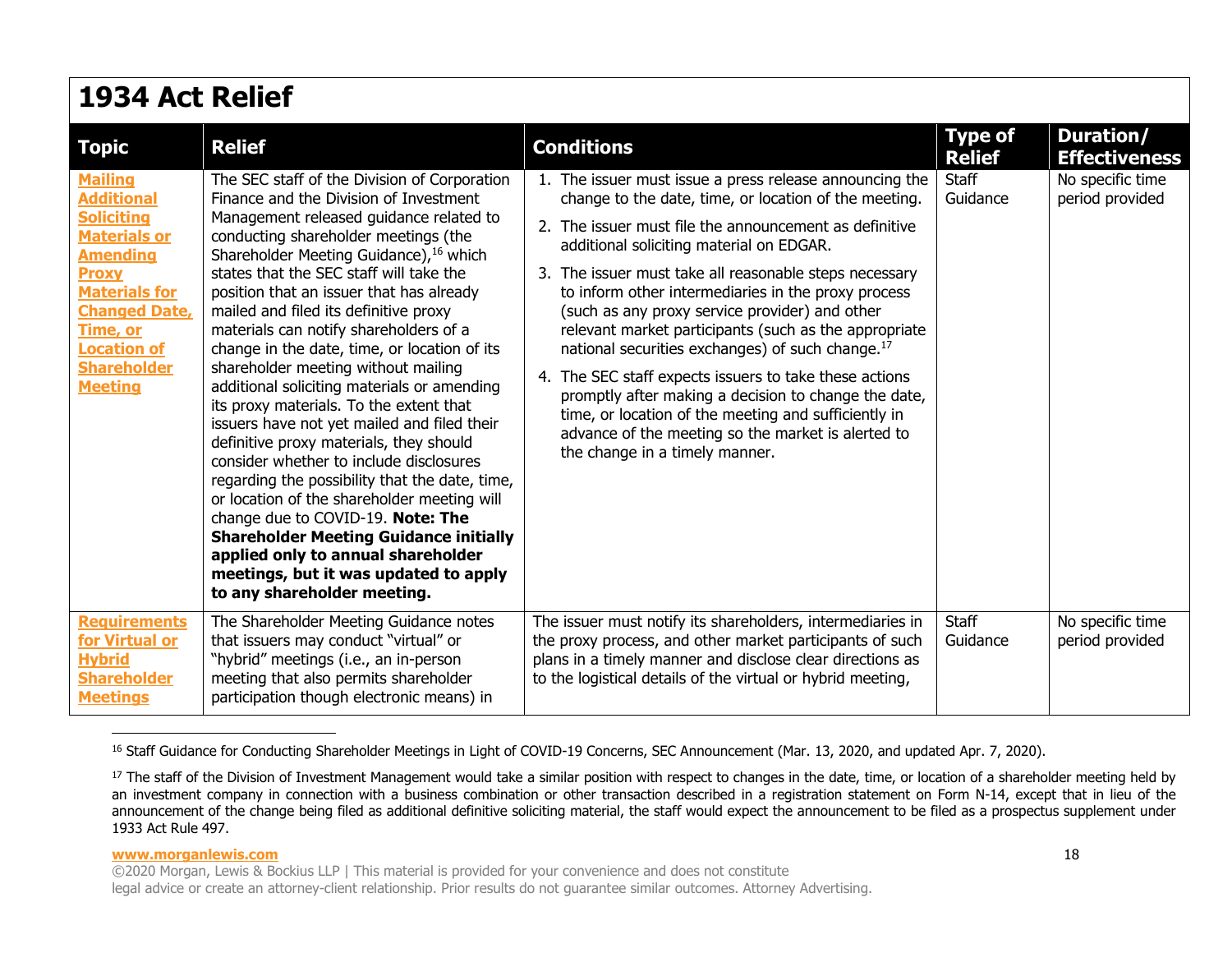## **1934 Act Relief**

| <b>Topic</b>                                              | <b>Relief</b>                                                                                                                                                                                                                                                                                                                                                                                                                                                                                                                                                                                                                                                                                                                                                                                                                                                                                                                                                         | <b>Conditions</b>                                                                                                                                                                                                                                                                                                                                                                                                                                                                                                                                                                                                                                                   | <b>Type of</b><br><b>Relief</b> | <b>Duration/</b><br><b>Effectiveness</b> |
|-----------------------------------------------------------|-----------------------------------------------------------------------------------------------------------------------------------------------------------------------------------------------------------------------------------------------------------------------------------------------------------------------------------------------------------------------------------------------------------------------------------------------------------------------------------------------------------------------------------------------------------------------------------------------------------------------------------------------------------------------------------------------------------------------------------------------------------------------------------------------------------------------------------------------------------------------------------------------------------------------------------------------------------------------|---------------------------------------------------------------------------------------------------------------------------------------------------------------------------------------------------------------------------------------------------------------------------------------------------------------------------------------------------------------------------------------------------------------------------------------------------------------------------------------------------------------------------------------------------------------------------------------------------------------------------------------------------------------------|---------------------------------|------------------------------------------|
|                                                           | light of COVID-19 concerns, if permitted to<br>do so under state law and the given issuer's<br>governing documents.                                                                                                                                                                                                                                                                                                                                                                                                                                                                                                                                                                                                                                                                                                                                                                                                                                                   | including how shareholders can remotely access,<br>participate in, and vote at such meeting.<br>• If the issuer has not yet filed and delivered its<br>definitive proxy materials, such disclosures must be<br>in the definitive proxy statement and other soliciting<br>materials.<br>• If the issuer has already filed and mailed its definitive<br>proxy materials, there is no need to mail additional<br>soliciting materials (including new proxy cards) solely<br>for the purpose of switching to a virtual or hybrid<br>meeting, but the issuer must follow the steps<br>described above for announcing a change in the<br>meeting date, time, or location. |                                 |                                          |
| <b>Presentation</b><br>of Shareholder<br><b>Proposals</b> | Rule 14a-8(h) under the 1934 Act requires<br>shareholder proponents, or their<br>representatives, to appear and present their<br>proposals at the annual meeting, either in<br>person or via electronic media (including<br>telephonically) if the shareholder meeting is<br>being held in whole or in part via electronic<br>media. If the shareholder proponent or their<br>representative does not present the<br>proposal at the annual meeting, Rule 14a-<br>8(h)(3) allows issuers to exclude<br>shareholder proposals put forth by a<br>shareholder proponent from its proxy<br>materials for the following two calendar<br>years, unless the failure to appear and<br>present was due to "good cause." The<br>Shareholder Meeting Guidance states that<br>the SEC staff would consider a failure to<br>appear and present a proposal due to<br>inability to travel or other hardships related<br>to COVID-19 to be "good cause" under Rule<br>$14a-8(h)(3)$ . | The shareholder proponent or representative must not<br>be able to attend the annual meeting and present the<br>proposal due to the inability to travel or other hardships<br>related to COVID-19.                                                                                                                                                                                                                                                                                                                                                                                                                                                                  | Staff<br>Guidance               | No specific time<br>period provided      |

#### **www.morganlewis.com** 19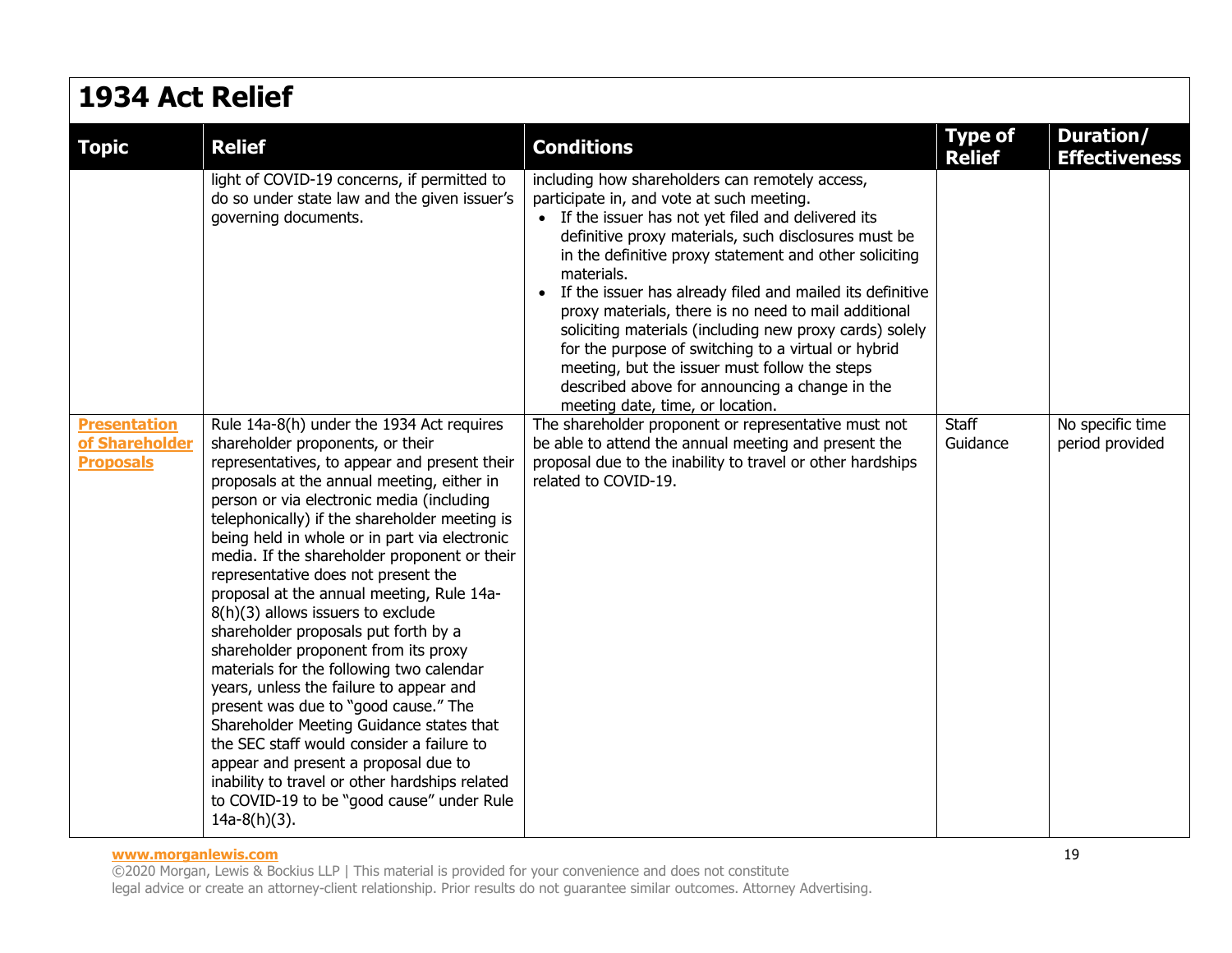| <b>1934 Act Relief</b>                                                                           |                                                                                                                                                                                                                                                                                                                                                                                                                                                                                                                                                                                                                                                                                                                                                                                                                                                                                            |                                                                                                                                                                                                                                                                                                                                                                                                                                                                                                                                                                                                                                                                                                                                                                                                                                                                                                                                                                                                                                                                                                                                                                                                                                                                                                                 |                                 |                                                                                                                          |  |
|--------------------------------------------------------------------------------------------------|--------------------------------------------------------------------------------------------------------------------------------------------------------------------------------------------------------------------------------------------------------------------------------------------------------------------------------------------------------------------------------------------------------------------------------------------------------------------------------------------------------------------------------------------------------------------------------------------------------------------------------------------------------------------------------------------------------------------------------------------------------------------------------------------------------------------------------------------------------------------------------------------|-----------------------------------------------------------------------------------------------------------------------------------------------------------------------------------------------------------------------------------------------------------------------------------------------------------------------------------------------------------------------------------------------------------------------------------------------------------------------------------------------------------------------------------------------------------------------------------------------------------------------------------------------------------------------------------------------------------------------------------------------------------------------------------------------------------------------------------------------------------------------------------------------------------------------------------------------------------------------------------------------------------------------------------------------------------------------------------------------------------------------------------------------------------------------------------------------------------------------------------------------------------------------------------------------------------------|---------------------------------|--------------------------------------------------------------------------------------------------------------------------|--|
| <b>Topic</b>                                                                                     | <b>Relief</b>                                                                                                                                                                                                                                                                                                                                                                                                                                                                                                                                                                                                                                                                                                                                                                                                                                                                              | <b>Conditions</b>                                                                                                                                                                                                                                                                                                                                                                                                                                                                                                                                                                                                                                                                                                                                                                                                                                                                                                                                                                                                                                                                                                                                                                                                                                                                                               | <b>Type of</b><br><b>Relief</b> | Duration/<br><b>Effectiveness</b>                                                                                        |  |
| <b>Filing</b><br><b>Requirements</b><br>for<br><b>Registrants</b><br>and Other<br><b>Persons</b> | On March 25, 2020, the SEC issued an<br>amended order under the 1934 Act (the<br>1934 Act Order), <sup>18</sup> which provides up to an<br>additional 45 days for registrants (as<br>defined in 1934 Act Rule 12b-2) subject to<br>the reporting requirements of Section 13(a)<br>or 15(d) of the 1934 Act, and any person<br>required to make any filings with respect to<br>such a registrant, to comply with any<br>requirement to file or furnish materials with<br>the SEC under 1934 Act Sections 13(a),<br>13(f), 13(g), 14(a), 14(c), 14(f), and 15(d);<br>Regulations 13A, 13D-G (except for those<br>provisions mandating the filing of Schedule<br>13D or amendments to Schedule 13D), 14A,<br>14C, and 15D; and Exchange Act Rules 13f-<br>1 and 14f-1, as applicable. Filings properly<br>made in reliance on the 1934 Act Order will<br>be considered timely for purposes of | 1. The registrant or any person required to make any<br>filings with respect to such a registrant is unable to<br>meet a filing deadline due to circumstances related<br>to COVID-19.<br>2. The registrant must furnish to the SEC a Form 8-K or<br>Form 6-K for each delayed filing by the original filing<br>deadline stating <sup>20</sup> (i) that it is relying on the 1934 Act<br>Order, (ii) a brief description of the reasons why it<br>could not file on timely basis, (iii) the estimated date<br>by which the filing is expected to be made, (iv) a<br>tailored risk factor explaining, if material, the impact<br>of COVID-19 on its business, and (v) if the reason<br>the filing cannot be filed timely relates to the inability<br>of any person, other than the registrant, to furnish<br>any required opinion, report, or certification, the<br>Form 8-K or Form 6-K shall have attached as an<br>exhibit a statement signed by such person stating<br>the specific reasons why such person is unable to<br>furnish the required opinion, report, or certification<br>on or before the date such filing must be made.<br>3. The registrant or any person required to make any<br>filings with respect to such a registrant files with the<br>SEC any report, schedule, or form required to be | Exemption                       | Applicable to<br>filing obligations<br>that were<br>originally required<br>to occur March 1,<br>$2020 - July 1,$<br>2020 |  |

<span id="page-19-0"></span><sup>18</sup> Order Under Section 36 of the Securities Exchange Act of 1934 Modifying Exemptions from Reporting and Proxy Delivery Requirements for Public Companies, Exchange Act Rel. No. 88465 (Mar. 25, 2020). See also Order Under Section 36 of the Securities Exchange Act of 1934 Granting Exemptions from Specified Provisions of the Exchange Act and Certain Rules Thereunder, Exchange Act Rel. No. 88318 (Mar. 4, 2020).

<span id="page-19-1"></span><sup>&</sup>lt;sup>20</sup> The SEC believes such statements, as furnished, to the extent they contain "forward-looking statements," would be subject to the safe harbor under Section 21E of the 1934 Act. See the Private Securities Litigation Reform Act of 1995, 15 U.S.C. § 77z-1 (1998).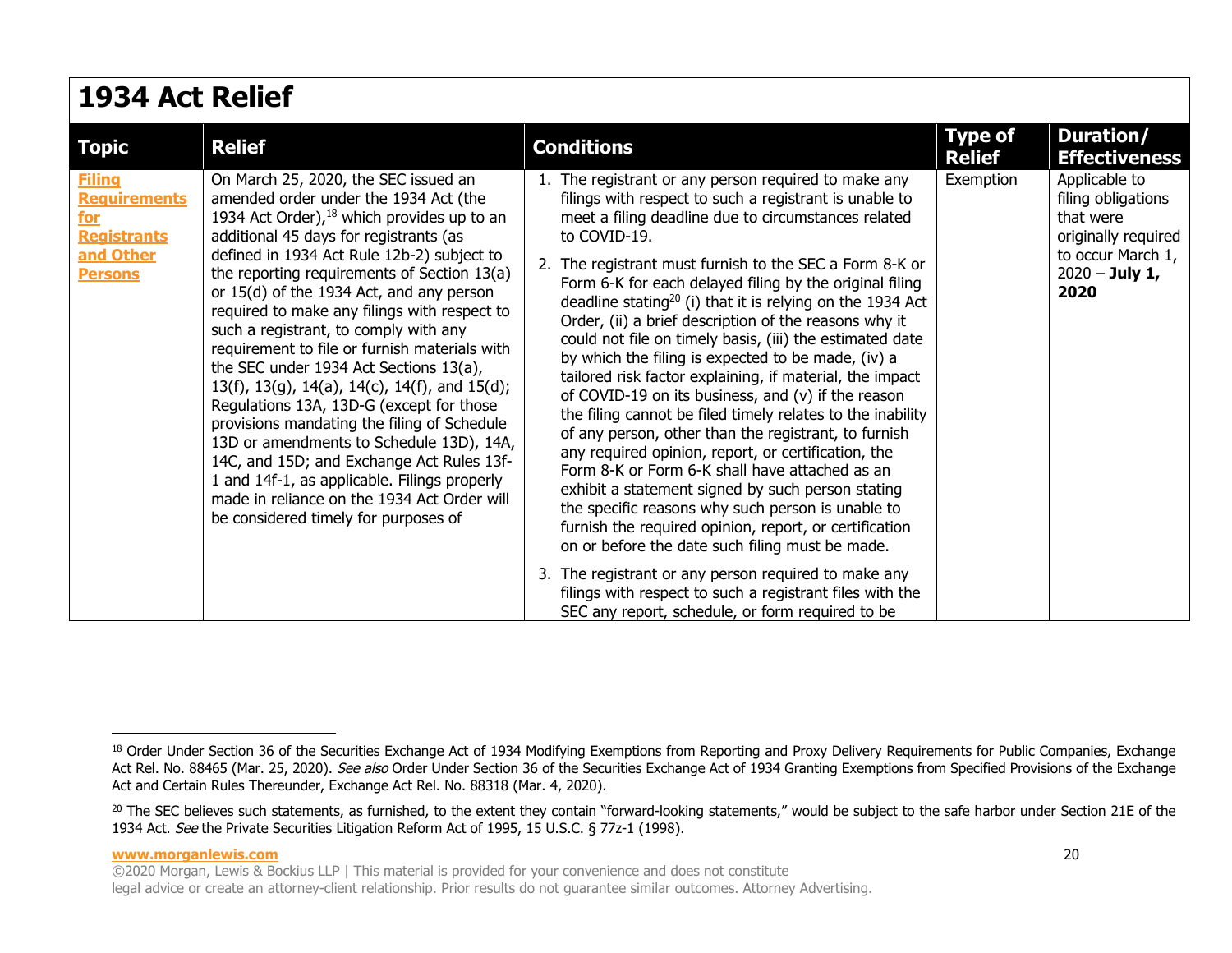### **1934 Act Relief**

| <b>Topic</b>                                                                        | <b>Relief</b>                                                                                                                                                                                                                                                                                                                                                                                                                | <b>Conditions</b>                                                                                                                                                                                                                                                                                                                                                                                                                                                                                                                                                                                                                   | <b>Type of</b><br><b>Relief</b> | Duration/<br><b>Effectiveness</b>   |
|-------------------------------------------------------------------------------------|------------------------------------------------------------------------------------------------------------------------------------------------------------------------------------------------------------------------------------------------------------------------------------------------------------------------------------------------------------------------------------------------------------------------------|-------------------------------------------------------------------------------------------------------------------------------------------------------------------------------------------------------------------------------------------------------------------------------------------------------------------------------------------------------------------------------------------------------------------------------------------------------------------------------------------------------------------------------------------------------------------------------------------------------------------------------------|---------------------------------|-------------------------------------|
|                                                                                     | determining Form S-3, <sup>19</sup> Form F-3, and<br>Form S-8 eligibility and the current<br>information requirements of Rule 144(c) of<br>the 1933 Act.                                                                                                                                                                                                                                                                     | filed no later than 45 days after the original due<br>date. $21$                                                                                                                                                                                                                                                                                                                                                                                                                                                                                                                                                                    |                                 |                                     |
|                                                                                     |                                                                                                                                                                                                                                                                                                                                                                                                                              | 4. In any report, schedule, or form filed pursuant to the<br>conditions above, the registrant or any person<br>required to make any filings with respect to such a<br>registrant must disclose that it is relying on the 1934<br>Act Order and state the reasons why it could not file<br>such report, schedule, or form on a timely basis.                                                                                                                                                                                                                                                                                         |                                 |                                     |
| <b>Furnishing of</b><br><b>Proxy and</b><br><b>Information</b><br><b>Statements</b> | The 1934 Act Order provides relief for<br>registrants or any other person from<br>furnishing proxy statements, annual<br>reports, and other soliciting materials, as<br>applicable (Soliciting Materials), and<br>information statements and annual reports,<br>as applicable (Information Materials), as<br>required by Sections 14(a) and (c) and<br>Regulations 14A and 14C of the 1934 Act<br>and Rule 14f-1 thereunder. | 1. The registrant's security holder has a mailing address<br>located in an area where, as a result of COVID-19,<br>the common carrier has suspended delivery service<br>of the type or class customarily used by the<br>registrant or other person making the solicitation.<br>2. The registrant or other person making a solicitation<br>has made a good-faith effort to furnish the Soliciting<br>Materials to the security holder, as required by the<br>rules applicable to the particular method of delivering<br>Soliciting Materials to the security holder, or, in the<br>case of Information Materials, the registrant has | Exemption                       | No specific time<br>period provided |

<sup>&</sup>lt;sup>19</sup> Reliance on the 1934 Act Order does not obviate the need to comply with (i) Section  $10(a)(3)$  of the 1933 Act, which requires that when a prospectus is used more than nine months after the effective date of the registration statement, the information contained therein shall be as of a date not more than 16 months prior to such use, so far as such information is known to the user of such prospectus or can be furnished by such user without unreasonable effort or expense, or (ii) with Rule 415 under the 1933 Act, which in the case of delayed or continuous offerings requires an undertaking to reflect in the prospectus any facts or events arising after the effective date of the registration statement that, individually or in the aggregate, represent a fundamental change in the information set forth in the registration statement. Additionally, if a registrant that is otherwise eligible to file a registration statement on Form S-3 is relying on the 1934 Act Order to delay a filing, it may file still file on Form S-3 prior to filing the required filing if the Form 8-K required by the 1934 Act Order is properly filed. The registrant will no longer be considered current and timely, and will lose its eligibility to file a new registration statement on Form S-3, if the required filing is not filed within the extended timeframe allowed by the 1934 Act Order. If the Form S-3 requires acceleration, the SEC staff will be unlikely to grant acceleration until the delayed information is filed. See COVID-19 Related FAQs, Division of Corporation Finance (May 4, 2020).

#### **www.morganlewis.com** 21

<span id="page-20-0"></span><sup>&</sup>lt;sup>21</sup> Pursuant to Exchange Act Rules Compliance and Disclosure Interpretations 135.12 and 135.13, released by the SEC staff on March 31, 2020, at the end of the 45-day extension period provided by the 1934 Act Order, a registrant may rely on Rule 12b-25 under the 1934 Act, if available, and file a Form 12b-25 to further delay filings of Forms 10-K, 20-F, 11-K, 10-Q, 10-D, N-CEN, or N-CSR for an additional 15 calendar days. However, if a Form 12b-25 is filed to delay a given filing, and the requisite Form 8-K or Form 6-K under the 1934 Act Order is not filed prior to the original filing deadline, the exemptions provided by the 1934 Act Order will be unavailable.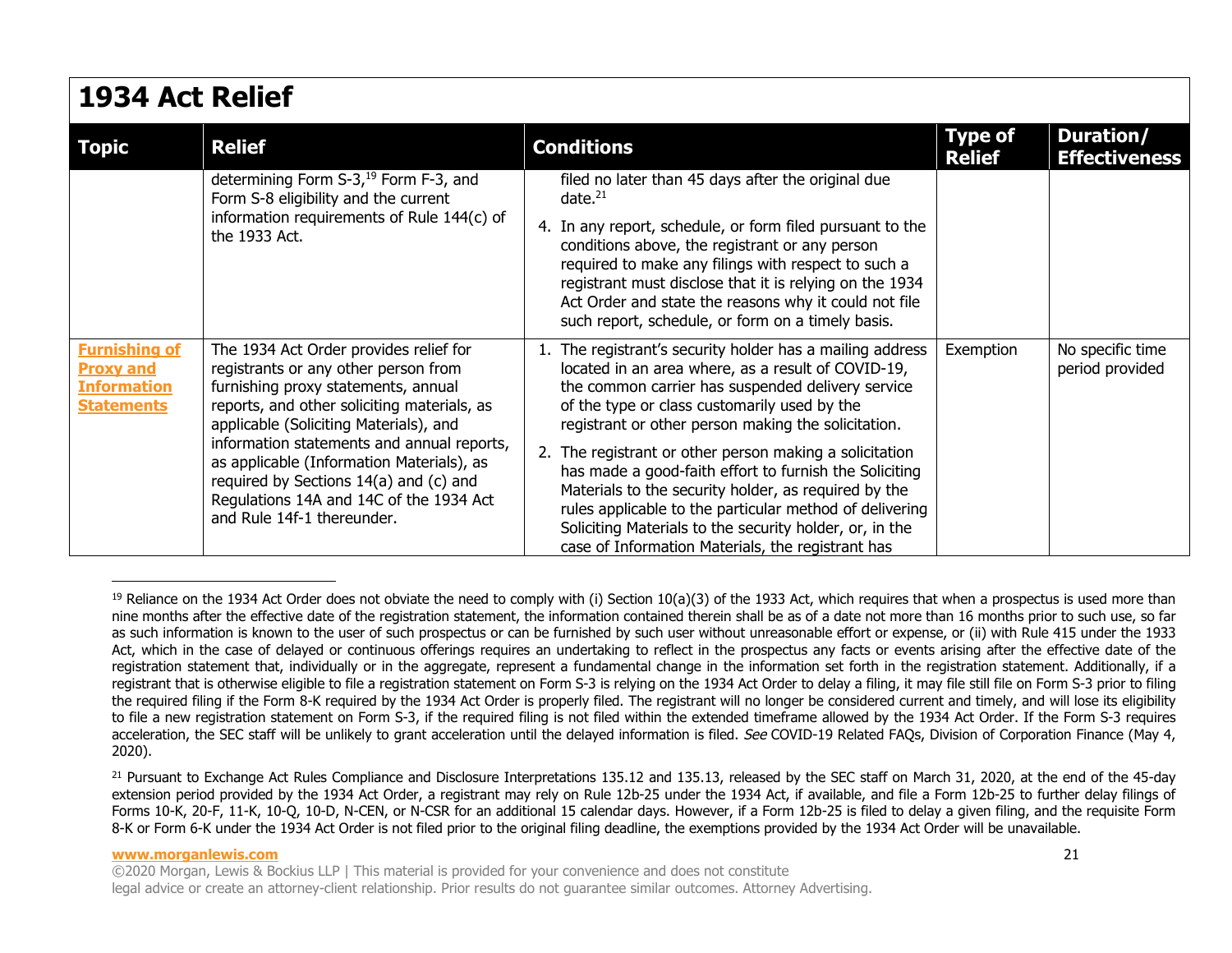| 1934 Act Relief                                                |                                                                                                                                                                                                                                                                                                                                                                                                                                                                                                                                                                                                                                                                                                                                                       |                                                                                                                                                                                                                                                                                                                                                                                                                                                                                                                                                                                                                                                                                                                                                                                                                                                                                                                                                                                                                                                                                                            |                                 |                                   |  |
|----------------------------------------------------------------|-------------------------------------------------------------------------------------------------------------------------------------------------------------------------------------------------------------------------------------------------------------------------------------------------------------------------------------------------------------------------------------------------------------------------------------------------------------------------------------------------------------------------------------------------------------------------------------------------------------------------------------------------------------------------------------------------------------------------------------------------------|------------------------------------------------------------------------------------------------------------------------------------------------------------------------------------------------------------------------------------------------------------------------------------------------------------------------------------------------------------------------------------------------------------------------------------------------------------------------------------------------------------------------------------------------------------------------------------------------------------------------------------------------------------------------------------------------------------------------------------------------------------------------------------------------------------------------------------------------------------------------------------------------------------------------------------------------------------------------------------------------------------------------------------------------------------------------------------------------------------|---------------------------------|-----------------------------------|--|
| <b>Topic</b>                                                   | <b>Relief</b>                                                                                                                                                                                                                                                                                                                                                                                                                                                                                                                                                                                                                                                                                                                                         | <b>Conditions</b>                                                                                                                                                                                                                                                                                                                                                                                                                                                                                                                                                                                                                                                                                                                                                                                                                                                                                                                                                                                                                                                                                          | <b>Type of</b><br><b>Relief</b> | Duration/<br><b>Effectiveness</b> |  |
|                                                                |                                                                                                                                                                                                                                                                                                                                                                                                                                                                                                                                                                                                                                                                                                                                                       | made a good-faith effort to furnish the Information<br>Materials to the security holder in accordance with<br>the rules applicable to Information Materials.                                                                                                                                                                                                                                                                                                                                                                                                                                                                                                                                                                                                                                                                                                                                                                                                                                                                                                                                               |                                 |                                   |  |
| <b>Certain</b><br><b>Transfer Agent</b><br><b>Requirements</b> | On March 20, 2020, the SEC issued an<br>order under the 1934 Act (the 1934 Act TA<br>Order), <sup>22</sup> which temporarily exempts the<br>following:<br>• Transfer agents, from the requirements<br>of Sections 17A and $17(f)(1)$ of the<br>1934 Act, as well as Rules 17Ad-1<br>through 17Ad-11, 17Ad-13 through<br>17Ad-20, and 17f-1 thereunder (the<br>Transfer Agent Exempted Provisions)<br>• Transfer agents and other persons<br>subject to such requirements, from the<br>requirements of Section 17(f)(2) of the<br>1934 Act and Rule 17f-2 thereunder<br>(the Fingerprinting Exempted<br>Provisions) (collectively, the Transfer<br>Agent Exempted Provisions and<br>Fingerprinting Exempted Provisions are<br>the Exempted Provisions) | 1. By May 30, 2020, the registrant or other person<br>relying on the 1934 Act TA Order must provide to the<br>SEC, via email at <b>tradingandmarkets@sec.gov</b> ,<br>the following information: (i) that the registrant or<br>other person is relying on the 1934 Act TA Order, (ii)<br>a description of the specific Exempted Provisions the<br>registrant or other person is unable to comply with<br>and a statement of the reasons why, in good faith,<br>the registrant or other person is unable to comply<br>with such Exempted Provisions, and (iii) if a transfer<br>agent knows or believes that it has been unable to<br>maintain the books and records it is required to<br>maintain pursuant to Section 17A and the rules<br>thereunder, a complete and accurate description of<br>the type of books and records that were not<br>maintained, the names of the issuers for whom such<br>books and records were not maintained, the extent<br>of the failure to maintain such books and records,<br>and the steps taken to ameliorate any such failure to<br>maintain such books and records. | Exemption                       | March 16, 2020 -<br>May 30, 2020  |  |
|                                                                |                                                                                                                                                                                                                                                                                                                                                                                                                                                                                                                                                                                                                                                                                                                                                       | 2. Transfer agents affected by COVID-19 that have<br>custody or possession of any shareholder or issuer<br>funds or securities shall continue to comply with the<br>requirements of Rule 17Ad-12 under the 1934 Act. If<br>a transfer agent's operations, facilities, or systems<br>are significantly affected as a result of COVID-19<br>such that the transfer agent believes its compliance<br>with Rule 17Ad-12 could be negatively affected, to                                                                                                                                                                                                                                                                                                                                                                                                                                                                                                                                                                                                                                                       |                                 |                                   |  |

<span id="page-21-0"></span><sup>22</sup> Order Under Section 17A and Section 36 of the Securities Exchange Act of 1934 Granting Exemptions from Specified Provisions of the Exchange Act and Certain Rules Thereunder, Exchange Act Rel. No. 88448 (Mar. 20, 2020).

#### **www.morganlewis.com** 22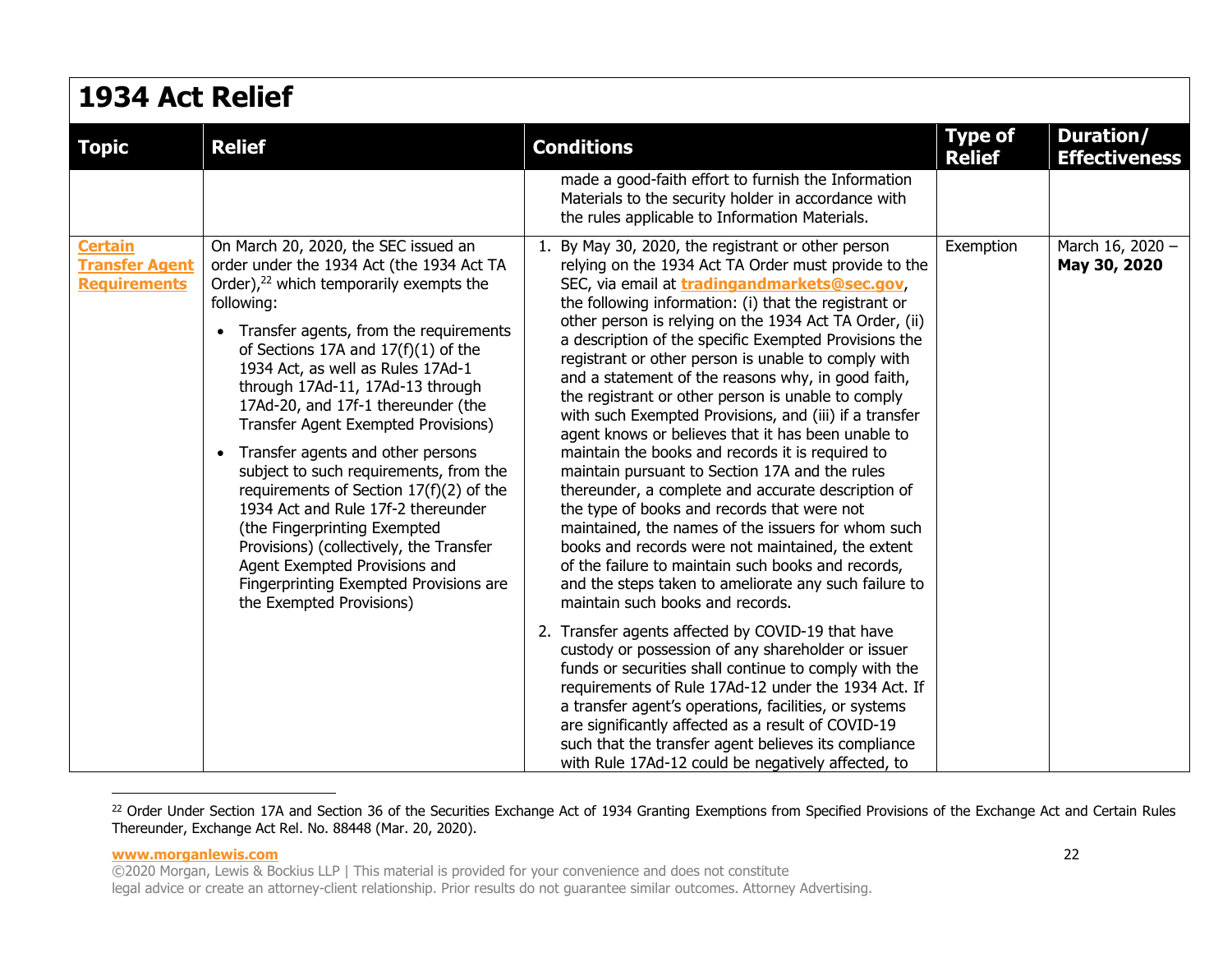| 1934 Act Relief                                                                                                                                                                                                                                                                                                                                                 |                                                                                                                                                                                                                                                                                        |                                 |                                                                                                                                                                                                                                                                                         |  |
|-----------------------------------------------------------------------------------------------------------------------------------------------------------------------------------------------------------------------------------------------------------------------------------------------------------------------------------------------------------------|----------------------------------------------------------------------------------------------------------------------------------------------------------------------------------------------------------------------------------------------------------------------------------------|---------------------------------|-----------------------------------------------------------------------------------------------------------------------------------------------------------------------------------------------------------------------------------------------------------------------------------------|--|
| <b>Relief</b>                                                                                                                                                                                                                                                                                                                                                   | <b>Conditions</b>                                                                                                                                                                                                                                                                      | <b>Type of</b><br><b>Relief</b> | Duration/<br><b>Effectiveness</b>                                                                                                                                                                                                                                                       |  |
|                                                                                                                                                                                                                                                                                                                                                                 | the extent possible, all shareholder or issuer funds<br>that remain in the custody of the transfer agent<br>should be maintained in a separate bank account<br>held for the exclusive benefit of shareholders until<br>such funds are properly processed, transferred, or<br>remitted. |                                 |                                                                                                                                                                                                                                                                                         |  |
| On March 25, 2020, the SEC issued an<br>order under the 1934 Act (the 1934 Act<br>NMS Order), <sup>23</sup> which provides broker-<br>dealers with an extra month to prepare and<br>provide the public report of held order data<br>for the first quarter of 2020 required by<br>Rule 606(a) of Regulation NMS.                                                 | No specific conditions, although broker-dealers have<br>been required to collect the held order data since<br>January 1, 2020, and they are still required to collect that<br>data for the full second quarter of 2020.                                                                | Exemption                       | <b>Broker-dealers</b><br>have until May<br>29, 2020, to<br>prepare the<br>public report of<br>first quarter 2020<br>held order data                                                                                                                                                     |  |
| The 1934 Act NMS Order provides relief for<br>broker-dealers that outsource routing from<br>• the requirement to collect the monthly<br>customer-specific data for their<br>outsourced routing activity; and<br>• the requirement to provide the first<br>customer-specific report of such data<br>for customer requests that are made on<br>or before July 17. | The relief is automatic.                                                                                                                                                                                                                                                               | Exemption                       | Broker-dealers<br>are exempt from<br>collecting Rule<br>$606(b)(3)$ data<br>until June 1,<br>2020<br>For customer<br>requests made on<br>or before July 17,<br>2020, broker-<br>dealers are<br>exempt from<br>providing Rule<br>$606(b)(3)$ reports<br>covering June<br>2020 data until |  |
|                                                                                                                                                                                                                                                                                                                                                                 |                                                                                                                                                                                                                                                                                        |                                 |                                                                                                                                                                                                                                                                                         |  |

<sup>23</sup> Order Granting Application by the Financial Information Forum and Security Traders Association for a Temporary Exemption Pursuant to Rule 606(c) of Regulation NMS Under the Exchange Act in Response to the Effects of COVID-19, Exchange Act Rel. No. 88478 (Mar. 25, 2020).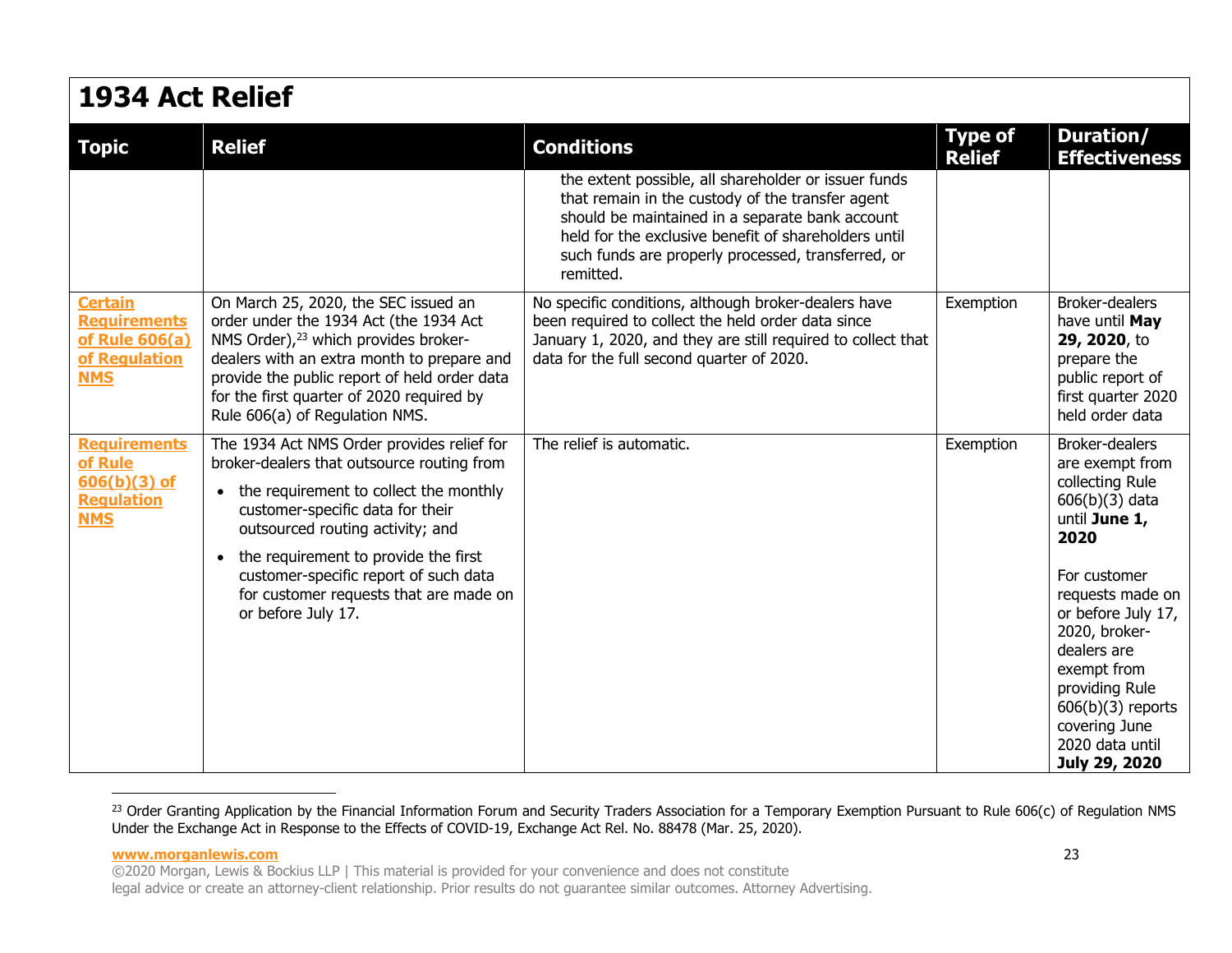### **1934 Act Relief**

| <b>Topic</b>                                                                               | <b>Relief</b>                                                                                                                                                                                                                                                                                                                                                                                                                                                                                                         | <b>Conditions</b>                                                                                                                                                                                                                                                                                                                                                                                                                                                                                                                                                                                                                                                                                                                                                                                              | <b>Type of</b><br><b>Relief</b> | Duration/<br><b>Effectiveness</b>                                                                                          |
|--------------------------------------------------------------------------------------------|-----------------------------------------------------------------------------------------------------------------------------------------------------------------------------------------------------------------------------------------------------------------------------------------------------------------------------------------------------------------------------------------------------------------------------------------------------------------------------------------------------------------------|----------------------------------------------------------------------------------------------------------------------------------------------------------------------------------------------------------------------------------------------------------------------------------------------------------------------------------------------------------------------------------------------------------------------------------------------------------------------------------------------------------------------------------------------------------------------------------------------------------------------------------------------------------------------------------------------------------------------------------------------------------------------------------------------------------------|---------------------------------|----------------------------------------------------------------------------------------------------------------------------|
| <b>Consolidated</b><br><b>Audit Trail</b><br>(CAT)<br><b>Reporting</b>                     | On March 16, 2020, the SEC staff issued a<br>no-action letter <sup>24</sup> related to CAT<br>implementation, stating that it would not<br>recommend enforcement action against<br>participants (national securities exchanges<br>and national securities associations) that do<br>not enforce implementation deadlines for<br>the CAT against Industry Members. <sup>25</sup><br>Absent this relief, reporting was to begin<br>April 20, 2020, for large Industry Members<br>(and later for small Industry Members). | The relief is automatic.                                                                                                                                                                                                                                                                                                                                                                                                                                                                                                                                                                                                                                                                                                                                                                                       | No-Action<br>Letter             | May 20, 2020                                                                                                               |
| <b>Form MA</b><br><b>Filing</b><br><b>Requirements</b><br>for Municipal<br><b>Advisors</b> | On March 26, 2020, the SEC issued an<br>order under the 1934 Act (the 1934 Act MA<br>Order), <sup>26</sup> which provides up to an additional<br>45 days for a municipal advisor to file an<br>annual update to Form MA, as required<br>pursuant to Rule $15Ba1-5(a)(1)$ under the<br>1934 Act.                                                                                                                                                                                                                       | 1. The municipal advisor is unable to meet the filing<br>deadline for its annual update to Form MA due to<br>circumstances related to current or potential effects<br>of COVID-19.<br>2. The municipal advisor must promptly notify the SEC,<br>via email at <b>munis@sec.gov</b> , stating (i) that it is<br>relying on the 1934 Act MA Order, and (ii) a brief<br>description of the reasons why it could not file its<br>annual update to Form MA on a timely basis.<br>3. The municipal advisor must promptly disclose on its<br>public website (or if it does not have a public<br>website, promptly disclose to its clients) (i) that it is<br>relying on the 1934 Act MA Order, and (ii) a brief<br>description of the reasons why it could not file its<br>annual update to Form MA on a timely basis. | Exemption                       | Applicable to<br>filing obligations<br>that were<br>originally required<br>to occur March<br>26, 2020 $-$ June<br>30, 2020 |

**www.morganlewis.com** 24

<span id="page-23-0"></span><sup>&</sup>lt;sup>24</sup> Consolidated Audit Trail Reporting, SEC No-Action Letter (Mar. 16, 2020).

<span id="page-23-1"></span><sup>&</sup>lt;sup>25</sup> "Industry Members" include any member of a national securities exchange or a member of a national securities association.

<sup>&</sup>lt;sup>26</sup> Order Under Section 15B of the Securities Exchange Act of 1934 Granting an Exemption for Municipal Advisors from Specified Provisions of the Securities Exchange Act and Rule 15Ba1-5(a)(1) Thereunder, Exchange Act Rel. No. 88491 (Mar. 26, 2020).

<sup>©2020</sup> Morgan, Lewis & Bockius LLP | This material is provided for your convenience and does not constitute legal advice or create an attorney-client relationship. Prior results do not guarantee similar outcomes. Attorney Advertising.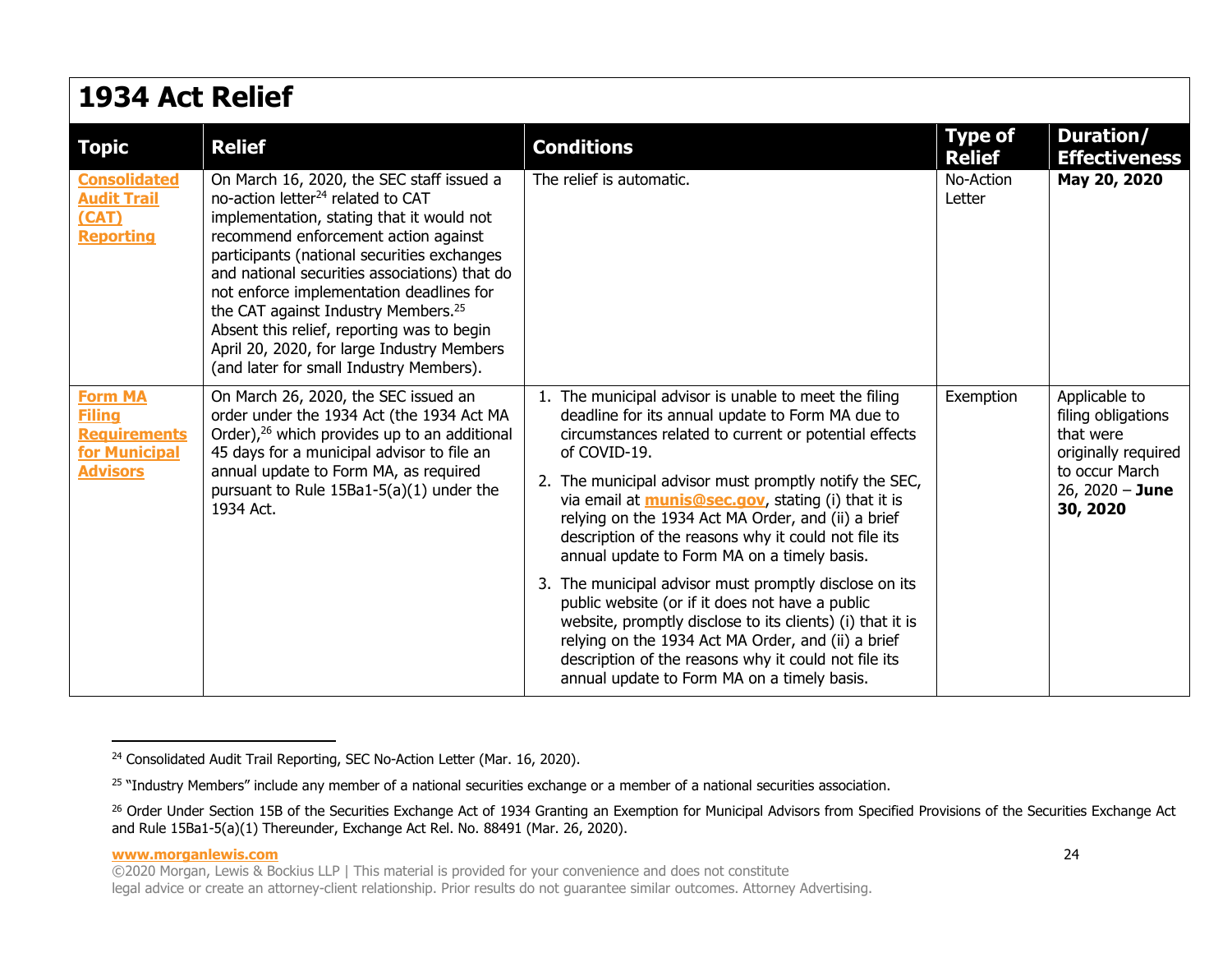### **1934 Act Relief**

| <b>Topic</b>                                                                                  | <b>Relief</b>                                                                                                                                                                                                                                                                                                                                                                                                                                                                                                                                                | <b>Conditions</b>                                                                                                                                                | <b>Type of</b>      | Duration/                                                                                                   |
|-----------------------------------------------------------------------------------------------|--------------------------------------------------------------------------------------------------------------------------------------------------------------------------------------------------------------------------------------------------------------------------------------------------------------------------------------------------------------------------------------------------------------------------------------------------------------------------------------------------------------------------------------------------------------|------------------------------------------------------------------------------------------------------------------------------------------------------------------|---------------------|-------------------------------------------------------------------------------------------------------------|
|                                                                                               |                                                                                                                                                                                                                                                                                                                                                                                                                                                                                                                                                              | 4. The municipal advisor must file the annual update to<br>Form MA as soon as practicable, but not later than<br>45 days after the original due date for filing. | <b>Relief</b>       | <b>Effectiveness</b>                                                                                        |
| <b>Annual Report</b><br><b>Filing</b><br><b>Requirements</b><br>for Broker-<br><b>Dealers</b> | In an FAQ (the FAQ), FINRA provided a 30-<br>calendar-day extension for broker-dealers<br>to file their annual reports, as required by<br>Rule 17a-5 under the 1934 Act. <sup>27</sup> Rule 17a-<br>5(d)(5) requires broker-dealers to submit<br>their annual reports to FINRA no later than<br>60 calendar days after the date of the<br>broker-dealer's fiscal year end. FINRA also<br>will not require broker-dealers to follow the<br>typical procedures for requesting an<br>extension set forth under Interpretation /01<br>under Rule $17a-5(m)(1)$ . | The broker-dealer must either<br>1. meet the exemptive provisions in Rule 15c3-3(k)<br>under the 1934 Act, or<br>2. file a Part IIA FOCUS Report.                | Filing<br>Extension | Applicable to<br>broker-dealers<br>with fiscal year<br>ends in January<br>2020 through<br><b>March 2020</b> |
| <b>FOCUS Report</b><br><b>Filing</b><br><b>Requirements</b><br>for Broker-<br><b>Dealers</b>  | In the FAQ, FINRA provided a 10-business-<br>day extension for broker-dealers to submit<br>any FOCUS Report to FINRA, as required by<br>Rule 17a-5 under the 1934 Act. Rule 17a-<br>5(a) requires broker-dealers to submit their<br>FOCUS Reports no later than 17 business<br>days after the month end. FINRA also<br>waived the written application and<br>procedures required pursuant to Rule 17a-<br>$5(a)(6)$ and the related interpretations for<br>purposes of this extension.                                                                       | The broker-dealer must either<br>1. meet the exemptive provisions in Rule 15c3-3(k)<br>under the 1934 Act, or<br>2. file a Part IIA FOCUS Report.                | Filing<br>Extension | Applicable to<br>periods ending in<br>February 2020<br>through April<br>2020                                |

<span id="page-24-0"></span><sup>&</sup>lt;sup>27</sup> See Frequently Asked Questions Related to Regulatory Relief Due to the Coronavirus Pandemic, FINRA.

**www.morganlewis.com** 25

<sup>©2020</sup> Morgan, Lewis & Bockius LLP | This material is provided for your convenience and does not constitute legal advice or create an attorney-client relationship. Prior results do not guarantee similar outcomes. Attorney Advertising.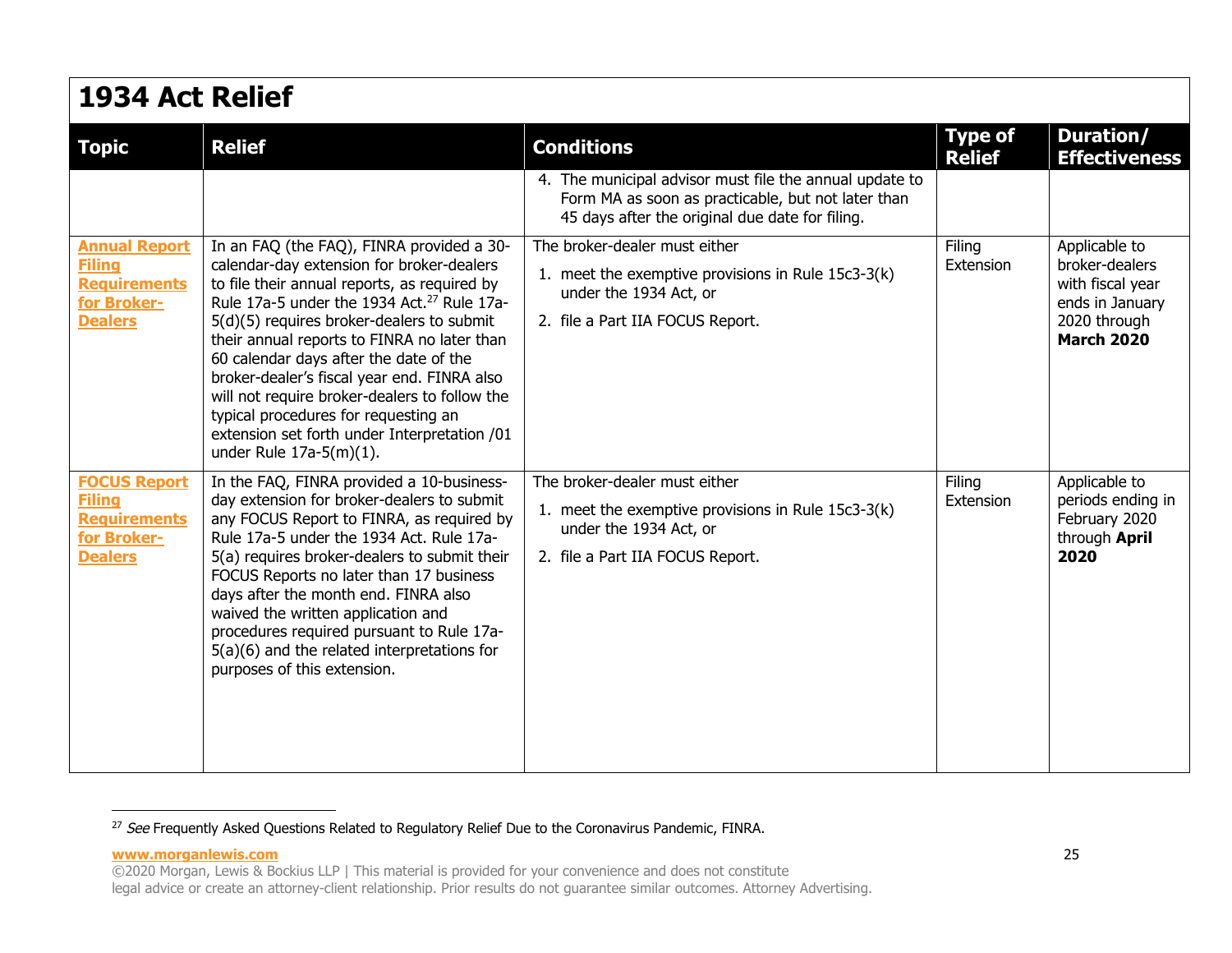| 1934 Act Relief                                                                                              |                                                                                                                                                                                                                                                                                                                                                                                                                                                                                                                                                                                                                                                                                    |                                                                                                                                                                                                                                                                                                                                                                                                                |                                 |                                                                                                                                                    |  |
|--------------------------------------------------------------------------------------------------------------|------------------------------------------------------------------------------------------------------------------------------------------------------------------------------------------------------------------------------------------------------------------------------------------------------------------------------------------------------------------------------------------------------------------------------------------------------------------------------------------------------------------------------------------------------------------------------------------------------------------------------------------------------------------------------------|----------------------------------------------------------------------------------------------------------------------------------------------------------------------------------------------------------------------------------------------------------------------------------------------------------------------------------------------------------------------------------------------------------------|---------------------------------|----------------------------------------------------------------------------------------------------------------------------------------------------|--|
| <b>Topic</b>                                                                                                 | <b>Relief</b>                                                                                                                                                                                                                                                                                                                                                                                                                                                                                                                                                                                                                                                                      | <b>Conditions</b>                                                                                                                                                                                                                                                                                                                                                                                              | <b>Type of</b><br><b>Relief</b> | Duration/<br><b>Effectiveness</b>                                                                                                                  |  |
| <b>New Relief</b>                                                                                            |                                                                                                                                                                                                                                                                                                                                                                                                                                                                                                                                                                                                                                                                                    |                                                                                                                                                                                                                                                                                                                                                                                                                |                                 |                                                                                                                                                    |  |
| <b>Delays in</b><br><b>Printing and</b><br><b>Mailing of Full</b><br><b>Set of Proxy</b><br><b>Materials</b> | In circumstances where delays in the<br>printing and mailing of the full set of proxy<br>materials are unavoidable due to COVID-19-<br>related difficulties, the Shareholder Meeting<br>Guidance noted that the SEC staff would<br>not object to an issuer using the "notice-<br>only" delivery option in a manner that,<br>despite not meeting all aspects of the notice<br>and timing requirements of Rule 14a-16, <sup>28</sup><br>will nonetheless provide shareholders with<br>proxy materials sufficiently in advance of<br>the meeting so that they will be able to<br>review these materials and exercise their<br>voting rights under state law in an informed<br>manner. | The issuer must announce the change in the delivery<br>method by following the steps described above for<br>announcing a change in the meeting date, time, or<br>location. Affected issuers and intermediaries also should<br>continue to use their best efforts to send paper copies of<br>proxy materials and annual reports to requesting<br>shareholders, even if such deliveries would be delayed.        | <b>Staff</b><br>Guidance        | No specific time<br>period provided                                                                                                                |  |
| <b>Phased CAT</b><br><b>Reporting</b><br><b>Timeline for</b><br><b>Broker-</b><br><b>Dealers</b>             | On April 20, 2020, the SEC issued an order<br>under the 1934 Act <sup>29</sup> that provides<br>conditional exemptive relief from Sections<br>6.4, 6.7(a)(v), and 6.7(a)(vi) of the National<br>Market System Plan Governing the<br>Consolidated Audit Trail (the CAT NMS<br>Plan). <sup>30</sup> Those sections of the CAT NMS Plan<br>relate to Industry Member reporting of                                                                                                                                                                                                                                                                                                     | Industry Members who elect to report to the CAT<br>prior to the extended Phase 2a and Phase 2b dates<br>must be permitted to report to the CAT as early as<br>April 20, 2020 for Phase 2a reporting, and as early as<br>May 18, 2020 for Phase 2b reporting.<br>Each participant must implement the phased<br>reporting described in the order, in a manner<br>consistent with the February 19, 2020 exemption | Exemption                       | The relief allows<br>for Phase 2a<br>reporting to begin<br>on June 22,<br><b>2020</b> , and Phase<br>2b reporting to<br>begin on July<br>20, 2020. |  |

<sup>28</sup> These requirements include th[e Rul](#page-25-1)e 14a-16(a) requirement to send a notice of electronic availability of proxy materials and annual reports no later than 40 calendar days before the meeting; the Rule 14a-16(j)(1) requirement to send paper copies of proxy materials and annual reports within three business days after receiving a request; and the Rule 14a-16(j)(4) requirement to continue to send paper copies of proxy materials and annual reports to requesting shareholders until such requests are revoked.

<span id="page-25-0"></span><sup>29</sup> Order Granting Conditional Exemptive Relief, Pursuant to Section 36 of the Securities Exchange Act of 1934 and Rule 608(e) of Regulation NMS Under the Exchange Act, from Sections 6.4, 6.7(a)(v) and 6.7(a)(vi) of the National Market System Plan Governing the Consolidated Audit Trail, Exchange Act Rel. No. 88702 (Apr. 20, 2020).

<span id="page-25-1"></span>30 The CAT NMS Plan was published for comment in the Federal Register on May 17, 2016, and approved by the SEC, as modified, on November 15, 2016. See Securities Exchange Act Release Nos. 77724 (Apr. 27, 2016), 81 FR 30614 (May 17, 2016) (Notice of Filing of the CAT NMS Plan); 79318 (Nov. 15, 2016), 81 FR 84696 (Nov. 23, 2016) (CAT NMS Plan Approval Order). The CAT NMS Plan is Exhibit A of the CAT NMS Plan Approval Order.

### **www.morganlewis.com** 26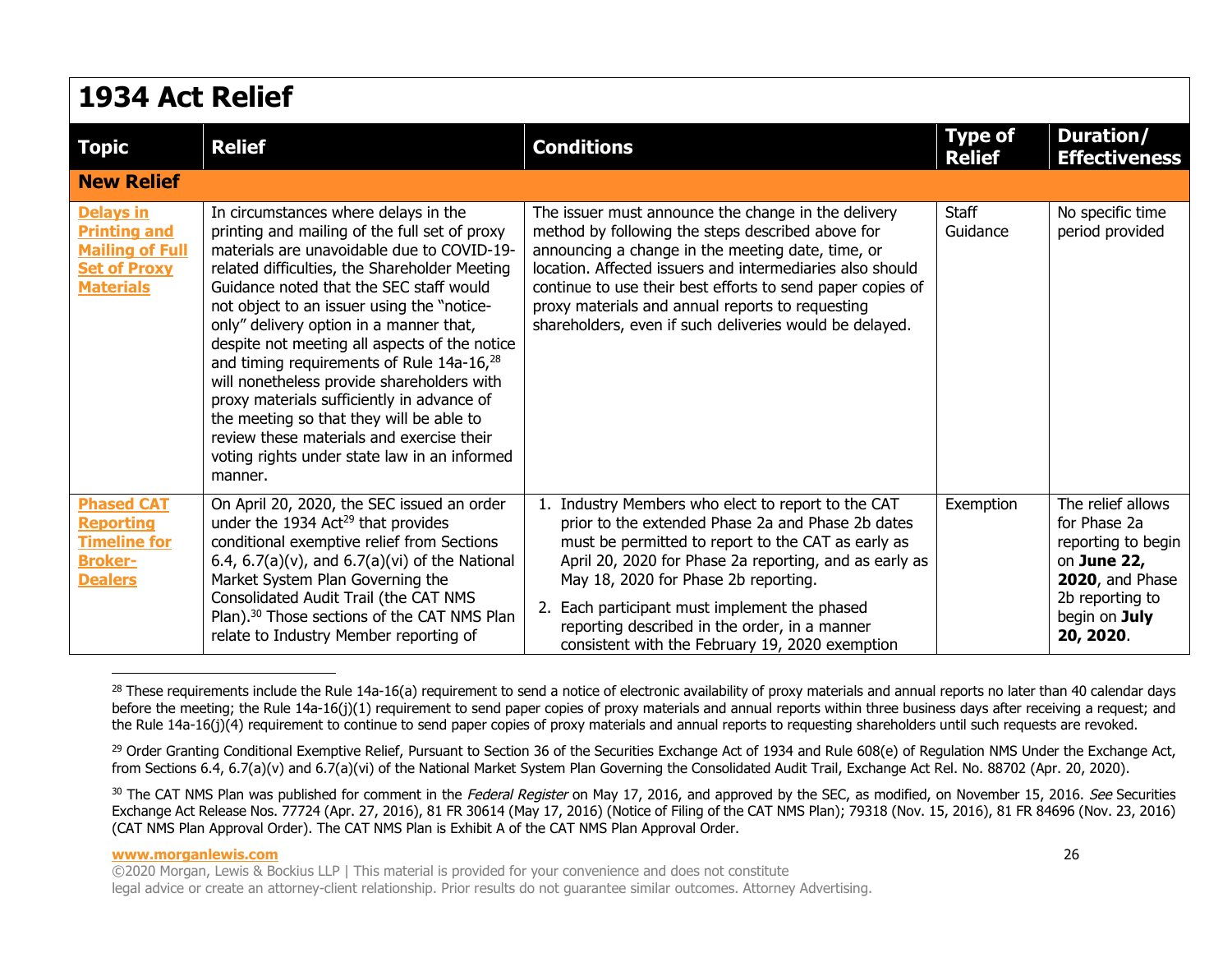| 1934 Act Relief             |                                                                                                                                                                                                                                                                                                                                                                                                                                                                                                                                                   |                                                                                                                                                                                                                                                                                                   |                                 |                                   |  |
|-----------------------------|---------------------------------------------------------------------------------------------------------------------------------------------------------------------------------------------------------------------------------------------------------------------------------------------------------------------------------------------------------------------------------------------------------------------------------------------------------------------------------------------------------------------------------------------------|---------------------------------------------------------------------------------------------------------------------------------------------------------------------------------------------------------------------------------------------------------------------------------------------------|---------------------------------|-----------------------------------|--|
| <b>Topic</b>                | <b>Relief</b>                                                                                                                                                                                                                                                                                                                                                                                                                                                                                                                                     | <b>Conditions</b>                                                                                                                                                                                                                                                                                 | <b>Type of</b><br><b>Relief</b> | Duration/<br><b>Effectiveness</b> |  |
|                             | Industry Member data to the Central<br>Repository. The order establishes a phased<br>CAT reporting timeline for broker-dealers,<br>and takes into account COVID-19 by<br>conditionally delaying Phase 2a and Phase<br>2b commencement to June 22, 2020, and<br>July 20, 2020, respectively, instead of April<br>20, 2020, and May 18, 2020, as the<br>participants (national securities exchanges<br>and national securities associations) had<br>requested in their original request for<br>exemptive relief on February 19, 2020. <sup>31</sup> | request from the CAT NMS Plan Operating<br>Committee, $32$ including each of the representations<br>made in that request, as modified by Section IV of<br>the order.                                                                                                                              |                                 |                                   |  |
| <b>Requirements</b>         | On April 2, 2020, the staff of the Division of                                                                                                                                                                                                                                                                                                                                                                                                                                                                                                    | The following conditions apply to the relief from paper                                                                                                                                                                                                                                           | No-Action                       | March 16, 2020 -                  |  |
| for Certain<br><b>Paper</b> | Trading and Markets released a statement <sup>33</sup><br>noting that they will not recommend the                                                                                                                                                                                                                                                                                                                                                                                                                                                 | format submission and manual signature requirements:                                                                                                                                                                                                                                              | Relief                          | June 30, 2020                     |  |
| <b>Submissions</b>          | SEC take enforcement action with respect<br>to any failure to comply with the paper<br>format submission requirement or manual<br>signature requirement of certain paper<br>forms (Impacted Paper Submissions). <sup>34</sup> The<br>staff will also not recommend enforcement                                                                                                                                                                                                                                                                    | 1. Filers or submitters must contact the staff of the<br>Division of Trading and Markets to discuss the<br>appropriate process for filing or submitting the<br>Impacted Paper Submissions electronically, in lieu of<br>in paper format, by using, for example, a secure file<br>transfer system. |                                 |                                   |  |
|                             | action with respect to any failure to comply<br>with notarization requirements applicable to<br>the Impacted Paper Submissions or in the                                                                                                                                                                                                                                                                                                                                                                                                          | 2. The Impacted Paper Submissions must be signed<br>electronically, if a signature is required, by using a<br>typed form of signature within the electronic                                                                                                                                       |                                 |                                   |  |

<span id="page-26-0"></span><sup>31</sup> Select milestones for broker-dealer reporting to the CAT will be June 22, 2020 (initial equities reporting for large broker-dealers and small broker-dealers that currently report to FINRA's Order Audit Trail System (OATS); July 20, 2020 (initial options reporting for large broker-dealers); December 13, 2021 (full equities and options reporting for large and small broker-dealers; and July 11, 2022 (full customer and account reporting for large and small broker-dealers).

32 See Letter from Michael Simon, Chair, CAT NMS Plan Operating Committee, to Vanessa Countryman, Secretary, US Securities and Exchange Commission, dated February 19, 2020.

<span id="page-26-1"></span>33 Division of Trading and Markets Staff Statement Regarding Requirements for Certain Paper Submissions in Light of COVID-19 Concerns, SEC Announcement (Apr. 2, 2020).

<span id="page-26-2"></span>34 The following is a non-exhaustive list of some Impacted Paper Submissions: Form X-17A-5 Part III audited annual reports, Form 1, Form CA-1, Form 19b-4(e), Form ATS, and Form ATS-R (as well as any amendments, if applicable, that may be filed to such forms); paper submissions made by registered clearing agencies pursuant to Exchange Act Rule 17a-22, Rule 24b-2 and Rule 83(c)(3); and the report of the independent public accountant submitted by broker-dealers pursuant to Rule 17a-5(d)(1)(i)(C).

### **www.morganlewis.com** 27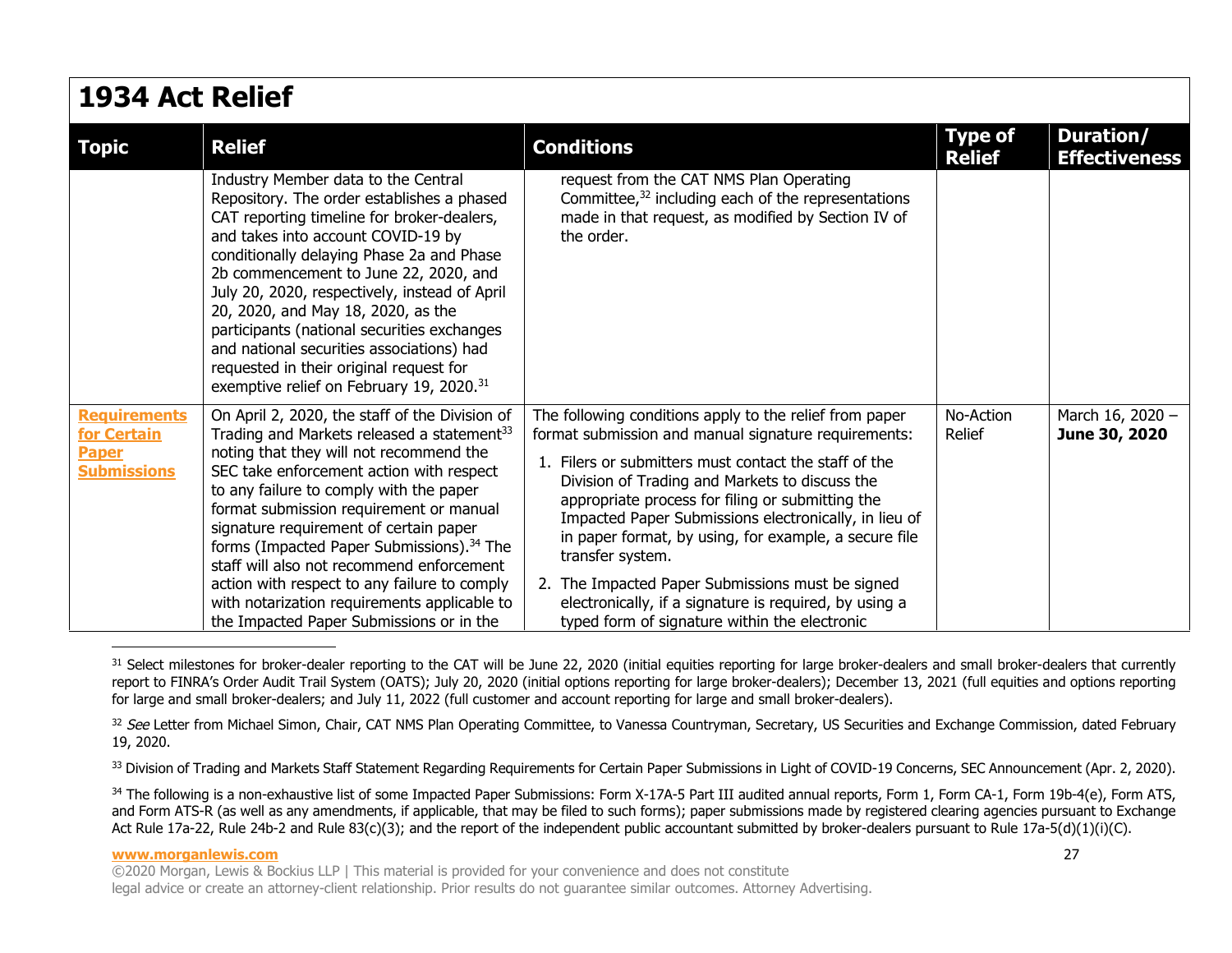### **1934 Act Relief**

| <b>Topic</b> | <b>Relief</b>                                                                              | <b>Conditions</b>                                                                                                                                                                                                                                                                                                                                                                                                                      | <b>Type of</b><br><b>Relief</b> | Duration/<br><b>Effectiveness</b> |
|--------------|--------------------------------------------------------------------------------------------|----------------------------------------------------------------------------------------------------------------------------------------------------------------------------------------------------------------------------------------------------------------------------------------------------------------------------------------------------------------------------------------------------------------------------------------|---------------------------------|-----------------------------------|
|              | electronic filings of broker-dealer reports<br>required under paragraph (d) of Rule 17a-5. | submission that will take the position of the manual<br>signature.                                                                                                                                                                                                                                                                                                                                                                     |                                 |                                   |
|              |                                                                                            | 3. A signatory of any Impacted Paper Submission must<br>retain a manually signed signature page or other<br>document authenticating, acknowledging, or<br>otherwise adopting his or her signature that appears<br>in typed form within the electronic submission and<br>provide such document, as promptly as practicable,<br>upon request by the SEC.                                                                                 |                                 |                                   |
|              |                                                                                            | 4. The document must indicate the date and time when<br>the signature was executed.                                                                                                                                                                                                                                                                                                                                                    |                                 |                                   |
|              |                                                                                            | 5. The filer or submitter must establish and maintain<br>policies and procedures governing this process.                                                                                                                                                                                                                                                                                                                               |                                 |                                   |
|              |                                                                                            | The following conditions apply to the relief from the<br>notarization requirements:                                                                                                                                                                                                                                                                                                                                                    |                                 |                                   |
|              |                                                                                            | 1. The filer must indicate on the face of the signed<br>document that, based upon relief from SEC staff and<br>difficulties arising from COVID-19, it is making this<br>filing without a notarization.                                                                                                                                                                                                                                 |                                 |                                   |
|              |                                                                                            | 2. The filer must notify the Division staff in writing at<br>tradingandmarkets@sec.gov, or, in the case of a<br>broker-dealer filer, notify its designated examining<br>authority in writing (for example, using FINRA's<br>broker-dealer notification system) that it was not<br>able to obtain the required notarization due to<br>difficulties arising from COVID-19 and, therefore, is<br>making its filing without a notarization |                                 |                                   |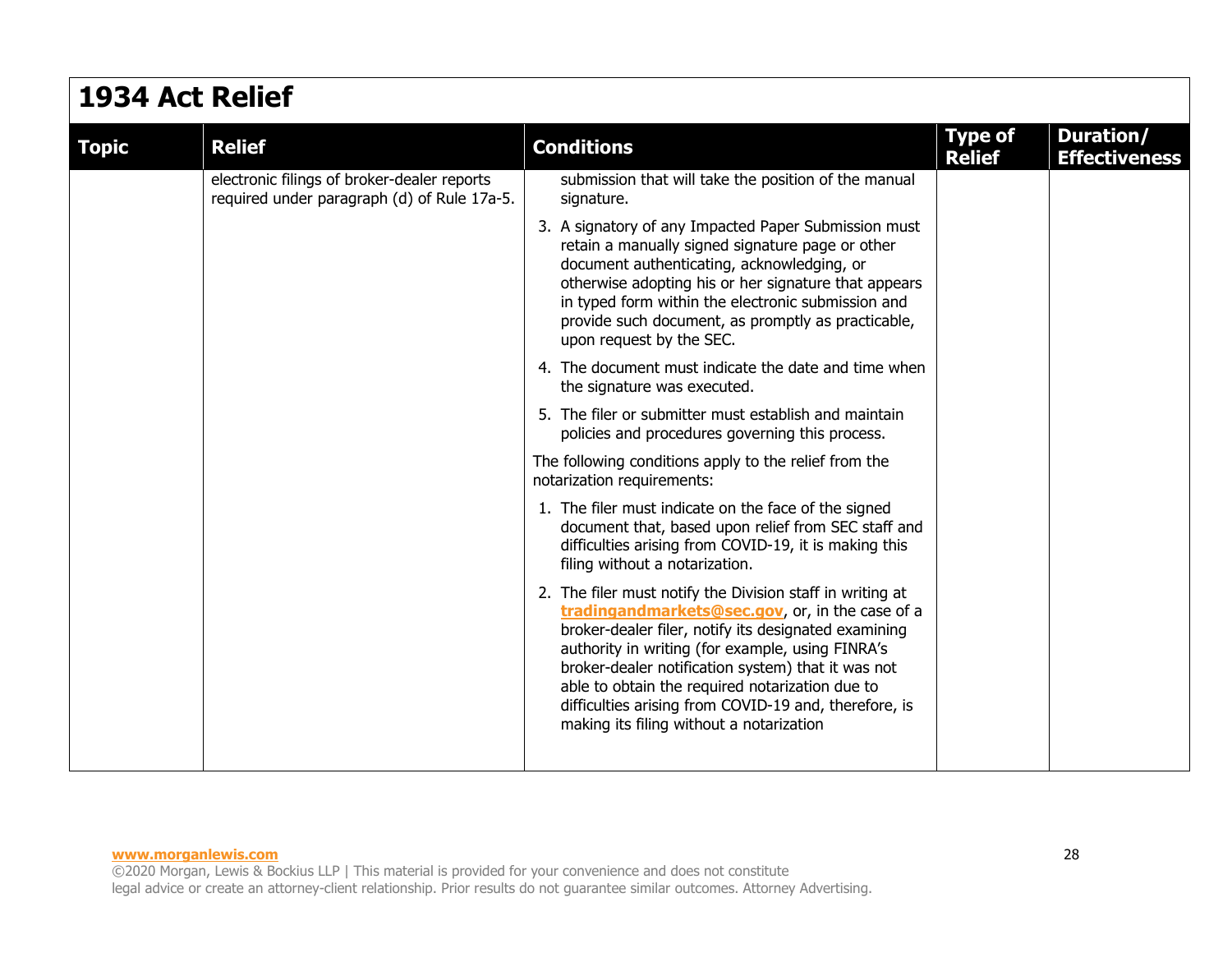| 1934 Act Relief                                                                                            |                                                                                                                                                                                                                                                                                                                                                                                                                                                                                                                                                                                                                                                                                        |                                                                                                                                                                                                                                                                                                                                                                                                                                                                                                                                                                                                                                                                                                                                                                                                                                                               |                                 |                                   |  |
|------------------------------------------------------------------------------------------------------------|----------------------------------------------------------------------------------------------------------------------------------------------------------------------------------------------------------------------------------------------------------------------------------------------------------------------------------------------------------------------------------------------------------------------------------------------------------------------------------------------------------------------------------------------------------------------------------------------------------------------------------------------------------------------------------------|---------------------------------------------------------------------------------------------------------------------------------------------------------------------------------------------------------------------------------------------------------------------------------------------------------------------------------------------------------------------------------------------------------------------------------------------------------------------------------------------------------------------------------------------------------------------------------------------------------------------------------------------------------------------------------------------------------------------------------------------------------------------------------------------------------------------------------------------------------------|---------------------------------|-----------------------------------|--|
| <b>Topic</b>                                                                                               | <b>Relief</b>                                                                                                                                                                                                                                                                                                                                                                                                                                                                                                                                                                                                                                                                          | <b>Conditions</b>                                                                                                                                                                                                                                                                                                                                                                                                                                                                                                                                                                                                                                                                                                                                                                                                                                             | <b>Type of</b><br><b>Relief</b> | Duration/<br><b>Effectiveness</b> |  |
| <b>Prompt</b><br><b>Transmission</b><br>of Customer<br><b>Checks Under</b><br><b>Rule 15c3-</b><br>3(k)(2) | In an FAQ, 35 the staff of the Division of<br>Trading and Markets noted that FINRA and<br>SEC staff understand that broker-dealers<br>operating under the exemptions in<br>paragraph (k)(2) of Rule 15c3-3 under the<br>1934 Act may be unable to access their<br>premises and therefore may be delayed in<br>forwarding customer checks due to the<br>COVID-19 pandemic during April, May, or<br>June. Accordingly, the SEC staff noted that<br>they would not recommend enforcement<br>action if, during April, May, or June, broker-<br>dealers in this situation take additional time<br>to transmit customer checks.                                                              | 1. The firm transmits customer checks as promptly as is<br>practicable under the current circumstances.<br>2. A broker-dealer that is unable to access its offices to<br>transmit checks must take reasonable steps to notify<br>customers of alternative ways to fund their<br>respective accounts (e.g., sending checks directly to<br>the clearing broker-dealer, or funding the account<br>online) and that the processing of their checks may<br>be delayed due to the COVID-19 pandemic.<br>3. The broker-dealer must notify the SEC's Office of<br>Compliance Inspections and Examinations by email<br>at <b>OCIE-COVID@sec.gov</b> and the broker-dealer's<br>FINRA Risk Monitoring Analyst of the nature of the<br>problem it will have in promptly forwarding customer<br>checks, and the steps the broker-dealer has taken to<br>notify customers. | No-Action<br><b>Relief</b>      | April 1, 2020 -<br>June 30, 2020  |  |
| <b>Quarterly</b><br><b>Securities</b><br><b>Count of</b><br><b>Physical</b><br><b>Certificates</b>         | In the FAQ, the staff of the Division of<br>Trading and Markets noted that FINRA and<br>SEC staff understand that some broker-<br>dealers will be delayed in conducting the<br>quarterly securities count as it relates to<br>physical certificates (as required pursuant<br>to Rule 17a-13 under the 1934 Act) due to<br>the inability of broker-dealer personnel to<br>gain access to premises due to the COVID-<br>19 pandemic. Therefore, broker-dealers<br>may be unable to conduct a physical<br>securities count during April, May, or June.<br>Accordingly, the SEC staff noted that they<br>would not recommend enforcement action<br>against a broker-dealer if such broker- | 1. The broker-dealer must notify the SEC's Office of<br>Compliance Inspections and Examinations by email<br>at <b>OCIE-COVID@sec.gov</b> , and notify the broker-<br>dealer's FINRA Risk Monitoring Analyst of the nature<br>of the problem it will have conducting a physical<br>count and an estimate of the number and value of<br>physical certificates that cannot be counted.<br>2. The broker-dealer must make and retain a book-<br>keeping summary of the movements of physical<br>certificates that are received or delivered and were<br>not counted during the impacted period to assist the<br>firm in performing an accurate count once the<br>impacted period passes.                                                                                                                                                                          | No-Action<br>Relief             | April 1, 2020 -<br>June 30, 2020  |  |

<span id="page-28-0"></span><sup>&</sup>lt;sup>35</sup> See Frequently Asked Questions Concerning the COVID-19 Pandemic and the Broker-Dealer Financial Responsibility Rules, Division of Trading and Markets (Apr. 22, 2020).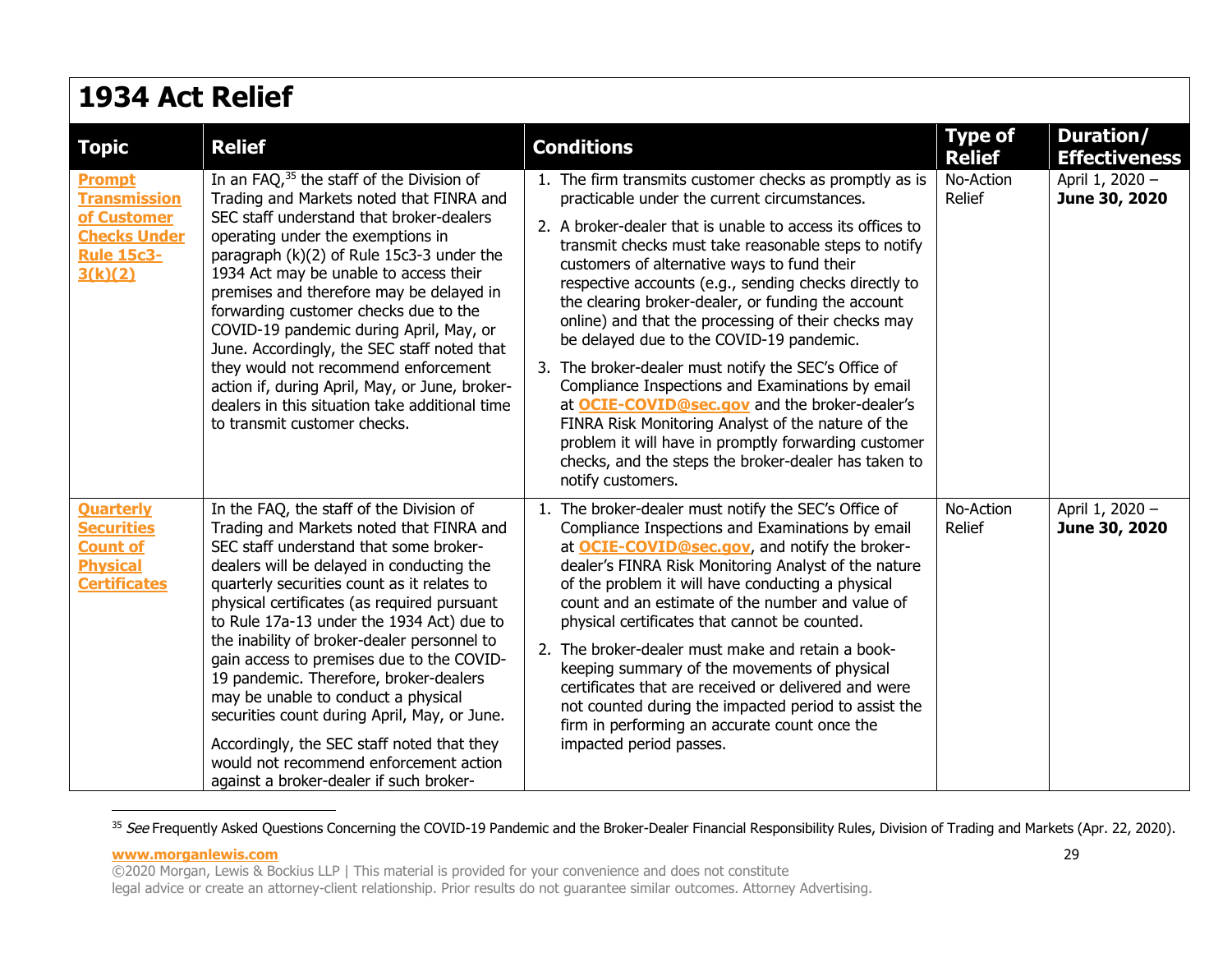### **1934 Act Relief**

| <b>Topic</b> | <b>Relief</b>                                                                                               | <b>Conditions</b> | $\blacksquare$ Type of<br>Relief | Duration/<br><b>Effectiveness</b> |
|--------------|-------------------------------------------------------------------------------------------------------------|-------------------|----------------------------------|-----------------------------------|
|              | dealer does not count physical securities in<br>a quarterly securities count during April,<br>May, or June. |                   |                                  |                                   |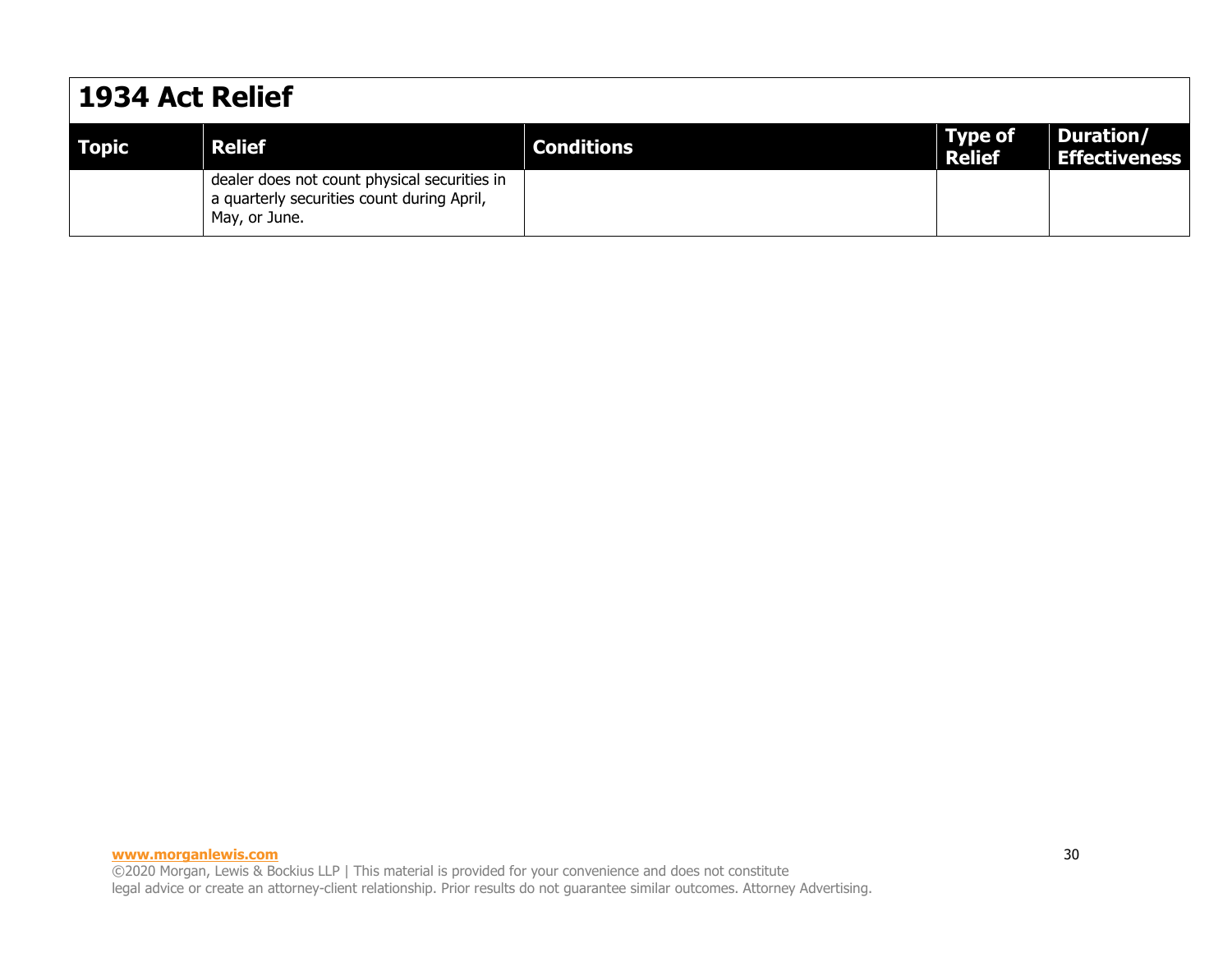| 1933 Act Relief                                                                                                                                                   |                                                                                                                                                                                                                                                                                                                                                                                                                                                                                                                                                                                                                                                                                                                                               |                                                                                                                                                                                                                                                                                                                                                                                                                                                                                                                                                                                                                                                                                                    |                                 |                                                                                                                         |  |  |
|-------------------------------------------------------------------------------------------------------------------------------------------------------------------|-----------------------------------------------------------------------------------------------------------------------------------------------------------------------------------------------------------------------------------------------------------------------------------------------------------------------------------------------------------------------------------------------------------------------------------------------------------------------------------------------------------------------------------------------------------------------------------------------------------------------------------------------------------------------------------------------------------------------------------------------|----------------------------------------------------------------------------------------------------------------------------------------------------------------------------------------------------------------------------------------------------------------------------------------------------------------------------------------------------------------------------------------------------------------------------------------------------------------------------------------------------------------------------------------------------------------------------------------------------------------------------------------------------------------------------------------------------|---------------------------------|-------------------------------------------------------------------------------------------------------------------------|--|--|
| <b>Topic</b>                                                                                                                                                      | <b>Relief</b>                                                                                                                                                                                                                                                                                                                                                                                                                                                                                                                                                                                                                                                                                                                                 | <b>Conditions</b>                                                                                                                                                                                                                                                                                                                                                                                                                                                                                                                                                                                                                                                                                  | <b>Type of</b><br><b>Relief</b> | Duration/<br><b>Effectiveness</b>                                                                                       |  |  |
| <b>Reporting</b><br><b>Requirements</b><br>of Rule 202 of<br><b>Regulation</b><br><b>Crowdfunding</b><br>and Rule 257<br>of Regulation<br>$\overline{\mathbf{A}}$ | On March 26, 2020, the SEC adopted<br>temporary final rules <sup>36</sup> allowing Regulation<br>A and Regulation Crowdfunding issuers an<br>additional 45 days to file certain forms. For<br>Regulation Crowdfunding, the relief applies<br>to annual reports on Form C-AR, progress<br>updates on Form C-U, and termination of<br>reporting on Form C-TR. For Regulation A,<br>the relief applies to post-qualification<br>amendments required at least every 12<br>months after the qualification date to<br>include updated financial statements,<br>annual reports on Form 1-K, semi-annual<br>reports on Form 1-SA, special financial<br>reports on Forms 1-K or 1-SA, current<br>reports on Form 1-U, and exit reports on<br>Form 1-Z. | 1. The issuer is not able to meet a filing deadline due to<br>circumstances related to COVID-19.<br>2. The issuer promptly discloses on its public website<br>or, for Regulation Crowdfunding issuers, through an<br>intermediary's platform, or provides direct notification<br>to its investors, that it is relying on the temporary<br>final rules.<br>3. The issuer files the form with the SEC no later than<br>45 days after the original filing deadline.<br>4. In any such form, the issuer discloses that it is<br>relying on the relief provided pursuant to the<br>temporary final rules and states the reasons why, in<br>good faith, it could not file the form on a timely<br>basis. | Temporary<br><b>Final Rule</b>  | Applicable to<br>filing obligations<br>that were<br>originally required<br>to occur March<br>26, 2020 - May<br>31, 2020 |  |  |
| <b>New Relief</b>                                                                                                                                                 |                                                                                                                                                                                                                                                                                                                                                                                                                                                                                                                                                                                                                                                                                                                                               |                                                                                                                                                                                                                                                                                                                                                                                                                                                                                                                                                                                                                                                                                                    |                                 |                                                                                                                         |  |  |
| <b>Omission of</b><br><b>Financial</b><br><b>Statements</b><br>from Initial<br><b>Form C Filings</b><br>for<br><b>Crowdfunding</b><br><b>Offerings</b>            | On May 4, 2020, the SEC adopted<br>temporary final rules to Regulation<br>Crowdfunding (the Regulation<br>Crowdfunding Temporary Rules), <sup>37</sup> which<br>allows an issuer to (1) omit the financial<br>statements required by Rule 201(t) in its<br>initial Form C filed with the SEC, to the<br>extent such financial statements are not<br>otherwise available; and (2) commence its<br>offering of securities through the                                                                                                                                                                                                                                                                                                           | To be eligible under the Regulation Crowdfunding<br>Temporary Rules (the Eligibility Requirements):<br>1. The issuer must meet the current eligibility<br>requirements for Regulation Crowdfunding.<br>2. The issuer must have been organized and had<br>operations for at least six months prior to the<br>commencement of the offering.<br>3. An issuer that previously sold securities in a<br>Regulation Crowdfunding offering must be in                                                                                                                                                                                                                                                      | Temporary<br><b>Final Rule</b>  | May 4, 2020 -<br>August 31,<br>2020                                                                                     |  |  |

<span id="page-30-0"></span><sup>&</sup>lt;sup>36</sup> Relief for Form ID Filers and Regulation Crowdfunding and Regulation A Issuers Related to Coronavirus Disease 2019 (COVID-19), 1933 Act Rel. No. 10768 (Mar. 26, 2020).

<sup>&</sup>lt;sup>37</sup> Temporary Amendments to Regulation Crowdfunding, 1933 Act Rel. No. 10781 (May 4, 2020).

<sup>©2020</sup> Morgan, Lewis & Bockius LLP | This material is provided for your convenience and does not constitute legal advice or create an attorney-client relationship. Prior results do not guarantee similar outcomes. Attorney Advertising.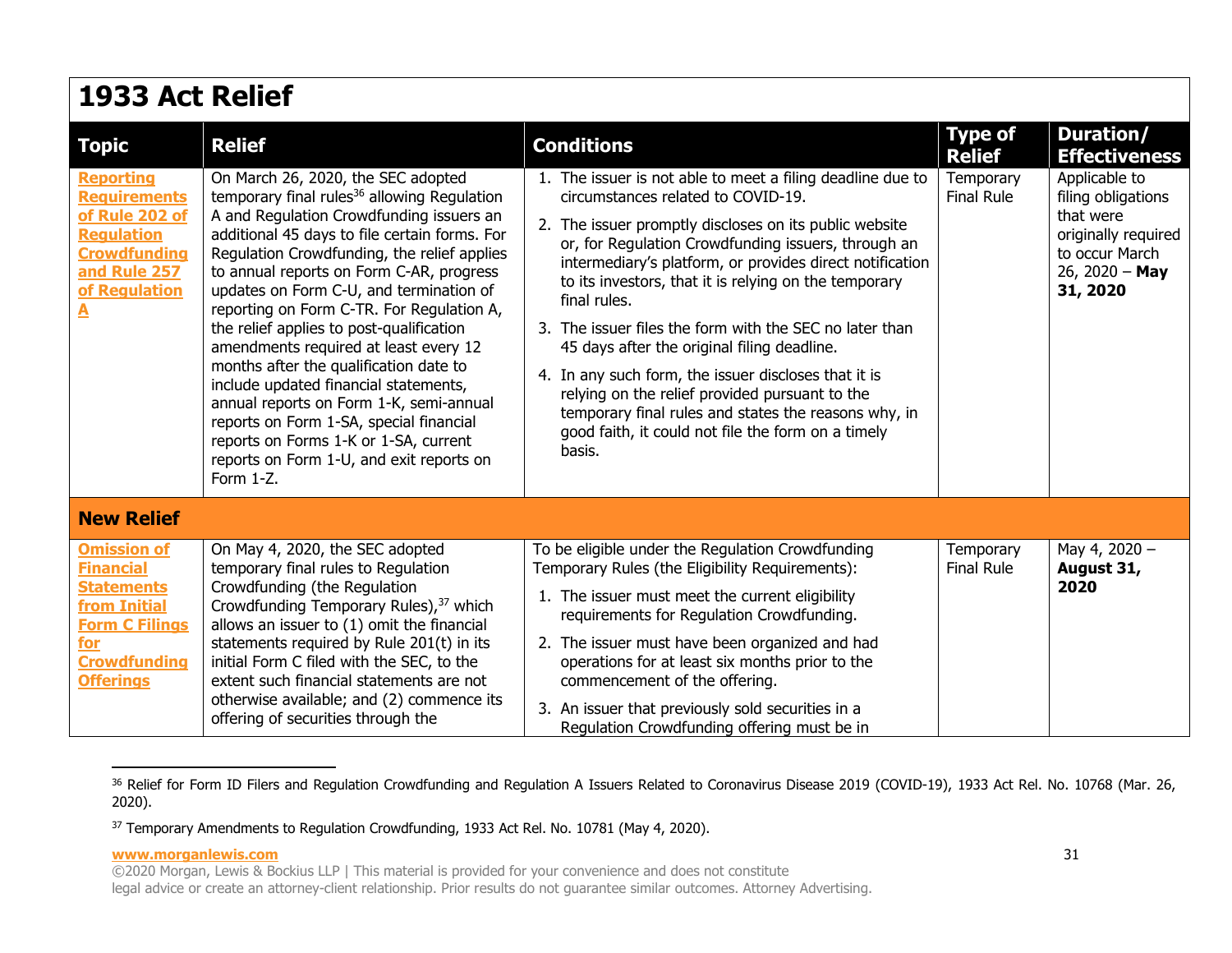| 1933 Act Relief                                                                                                                                                                              |                                                                                                                                                                                                                                                                                   |                                                                                                                                                                                                                                                                                                                                       |                                 |                                          |  |
|----------------------------------------------------------------------------------------------------------------------------------------------------------------------------------------------|-----------------------------------------------------------------------------------------------------------------------------------------------------------------------------------------------------------------------------------------------------------------------------------|---------------------------------------------------------------------------------------------------------------------------------------------------------------------------------------------------------------------------------------------------------------------------------------------------------------------------------------|---------------------------------|------------------------------------------|--|
| <b>Topic</b>                                                                                                                                                                                 | <b>Relief</b>                                                                                                                                                                                                                                                                     | <b>Conditions</b>                                                                                                                                                                                                                                                                                                                     | <b>Type of</b><br><b>Relief</b> | <b>Duration/</b><br><b>Effectiveness</b> |  |
|                                                                                                                                                                                              | intermediary's <sup>38</sup> platform. Such financial<br>statements are, however, required to be<br>included in an amendment to the Form C<br>and provided to investors and the<br>intermediary before the intermediary<br>accepts any investment commitments in the<br>offering. | compliance with Regulation Crowdfunding<br>requirements. An intermediary involved in an offering<br>by an issuer that is relying on the Regulation<br>Crowdfunding Temporary Rules must have a<br>reasonable basis for believing that the issuer has<br>complied with the Regulation Crowdfunding<br>requirements in prior offerings. |                                 |                                          |  |
|                                                                                                                                                                                              |                                                                                                                                                                                                                                                                                   | The issuer must also prominently disclose the following:                                                                                                                                                                                                                                                                              |                                 |                                          |  |
|                                                                                                                                                                                              |                                                                                                                                                                                                                                                                                   | 1. The offering is being conducted on an expedited<br>basis due to circumstances relating to COVID-19 and<br>pursuant to the SEC's temporary regulatory COVID-<br>19 relief.                                                                                                                                                          |                                 |                                          |  |
|                                                                                                                                                                                              |                                                                                                                                                                                                                                                                                   | 2. The financial information that has been omitted is<br>not otherwise available and will be provided by an<br>amendment to the offering materials.                                                                                                                                                                                   |                                 |                                          |  |
|                                                                                                                                                                                              |                                                                                                                                                                                                                                                                                   | 3. The investor should review the complete set of<br>offering materials, including previously omitted<br>financial information, prior to making an investment<br>decision.                                                                                                                                                            |                                 |                                          |  |
|                                                                                                                                                                                              |                                                                                                                                                                                                                                                                                   | 4. No investment commitments will be accepted until<br>after such financial information has been provided.                                                                                                                                                                                                                            |                                 |                                          |  |
| <b>Increase in</b><br><b>Crowdfunding</b>                                                                                                                                                    | The SEC also adopted temporary Rule<br>$201(z)(3)$ as part of the Regulation                                                                                                                                                                                                      | 1. The issuer must meet the Eligibility Requirements<br>described above.                                                                                                                                                                                                                                                              | Temporary<br><b>Final Rule</b>  | May 4, 2020 -<br>August 31,              |  |
| Crowdfunding Temporary Rules, which<br><b>Offering</b><br><b>Threshold</b><br>applies to an eligible issuer in an offering or<br><b>Requiring</b><br>offerings that, together with all other | 2. Reviewed or audited financial statements of the<br>issuer are not otherwise available.                                                                                                                                                                                         |                                                                                                                                                                                                                                                                                                                                       | 2020                            |                                          |  |
| <b>Reviewed</b><br><b>Financial</b><br><b>Statements</b>                                                                                                                                     | amounts sold in Regulation Crowdfunding<br>offerings within the preceding 12-month<br>period, have, in the aggregate, a target<br>offering amount of more than \$107,000,                                                                                                         | 3. The issuer must also prominently disclose that (i) the<br>offering is being conducted on an expedited basis<br>due to circumstances relating to COVID-19 and<br>pursuant to the SEC's temporary regulatory COVID-                                                                                                                  |                                 |                                          |  |

<span id="page-31-0"></span>38 For purposes of Regulation Crowdfunding, an intermediary means a registered broker-dealer or funding portal.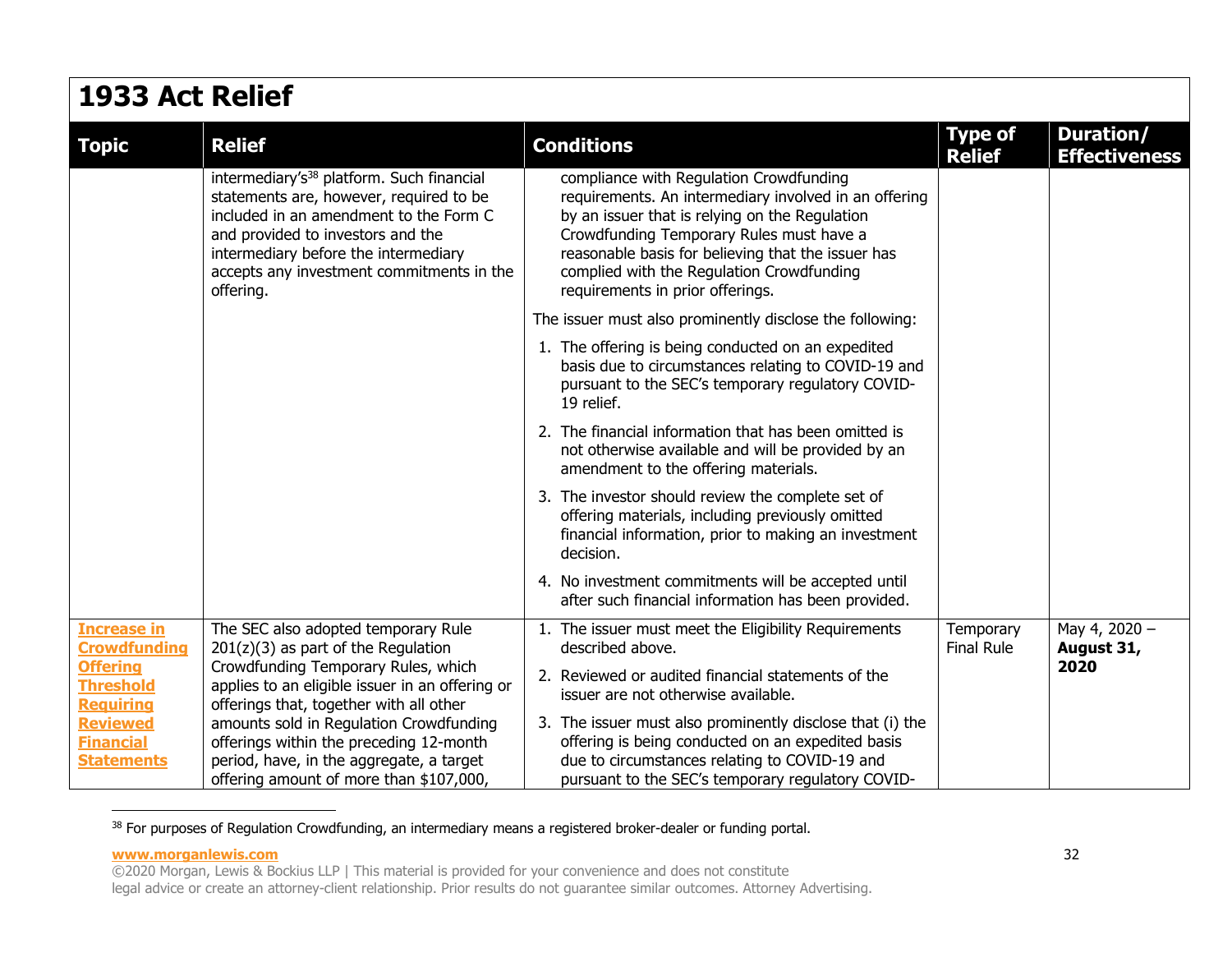## **1933 Act Relief**

| <b>Topic</b>                                                                                                                                   | <b>Relief</b>                                                                                                                                                                                                                                                                                                                                                                                                                                                                                                                                                                                                                                        | <b>Conditions</b>                                                                                                                                                                                                                                                                                                                                                                                                                                                                                                                                                                                                                                                                       | <b>Type of</b><br><b>Relief</b> | <b>Duration/</b><br><b>Effectiveness</b> |
|------------------------------------------------------------------------------------------------------------------------------------------------|------------------------------------------------------------------------------------------------------------------------------------------------------------------------------------------------------------------------------------------------------------------------------------------------------------------------------------------------------------------------------------------------------------------------------------------------------------------------------------------------------------------------------------------------------------------------------------------------------------------------------------------------------|-----------------------------------------------------------------------------------------------------------------------------------------------------------------------------------------------------------------------------------------------------------------------------------------------------------------------------------------------------------------------------------------------------------------------------------------------------------------------------------------------------------------------------------------------------------------------------------------------------------------------------------------------------------------------------------------|---------------------------------|------------------------------------------|
|                                                                                                                                                | but not more than \$250,000. Such an issuer<br>may provide financial statements of the<br>issuer and certain information from the<br>issuer's federal income tax returns, both<br>certified by the principal executive officer,<br>instead of the financial statements reviewed<br>by a public accountant that is independent<br>of the issuer that would otherwise be<br>required by Rule 201(t).                                                                                                                                                                                                                                                   | 19 relief; and (ii) financial information certified by the<br>principal executive officer of the issuer has been<br>provided instead of financial statements reviewed by<br>a public accountant that is independent of the issuer.                                                                                                                                                                                                                                                                                                                                                                                                                                                      |                                 |                                          |
| <b>Suspension of</b><br>$21-Pay$<br><b>Requirement</b><br>for Offerings<br><b>Under</b><br><b>Regulation</b><br><b>Crowdfunding</b>            | Regulation Crowdfunding requires that the<br>information in an offering statement be<br>publicly available on the intermediary's<br>platform for at least 21 days before any<br>securities may be sold, although the<br>intermediary may accept investment<br>commitments during that time. Under the<br>Regulation Crowdfunding Temporary Rules,<br>an intermediary is not required to comply<br>with the 21-day requirement. Similarly, a<br>funding portal is not required to comply<br>with the 21-day requirement with respect to<br>directing a transmission of funds after a<br>sale has occurred and the cancellation<br>period has elapsed. | 1. The issuer must meet the Eligibility Requirements<br>described above.<br>2. The issuer must prominently disclose that the<br>offering is being conducted on an expedited basis<br>due to circumstances relating to COVID-19 and<br>pursuant to the SEC's temporary regulatory COVID-<br>19 relief.<br>3. The intermediary must make the required issuer<br>information publicly available on the intermediary's<br>platform before any securities are sold in the<br>offering. The intermediary may accept investment<br>commitments beginning when such information is<br>made available, but only if the issuer has provided<br>the financial information required by Rule 201(t). | Temporary<br><b>Final Rule</b>  | May 4, 2020 -<br>August 31,<br>2020      |
| <b>Changes to</b><br><b>Cancellation</b><br><b>Process for</b><br><b>Offerings</b><br><b>Under</b><br><b>Regulation</b><br><b>Crowdfunding</b> | The Regulation Crowdfunding Temporary<br>Rules permit an investor in an offering to<br>cancel an investment commitment for any<br>reason within 48 hours from the time of his<br>or her investment commitment (or such<br>later period as the issuer may designate).<br>After such 48-hour period, an investment<br>commitment may be cancelled only if there<br>is a material change to the terms of an<br>offering or to the information provided by                                                                                                                                                                                               | 1. The issuer must meet the Eligibility Requirements<br>described above.<br>2. The intermediary must provide notice that the target<br>offering has been met (the intermediary is not<br>required to provide five business days' notice of the<br>earlier closing deadline as would normally be<br>required).<br>3. At the time of the closing of the offering, the issuer<br>must continue to have binding investment                                                                                                                                                                                                                                                                  | Temporary<br>Final Rule         | May 4, 2020 -<br>August 31,<br>2020      |

#### **www.morganlewis.com** 33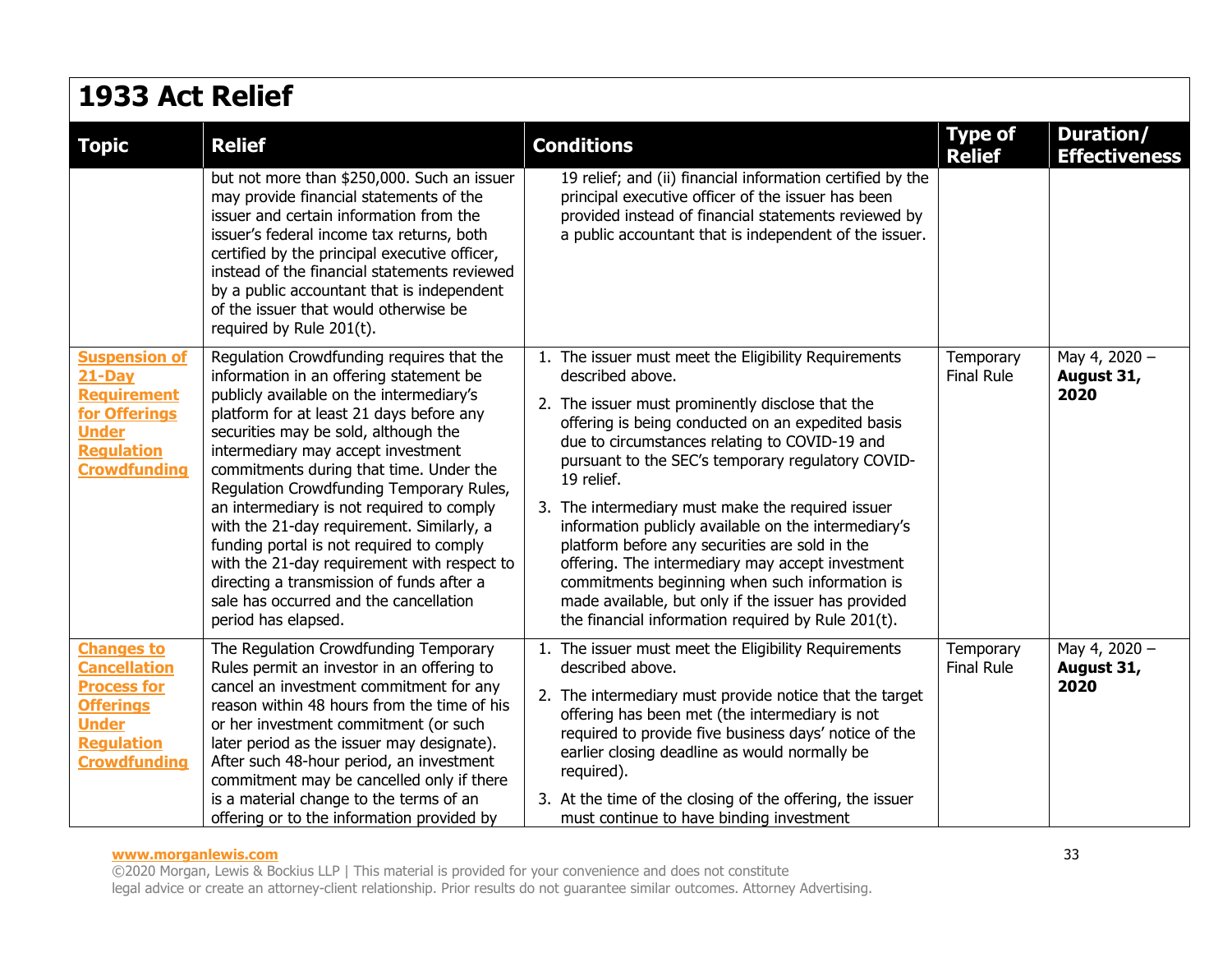| 1933 Act Relief |                                                                                                                                                                                                                                                                                                                                                           |                                                                                                                                                                                                                                                                                                                                                                                                                                                                                                                                                                                                                                                                                                                                                                                                                                                                                                                                                                                                                                                                                                                                                                                                                                                                                                                 |                                 |                                   |  |
|-----------------|-----------------------------------------------------------------------------------------------------------------------------------------------------------------------------------------------------------------------------------------------------------------------------------------------------------------------------------------------------------|-----------------------------------------------------------------------------------------------------------------------------------------------------------------------------------------------------------------------------------------------------------------------------------------------------------------------------------------------------------------------------------------------------------------------------------------------------------------------------------------------------------------------------------------------------------------------------------------------------------------------------------------------------------------------------------------------------------------------------------------------------------------------------------------------------------------------------------------------------------------------------------------------------------------------------------------------------------------------------------------------------------------------------------------------------------------------------------------------------------------------------------------------------------------------------------------------------------------------------------------------------------------------------------------------------------------|---------------------------------|-----------------------------------|--|
| <b>Topic</b>    | <b>Relief</b>                                                                                                                                                                                                                                                                                                                                             | <b>Conditions</b>                                                                                                                                                                                                                                                                                                                                                                                                                                                                                                                                                                                                                                                                                                                                                                                                                                                                                                                                                                                                                                                                                                                                                                                                                                                                                               | <b>Type of</b><br><b>Relief</b> | Duration/<br><b>Effectiveness</b> |  |
|                 | the issuer. In addition, once an issuer has<br>received binding investment commitments<br>(that is, investment commitments for which<br>the 48-hour cancellation period has run)<br>that equal or exceed the target offering<br>amount, the issuer may close the offering<br>on a date earlier than the deadline<br>identified in its offering materials. | commitments that meet or exceed the target offering<br>amount.<br>4. The issuer must prominently disclose that (i) the<br>offering is being conducted on an expedited basis<br>due to circumstances relating to COVID-19 and<br>pursuant to the SEC's temporary regulatory COVID-<br>19 relief; (ii) investors may cancel an investment<br>commitment for any reason within 48 hours from the<br>time of their investment commitment (or such later<br>period as the issuer may designate); (iii) the<br>intermediary will notify investors when the target<br>offering amount has been met; (iv) the issuer may<br>close the offering at any time after it has aggregate<br>investment commitments for which the 48-hour right<br>to cancel (or such later period as the issuer may<br>designate) has elapsed that equal or exceed the<br>target offering amount (absent a material change<br>that would require an extension of the offering and<br>reconfirmation of the investment commitment); and<br>(v) if an investor does not cancel an investment<br>commitment within 48 hours from the time of the<br>binding investment commitment, the funds will be<br>released to the issuer upon closing of the offering<br>and the investor will receive securities in exchange<br>for his or her investment. |                                 |                                   |  |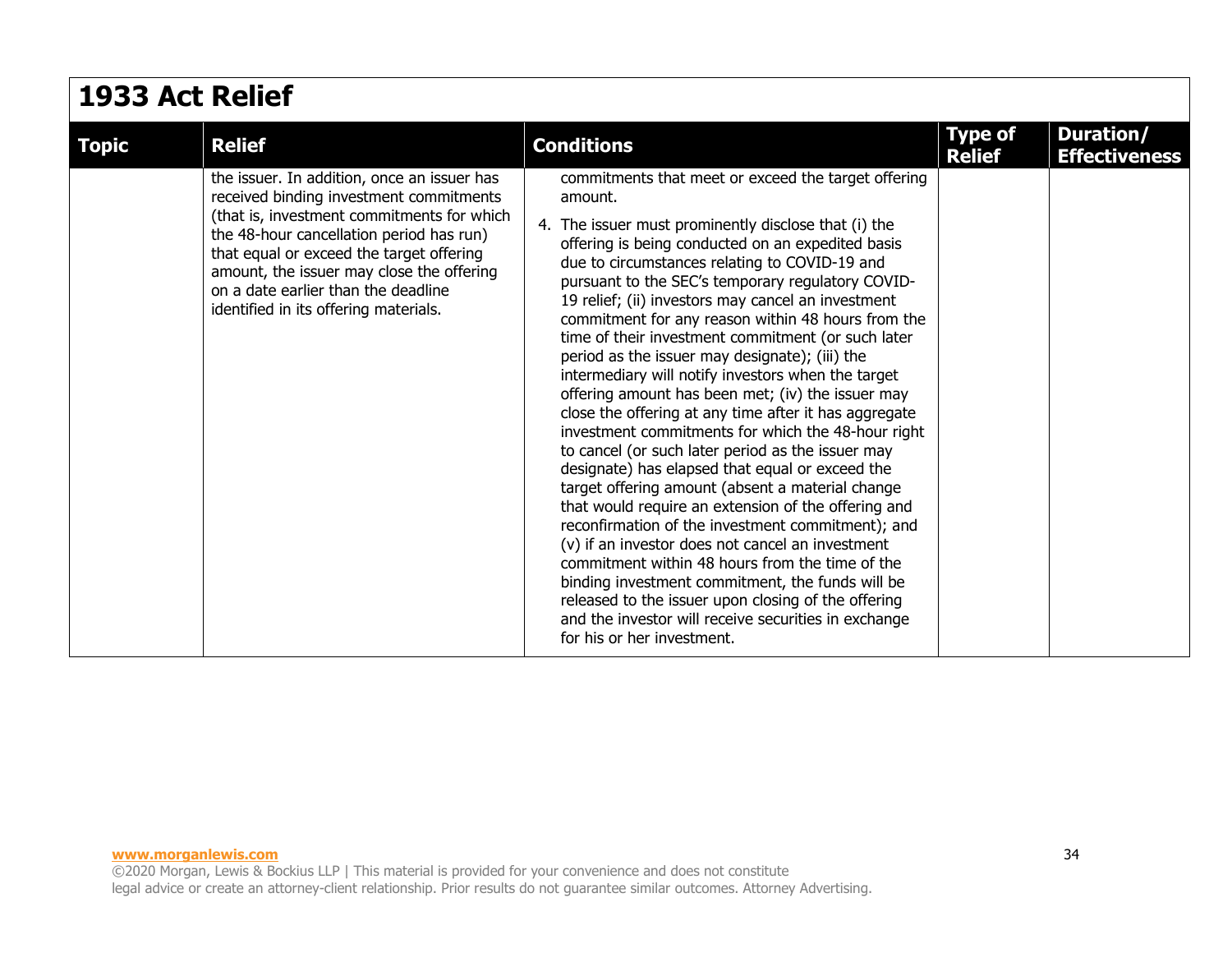| <b>Regulation S-T Relief</b>                                                        |                                                                                                                                                                                                                                                                                                                                                                                                                                                                                                                                                                                                                                                                                                                                                                                                                                                                                                                                  |                                                                                                                                                                                                                                                                                                                                                                                                                                                                                                                                                                                                                                                                                                                                                                                                                                                                                                                                                           |                                 |                                     |  |
|-------------------------------------------------------------------------------------|----------------------------------------------------------------------------------------------------------------------------------------------------------------------------------------------------------------------------------------------------------------------------------------------------------------------------------------------------------------------------------------------------------------------------------------------------------------------------------------------------------------------------------------------------------------------------------------------------------------------------------------------------------------------------------------------------------------------------------------------------------------------------------------------------------------------------------------------------------------------------------------------------------------------------------|-----------------------------------------------------------------------------------------------------------------------------------------------------------------------------------------------------------------------------------------------------------------------------------------------------------------------------------------------------------------------------------------------------------------------------------------------------------------------------------------------------------------------------------------------------------------------------------------------------------------------------------------------------------------------------------------------------------------------------------------------------------------------------------------------------------------------------------------------------------------------------------------------------------------------------------------------------------|---------------------------------|-------------------------------------|--|
| <b>Topic</b>                                                                        | <b>Relief</b>                                                                                                                                                                                                                                                                                                                                                                                                                                                                                                                                                                                                                                                                                                                                                                                                                                                                                                                    | <b>Conditions</b>                                                                                                                                                                                                                                                                                                                                                                                                                                                                                                                                                                                                                                                                                                                                                                                                                                                                                                                                         | <b>Type of</b><br><b>Relief</b> | Duration/<br><b>Effectiveness</b>   |  |
| <b>Signature</b><br><b>Requirements</b><br>of Rule 302(b)<br>of Regulation<br>$S-T$ | On March 24, 2020, the SEC staff of the<br>Division of Corporation Finance, the Division<br>of Investment Management, and the<br>Division of Trading and Markets released a<br>statement providing no-action relief <sup>39</sup> from<br>Rule 302(b) of Regulation S-T, which<br>requires that (1) each signatory to<br>documents electronically filed with the SEC<br>under the federal securities laws manually<br>sign a signature page or other document<br>authenticating, acknowledging, or otherwise<br>adopting his or her signature that appears<br>in typed form within the electronic filing; (2)<br>such document be executed before or at<br>the time the electronic filing is made and<br>shall be retained by the filer or a period of<br>five years; and (3) upon request, an<br>electronic filer shall furnish to the SEC or its<br>staff a copy of any or all documents<br>retained pursuant to this section. | 1. The signatory retains a manually signed signature<br>page or other document authenticating,<br>acknowledging, or otherwise adopting his or her<br>signature that appears in typed form within the<br>electronic filing and provides such document, as<br>promptly as reasonably practicable, to the filer for<br>retention in the ordinary course pursuant to Rule<br>302(b) (alternatively, the signatory may also provide<br>to the filer an electronic record (such as a<br>photograph or PDF) of such document when it is<br>signed).<br>2. Such document indicates the date and time when<br>the signature was executed.<br>3. The filer establishes and maintains policies and<br>procedures governing this process.<br>4. The SEC staff expects all persons and entities subject<br>to Regulation S-T to comply with the requirements of<br>Rule 302(b) to the fullest extent practicable based on<br>their particular facts and circumstances. | No-Action<br>Relief             | No specific time<br>period provided |  |
| <b>Form ID</b><br><b>Notarization</b><br><b>Requirement</b>                         | On March 26, 2020, the SEC adopted<br>temporary paragraph (c) of Rule 10 of<br>Regulation S-T, <sup>40</sup> which allows the SEC staff<br>to create EDGAR accounts and issue EDGAR<br>access codes based on a manually signed<br>Form ID without the requisite notarization.                                                                                                                                                                                                                                                                                                                                                                                                                                                                                                                                                                                                                                                    | 1. The filer must indicate on the face of the signed<br>Form ID that it could not obtain the required<br>notarization due to circumstances relating to COVID-<br>19.<br>2. The filer may have to provide supplemental<br>documents to the SEC staff to support its application.                                                                                                                                                                                                                                                                                                                                                                                                                                                                                                                                                                                                                                                                           | Temporary<br><b>Final Rule</b>  | March 26, 2020 -<br>July 1, 2020    |  |

<span id="page-34-0"></span><sup>&</sup>lt;sup>39</sup> Staff Statement Regarding Rule 302(b) of Regulation S-T in Light of COVID-19 Concerns, SEC Announcement (Mar. 24, 2020).

<span id="page-34-1"></span><sup>&</sup>lt;sup>40</sup> Relief for Form ID Filers and Regulation Crowdfunding and Regulation A Issuers Related to Coronavirus Disease 2019 (COVID-19), 1933 Act Rel. No. 10768 (Mar. 26, 2020).

<sup>©2020</sup> Morgan, Lewis & Bockius LLP | This material is provided for your convenience and does not constitute

legal advice or create an attorney-client relationship. Prior results do not guarantee similar outcomes. Attorney Advertising.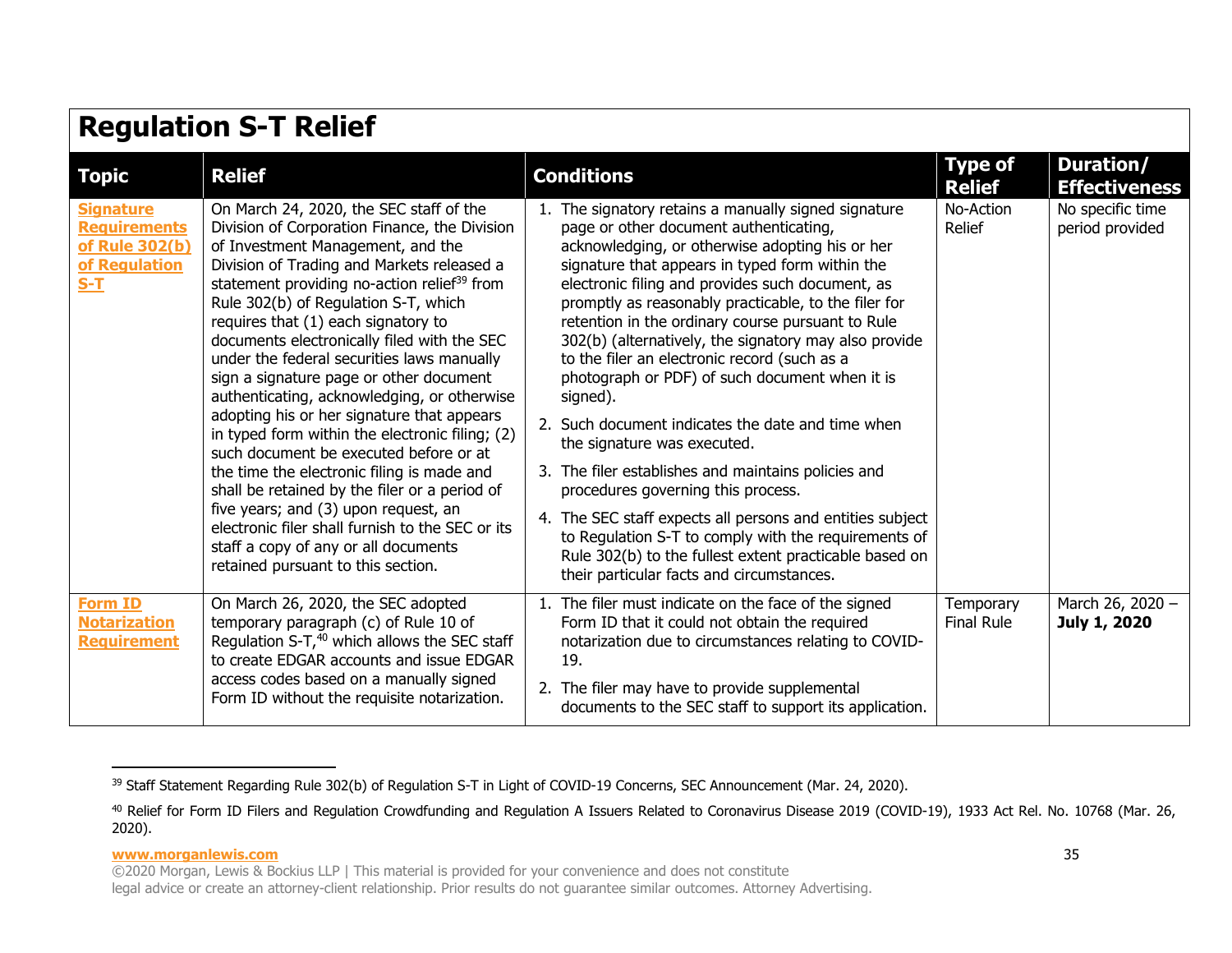#### **Regulation S-T Relief Topic Relief Conditions Type of Relief Duration/ Effectiveness** 3. The filer must submit as correspondence via EDGAR a PDF copy of the notarized manually signed Form ID within 90 days of the issuance of the access codes. If the filer does not do so, the SEC staff may inactivate the filer's access codes. 4. The SEC staff may also inactivate the filer's access codes if they have reason to believe the filer gained access under the temporary rule via illegitimate filings that are inconsistent with the protection of investors. **New Relief [Requirements](https://www.sec.gov/corpfin/announcement/form-144-paper-filings-email-option)  [for Form 144](https://www.sec.gov/corpfin/announcement/form-144-paper-filings-email-option)  [Paper Filings](https://www.sec.gov/corpfin/announcement/form-144-paper-filings-email-option)** The staff of the Division of Corporation Finance released a statement on April 10, 2020,<sup>41</sup> noting that they would not recommend enforcement to the SEC if Forms 144 filed in paper under Rules  $101(b)(4)$  or  $101(c)(6)$  of Regulation S-T were submitted via email in lieu of mailing or delivering the paper form to the SEC if the filer or submitter attaches a complete Form 144 as a PDF attachment to an email sent to **[PaperForms144@SEC.gov](mailto:PaperForms144@SEC.gov)**. If the filer or submitter were unable to provide a manual signature on the Form 144 submitted by email, the staff also would not recommend enforcement action to th[e SE](#page-35-0)C if the filer or submitter provides a typed form of signature in lieu of the manual signature. The relief from filing Form 144 in paper is automatic. The following conditions apply to the relief from the manual signature requirements: 1. The signatory retains a manually signed signature page or other document authenticating, acknowledging, or otherwise adopting his or her signature that appears in typed form within the electronic submission and provides such document, as promptly as practicable, upon request by the SEC. 2. Such document indicates the date and time when the signature was executed. 3. The filer or submitter (with the exception of natural persons) establishes and maintains policies and procedures governing this process. No-Action Relief April 10, 2020 – **June 30, 2020**

<span id="page-35-0"></span><sup>&</sup>lt;sup>41</sup> Division of Corporation Finance Statement Regarding Requirements for Form 144 Paper Filings in Light of COVID-19 Concerns (Apr. 10, 2020). In this statement, the SEC staff noted that there may be delays in processing paper Forms 144 submitted to the SEC mailroom.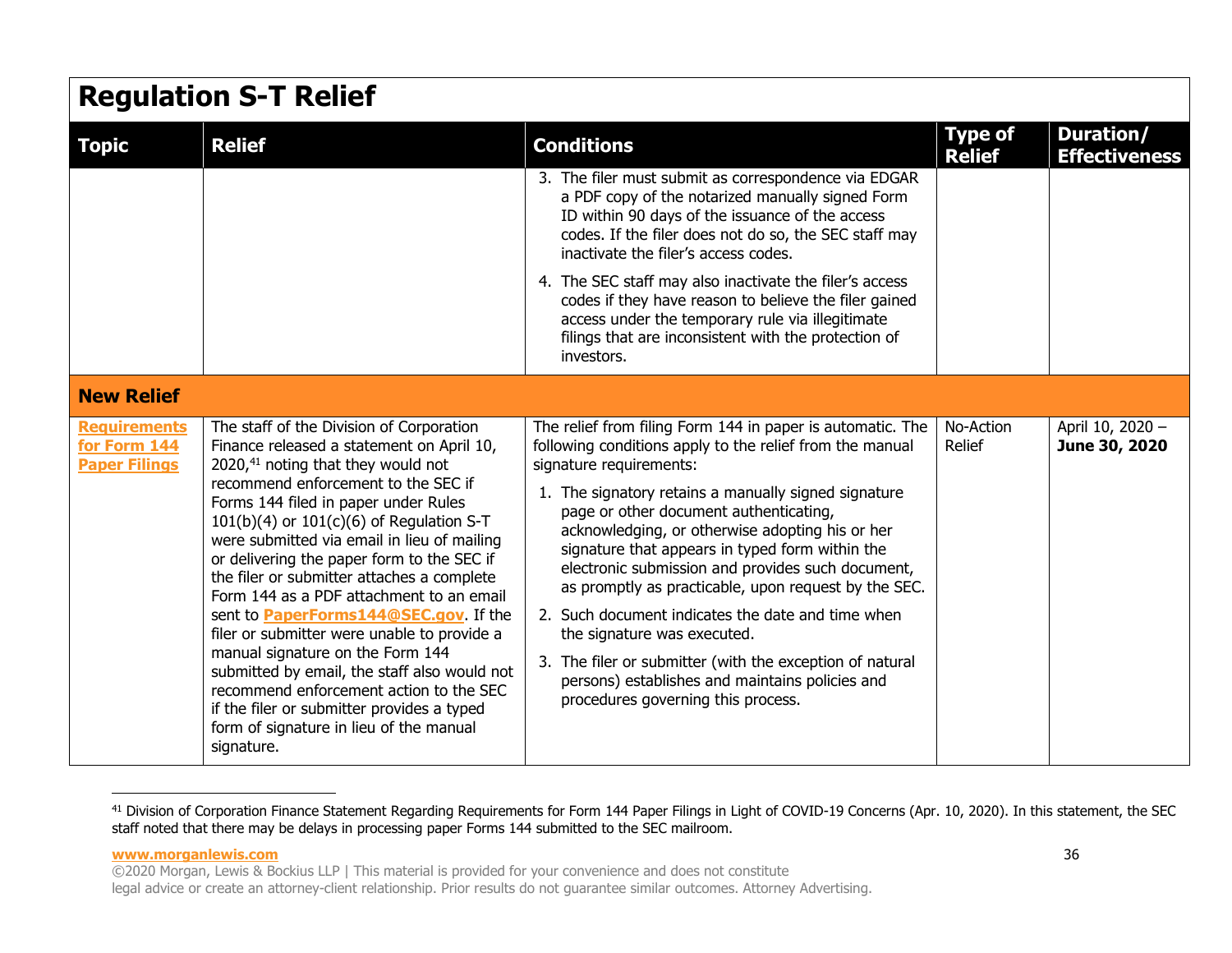| <b>FINRA Relief</b>                                                                |                                                                                                                                                                                                                                                                                                                                                                                                                                                                                                           |                                                                                                                                                                                                                                                                                                                                                                                                                                                                                                                                                 |                                 |                                                                                                                                                                                                                                        |  |
|------------------------------------------------------------------------------------|-----------------------------------------------------------------------------------------------------------------------------------------------------------------------------------------------------------------------------------------------------------------------------------------------------------------------------------------------------------------------------------------------------------------------------------------------------------------------------------------------------------|-------------------------------------------------------------------------------------------------------------------------------------------------------------------------------------------------------------------------------------------------------------------------------------------------------------------------------------------------------------------------------------------------------------------------------------------------------------------------------------------------------------------------------------------------|---------------------------------|----------------------------------------------------------------------------------------------------------------------------------------------------------------------------------------------------------------------------------------|--|
| <b>Topic</b>                                                                       | <b>Relief</b>                                                                                                                                                                                                                                                                                                                                                                                                                                                                                             | <b>Conditions</b>                                                                                                                                                                                                                                                                                                                                                                                                                                                                                                                               | <b>Type of</b><br><b>Relief</b> | Duration/<br><b>Effectiveness</b>                                                                                                                                                                                                      |  |
| <b>FINRA Rule</b><br>4530<br><b>Reporting</b><br><b>Requirements</b>               | FINRA confirmed in the FAQ that firms will<br>have until May 31, 2020 to report to FINRA<br>statistical and summary information<br>regarding written customer complaints<br>received by the firms in the first quarter of<br>2020. FINRA Rule 4530(d) requires that<br>firms report statistical and summary<br>information regarding written customer<br>complaints to FINRA by the 15th day of the<br>month following the calendar quarter in<br>which customer complaints are received by<br>the firms. | The relief is automatic.                                                                                                                                                                                                                                                                                                                                                                                                                                                                                                                        | Filing<br>Extension             | May 31, 2020                                                                                                                                                                                                                           |  |
| <b>Updating Form</b><br>U4 for<br><b>Temporary</b><br><b>Relocations</b>           | FINRA stated in RN 20-08, and reaffirmed in<br>the FAQ, that registered representatives<br>who temporarily relocate due to COVID-19<br>are not required to update their office of<br>employment addresses on their Forms U4.                                                                                                                                                                                                                                                                              | The relief is automatic.                                                                                                                                                                                                                                                                                                                                                                                                                                                                                                                        | Rule<br>Suspension              | <b>FINRA will</b><br>publish a<br><b>Regulatory</b><br><b>Notice</b><br>announcing a<br>termination date<br>for the regulatory<br>relief that will<br>provide members<br>with time to<br>make necessary<br>operational<br>adjustments. |  |
| <b>Submission of</b><br><b>Form BR for</b><br><b>Temporary</b><br><b>Locations</b> | FINRA stated in RN 20-08, and reaffirmed in<br>the FAQ, that firms are not required to<br>submit Form BR for newly opened<br>temporary office locations or space-sharing<br>arrangements "established as a result of<br>recent events."                                                                                                                                                                                                                                                                   | FINRA advises firms that they must use best efforts to<br>notify their Risk Monitoring Analysts as soon as possible<br>after establishing new temporary office spaces or office-<br>sharing arrangements if the locations are not currently<br>registered as branch offices or identified as regular non-<br>branch locations. FINRA clarified in the FAQ, however,<br>that it does not expect to receive written notification<br>regarding each associated person's location (e.g., the<br>person's home residence if working from home) or if | Rule<br>Suspension              | <b>FINRA will</b><br>publish a<br><b>Regulatory</b><br><b>Notice</b><br>announcing a<br>termination date<br>for the regulatory<br>relief that will<br>provide members                                                                  |  |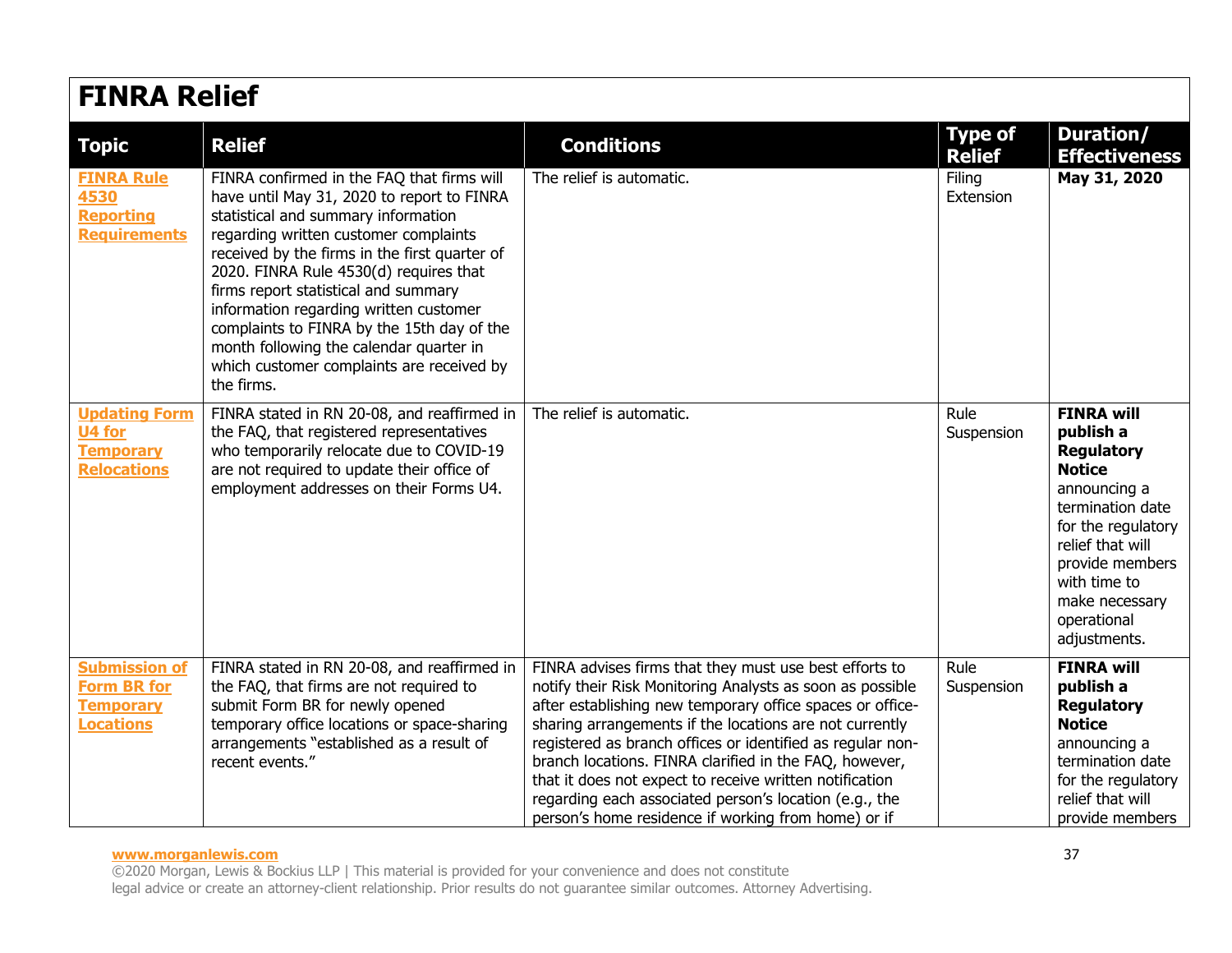| <b>FINRA Relief</b>                        |                                                                                       |                                                                                                                                                                                                                                                                                                                                                                                                                                                                                                                                                                                                                                                                                                                                                                                                                                                                                                                                                                                                                                                                                                                                                                                                                                                                    |                                 |                                                              |  |
|--------------------------------------------|---------------------------------------------------------------------------------------|--------------------------------------------------------------------------------------------------------------------------------------------------------------------------------------------------------------------------------------------------------------------------------------------------------------------------------------------------------------------------------------------------------------------------------------------------------------------------------------------------------------------------------------------------------------------------------------------------------------------------------------------------------------------------------------------------------------------------------------------------------------------------------------------------------------------------------------------------------------------------------------------------------------------------------------------------------------------------------------------------------------------------------------------------------------------------------------------------------------------------------------------------------------------------------------------------------------------------------------------------------------------|---------------------------------|--------------------------------------------------------------|--|
| <b>Topic</b>                               | <b>Relief</b>                                                                         | <b>Conditions</b>                                                                                                                                                                                                                                                                                                                                                                                                                                                                                                                                                                                                                                                                                                                                                                                                                                                                                                                                                                                                                                                                                                                                                                                                                                                  | <b>Type of</b><br><b>Relief</b> | Duration/<br><b>Effectiveness</b>                            |  |
|                                            |                                                                                       | another person (e.g., a spouse or another immediate<br>family member) is also teleworking in the same residence<br>as the associated person. The referenced notices should<br>include the following, at a minimum:                                                                                                                                                                                                                                                                                                                                                                                                                                                                                                                                                                                                                                                                                                                                                                                                                                                                                                                                                                                                                                                 |                                 | with time to<br>make necessary<br>operational<br>adjustments |  |
|                                            |                                                                                       | The temporary office address<br>$\bullet$<br>The names of each member firm that is using the<br>location<br>The names of registered personnel at the location<br>$\bullet$<br>A contact telephone number for the location<br>$\bullet$<br>The expected duration, if known<br>$\bullet$<br>Whether the location will be shared with any other<br>entities, and if so, the type(s) of business in which<br>each of the other entities are engaged (e.g., but not<br>limited to, an affiliated investment adviser or an<br>organization in the securities business)<br>Pursuant to the FAQ, FINRA also reminds firms to<br>consider the risks associated with sharing office space<br>with another entity (e.g., customer privacy, information<br>security, or recordkeeping considerations) and take steps<br>to mitigate such risks during the emergency relocation.<br>In addition, in instances where a non-branch location or<br>branch office has been relocated, or customer calls are<br>being rerouted to another office, firms must exercise<br>diligence in validating the identity of the customer (e.g.,<br>when accepting orders and request for disbursement of<br>funds), as well as provide heightened supervision of<br>affected customer accounts. |                                 |                                                              |  |
| <b>Initial and</b><br><b>Transfer Form</b> | Pursuant to the FAQ, FINRA noted that<br>broker-dealer firms may electronically file  | The firm must do the following:<br>1. Provide the applicant with a copy of the completed                                                                                                                                                                                                                                                                                                                                                                                                                                                                                                                                                                                                                                                                                                                                                                                                                                                                                                                                                                                                                                                                                                                                                                           | Rule<br>Suspension              | No specific time<br>period provided                          |  |
| <b>U4 Filings</b>                          | an initial or transfer Form U4 without<br>obtaining the individual applicant's manual | Form U4 prior to filing                                                                                                                                                                                                                                                                                                                                                                                                                                                                                                                                                                                                                                                                                                                                                                                                                                                                                                                                                                                                                                                                                                                                                                                                                                            |                                 |                                                              |  |
|                                            | (wet) signature, as required by FINRA Rule<br>$1010(c)$ .                             | 2. Obtain the applicant's written acknowledgment<br>(which may be electronic) prior to filing that the<br>information has been received and reviewed, and                                                                                                                                                                                                                                                                                                                                                                                                                                                                                                                                                                                                                                                                                                                                                                                                                                                                                                                                                                                                                                                                                                          |                                 |                                                              |  |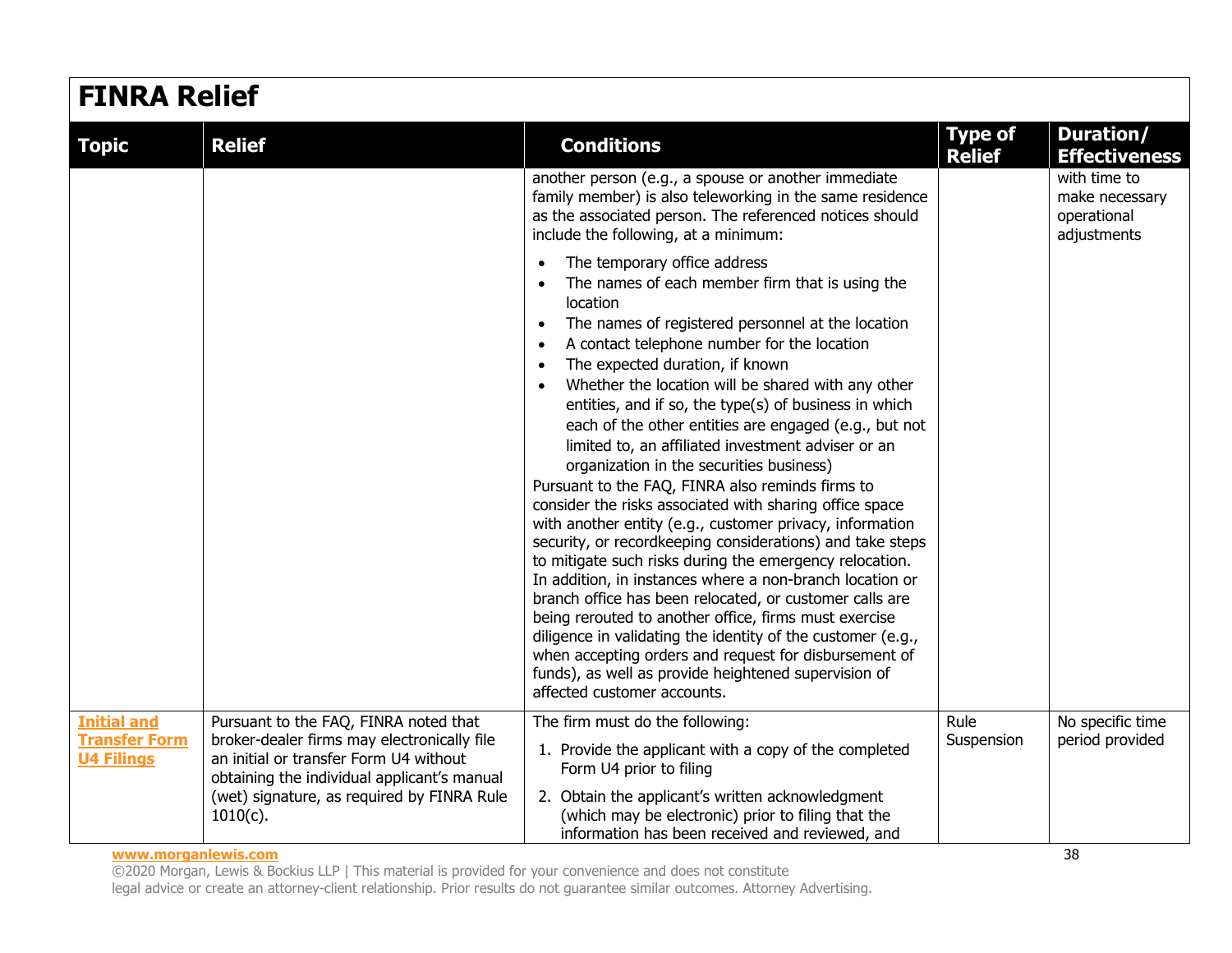| <b>FINRA Relief</b>                                               |                                                                                                                                                                                                                                                                                                                                                                                                                                                                                                                                                                                        |                                                                                                                                                                                                                                                                                                                                                                |                                 |                                     |  |
|-------------------------------------------------------------------|----------------------------------------------------------------------------------------------------------------------------------------------------------------------------------------------------------------------------------------------------------------------------------------------------------------------------------------------------------------------------------------------------------------------------------------------------------------------------------------------------------------------------------------------------------------------------------------|----------------------------------------------------------------------------------------------------------------------------------------------------------------------------------------------------------------------------------------------------------------------------------------------------------------------------------------------------------------|---------------------------------|-------------------------------------|--|
| <b>Topic</b>                                                      | <b>Relief</b>                                                                                                                                                                                                                                                                                                                                                                                                                                                                                                                                                                          | <b>Conditions</b>                                                                                                                                                                                                                                                                                                                                              | <b>Type of</b><br><b>Relief</b> | Duration/<br><b>Effectiveness</b>   |  |
|                                                                   |                                                                                                                                                                                                                                                                                                                                                                                                                                                                                                                                                                                        | that the applicant agrees that the content is accurate<br>and complete                                                                                                                                                                                                                                                                                         |                                 |                                     |  |
|                                                                   |                                                                                                                                                                                                                                                                                                                                                                                                                                                                                                                                                                                        | 3. Retain the written acknowledgment in accordance<br>with Rule 17a-4(e)(1) under the 1934 Act and make<br>it available promptly upon regulatory request                                                                                                                                                                                                       |                                 |                                     |  |
|                                                                   |                                                                                                                                                                                                                                                                                                                                                                                                                                                                                                                                                                                        | 4. Obtain the applicant's wet signature as soon as<br>practicable                                                                                                                                                                                                                                                                                              |                                 |                                     |  |
| <b>Submission of</b><br><b>Fingerprint</b><br><b>Information</b>  | In the FAQ, FINRA confirmed that it is<br>temporarily extending the period for<br>submitting fingerprint information under<br>FINRA Rule 1010(d), which otherwise<br>requires firms to submit fingerprint<br>information for individual applicants no later<br>than 30 days after FINRA receives the<br>applicant's Form U4. Specifically, broker-<br>dealer firms that submitted, or will submit,<br>an applicant's initial or transfer Form U4<br>between February 15, 2020 and May 30,<br>2020 will have until June 29, 2020 to<br>submit the necessary fingerprint<br>information. | The relief is available to firms that submitted, or will<br>submit, an applicant's initial or transfer Form U4 between<br>February 15, 2020 and May 30, 2020.                                                                                                                                                                                                  | Submission<br>Extension         | June 29, 2020                       |  |
| <b>Internal</b><br><b>Inspections of</b><br><b>Branch Offices</b> | FINRA stated in RN 20-08 that firms "may"<br>need to temporarily postpone onsite<br>internal inspections "of branch offices"<br>during the pandemic and that the ability to<br>complete this "annual regulatory obligation"<br>in 2020 may need to be reevaluated<br>depending on the duration and severity of<br>COVID-19. FINRA reaffirmed this in the<br>FAQ. Although not explicit relief, we expect<br>that FINRA's reference to annual branch<br>exams refers to exams of OSJs and branch<br>offices that supervise one or more non-                                             | In the FAQ, FINRA noted that it expects firms to establish<br>and maintain a supervisory system that is reasonably<br>designed to supervise the activities of each associated<br>person while working from an alternative or remote<br>location during the COVID-19 pandemic, and to<br>document any changes to its current written supervisory<br>procedures. | Guidance                        | No specific time<br>period provided |  |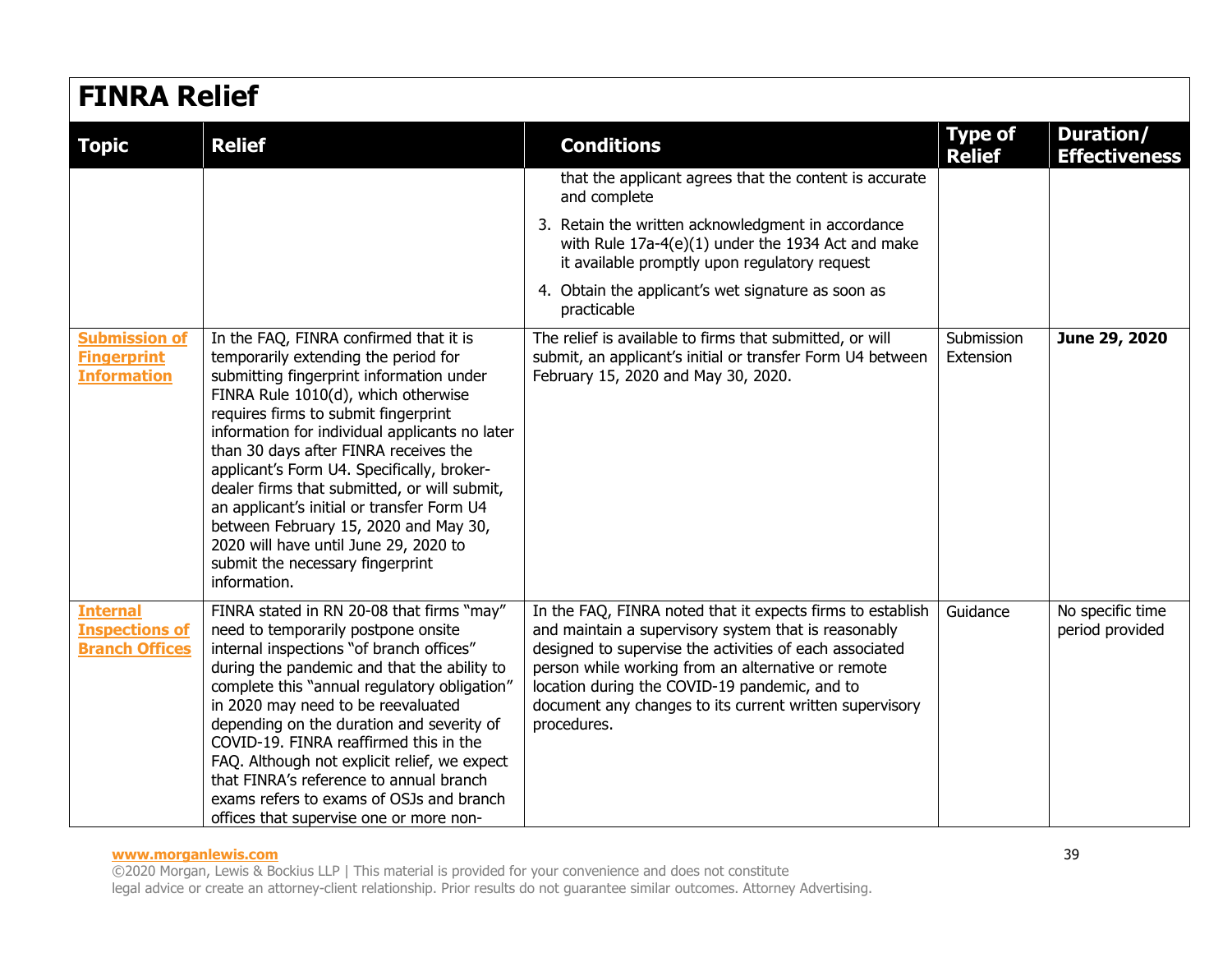## **FINRA Relief**

| <b>Topic</b>                                                                | <b>Relief</b>                                                                                                                                                                                                                                                                                                                                                                                                                                                                                                                                                                                                                                                                     | <b>Conditions</b>                                                                                                                                                       | <b>Type of</b><br><b>Relief</b> | Duration/<br><b>Effectiveness</b> |  |  |  |
|-----------------------------------------------------------------------------|-----------------------------------------------------------------------------------------------------------------------------------------------------------------------------------------------------------------------------------------------------------------------------------------------------------------------------------------------------------------------------------------------------------------------------------------------------------------------------------------------------------------------------------------------------------------------------------------------------------------------------------------------------------------------------------|-------------------------------------------------------------------------------------------------------------------------------------------------------------------------|---------------------------------|-----------------------------------|--|--|--|
|                                                                             | branch locations, as such exams must be<br>conducted on a calendar-year basis.                                                                                                                                                                                                                                                                                                                                                                                                                                                                                                                                                                                                    |                                                                                                                                                                         |                                 |                                   |  |  |  |
| <b>FINRA Rule</b><br>3120 Reports<br>and Rule 3130<br><b>Certifications</b> | In the FAQ, FINRA provides additional time<br>to firms whose annual deadline for<br>submitting their Rule 3120 report to senior<br>management (detailing a firm's supervisory<br>controls and, with respect to certain firms,<br>additional information) falls between March<br>1 and May 1, 2020, giving them up to and<br>including May 31, 2020 to complete and<br>submit the report to their senior<br>management.                                                                                                                                                                                                                                                            | The relief is available to firms whose annual deadlines for<br>submitting their Rule 3120 reports and Rule 3130<br>certifications fall between March 1 and May 1, 2020. | Extension                       | May 31, 2020                      |  |  |  |
|                                                                             | In addition, FINRA states that, although the<br>deadline for executing the Rule 3130<br>certification is no later than on the<br>anniversary date of the previous year's<br>certification (and firms may have different<br>deadlines for their next certification), a firm<br>whose certification deadline falls between<br>March 1 and May 1, 2020 may take up to<br>and including May 31, 2020 to complete its<br>certification. Also, the condition for<br>certification in Rule 3130 that a firm's<br>$CEO(s)$ (or equivalent officer(s)) has<br>conducted at least one meeting with the<br>firm's CCO(s) in the preceding 12 months<br>may be satisfied by virtual meetings. |                                                                                                                                                                         |                                 |                                   |  |  |  |
| <b>Qualification</b><br><b>Exams for</b><br><b>Principals</b>               | In the FAQ, FINRA also confirmed that<br>individuals who were designated to function<br>as principals under FINRA Rule 1210.04<br>prior to February 2, 2020 will be given until<br>May 31, 2020 to pass the appropriate<br>exam(s). Rule 1210.04 allows eligible<br>individuals to function in a principal capacity                                                                                                                                                                                                                                                                                                                                                               | The relief is available to individuals who were designated<br>to function as principals under FINRA Rule 1210.04 prior<br>to February 2, 2020.                          | Extension                       | May 31, 2020                      |  |  |  |

#### **www.morganlewis.com** 40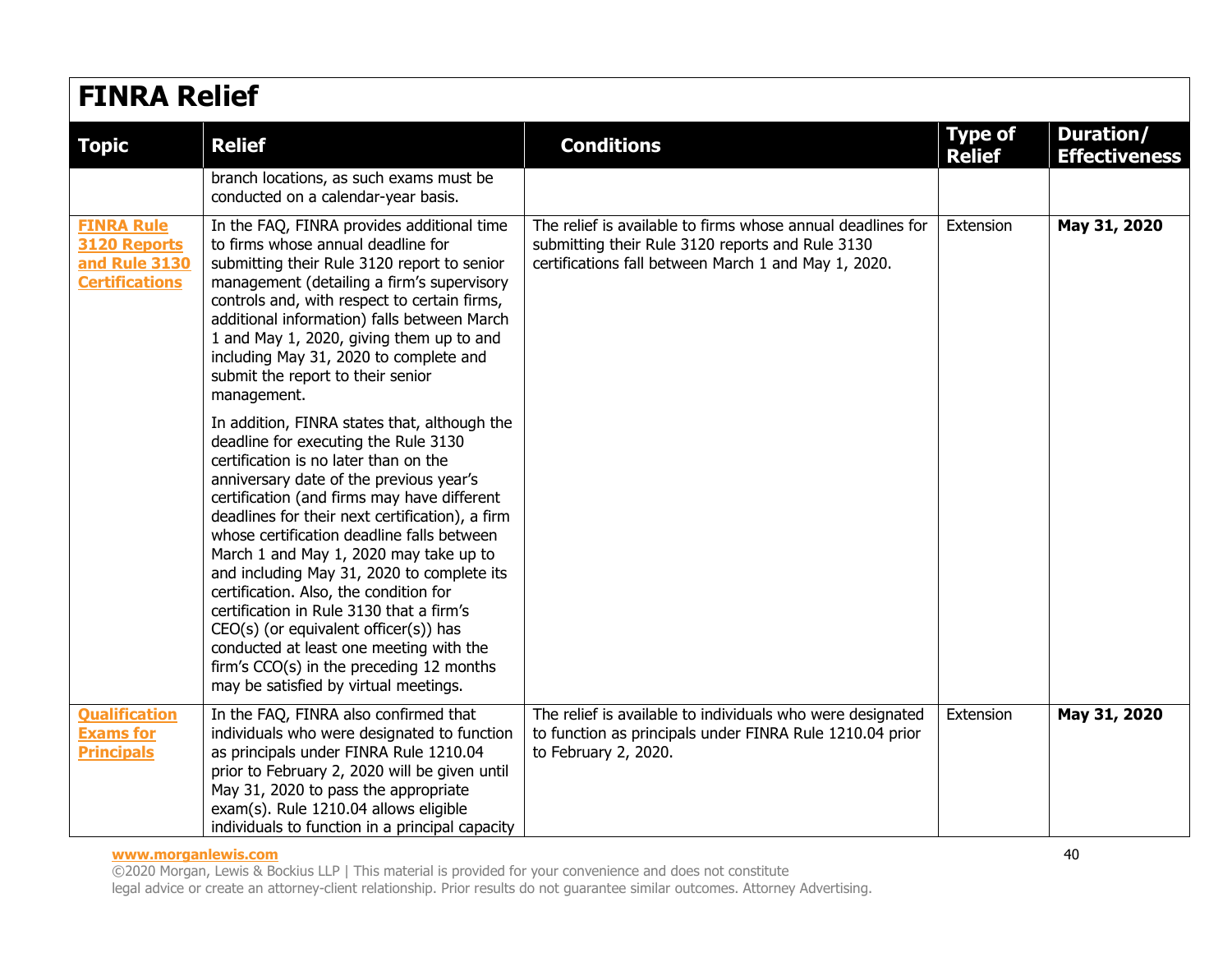| <b>FINRA Relief</b>                                                                               |                                                                                                                                                                                                                                                                                                                                                                                                                                                             |                                                                                                                                                                                                          |                                 |                                                                                                                                                |  |
|---------------------------------------------------------------------------------------------------|-------------------------------------------------------------------------------------------------------------------------------------------------------------------------------------------------------------------------------------------------------------------------------------------------------------------------------------------------------------------------------------------------------------------------------------------------------------|----------------------------------------------------------------------------------------------------------------------------------------------------------------------------------------------------------|---------------------------------|------------------------------------------------------------------------------------------------------------------------------------------------|--|
| <b>Topic</b>                                                                                      | <b>Relief</b>                                                                                                                                                                                                                                                                                                                                                                                                                                               | <b>Conditions</b>                                                                                                                                                                                        | <b>Type of</b><br><b>Relief</b> | Duration/<br><b>Effectiveness</b>                                                                                                              |  |
|                                                                                                   | for 120 calendar days before having to pass<br>the appropriate examination(s).                                                                                                                                                                                                                                                                                                                                                                              |                                                                                                                                                                                                          |                                 |                                                                                                                                                |  |
| <b>New Relief</b>                                                                                 |                                                                                                                                                                                                                                                                                                                                                                                                                                                             |                                                                                                                                                                                                          |                                 |                                                                                                                                                |  |
| <b>Payment of</b><br>the Annual<br><b>Assessment</b>                                              | In the FAQ, FINRA confirmed that it is<br>permitting small firms, identified under the<br>FINRA By-Laws as having no more than 150<br>registered persons, to treat the FINRA<br>annual assessment invoices as billed as of<br>August 1, 2020, rather than due upon<br>receipt in April. Further, small firms that<br>choose to do so will be allowed to pay 50%<br>of the amount due on September 1, 2020,<br>and the remaining 50% on December 1,<br>2020. | The relief is available to small member firms having no<br>more than 150 registered persons.                                                                                                             | Extension                       | 50% of the<br>annual<br>assessment is<br>due on<br>September 1,<br><b>2020</b> , and the<br>remaining 50% is<br>due on<br>December 1,<br>2020. |  |
| <b>Payment of</b><br><b>Funding Portal</b><br><b>Gross Income</b><br><b>Assessment</b><br>(FPGIA) | In the FAQ, FINRA confirmed that it is<br>permitting funding portal members to treat<br>the FPGIA invoices as billed as of August 1,<br>2020, rather than due upon receipt in April.<br>Further, funding portal members that<br>choose to do so will be allowed to pay 50%<br>of the amount due on September 1, 2020,<br>and the remaining 50% on December 1,<br>2020.                                                                                      | The relief is available to funding portal members.                                                                                                                                                       | Extension                       | 50% of the<br>annual<br>assessment is<br>due on<br>September 1,<br><b>2020</b> , and the<br>remaining 50% is<br>due on<br>December 1,<br>2020. |  |
| <b>Continuing</b><br><b>Education</b><br><b>Extension</b>                                         | FINRA Rule 1240(a) requires registered<br>persons to complete the Regulatory<br>Element of Continuing Education (CE)<br>during a 120-day window based on their<br>registration anniversary date. In the FAQ,<br>FINRA is providing an extension to any<br>registered person whose 120-day window<br>for completing the Regulatory Element is<br>currently expired, or will expire, between                                                                  | The extension is available only to registered persons<br>whose 120-day window for completing the Regulatory<br>Element is currently expired, or will expire, between<br>March 16, 2020 and May 31, 2020. | Extension                       | May 31, 2020                                                                                                                                   |  |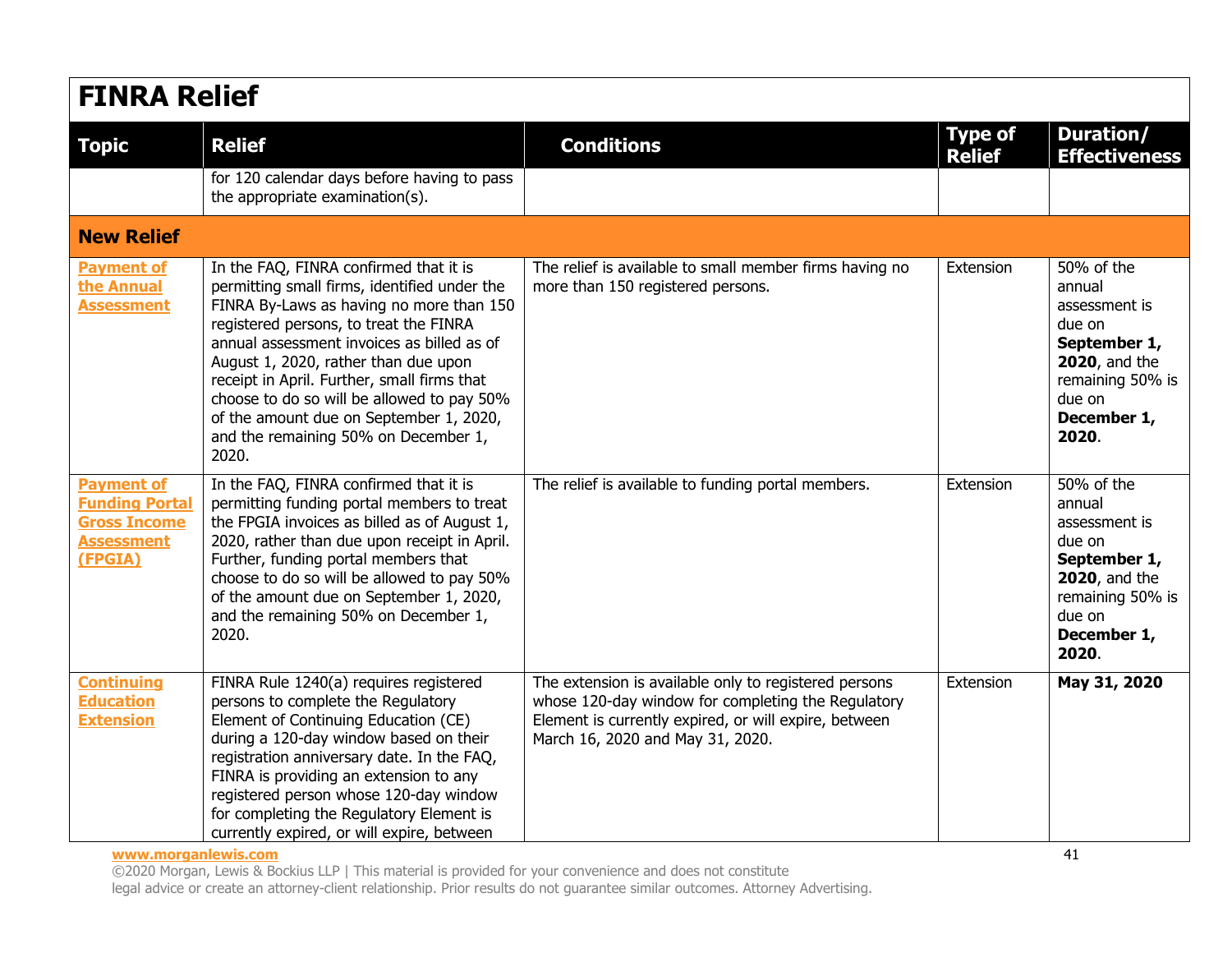## **FINRA Relief**

| <b>Topic</b>                                                                                                                                                            | <b>Relief</b>                                                                                                                                                                                                                                                                                                                                                                                                                                                                                                                                                                                                                        | <b>Conditions</b>                                                                                                 | <b>Type of</b><br><b>Relief</b>       | Duration/<br><b>Effectiveness</b>                                                          |  |  |
|-------------------------------------------------------------------------------------------------------------------------------------------------------------------------|--------------------------------------------------------------------------------------------------------------------------------------------------------------------------------------------------------------------------------------------------------------------------------------------------------------------------------------------------------------------------------------------------------------------------------------------------------------------------------------------------------------------------------------------------------------------------------------------------------------------------------------|-------------------------------------------------------------------------------------------------------------------|---------------------------------------|--------------------------------------------------------------------------------------------|--|--|
|                                                                                                                                                                         | March 16, 2020, and May 31, 2020. The<br>Regulatory Element end date for each<br>registered person will be extended through<br>the same end date of May 31, 2020,<br>although FINRA may consider additional<br>extensions of time as appropriate.                                                                                                                                                                                                                                                                                                                                                                                    |                                                                                                                   |                                       |                                                                                            |  |  |
| <b>Late Filing</b><br><b>Fees for Forms</b><br><b>U4 and U5</b>                                                                                                         | In the FAQ, FINRA stated that it will<br>consider requests to refund or reduce late<br>filing fees pertaining to Form U4 or U5<br>filings, in recognition that firms may<br>encounter difficulties obtaining documents<br>and other information needed to report<br>such information due to the implementation<br>of COVID-19 measures.                                                                                                                                                                                                                                                                                              | Firms are encouraged to contact the FINRA Gateway Call<br>Center at $+1.301.869.6699$ for additional information. | Late Fee<br>Refunds and<br>Reductions | No specific time<br>period provided                                                        |  |  |
| <b>Reporting of</b><br><b>Transactions</b><br>in US Treasury<br><b>Securities</b><br><b>Executed to</b><br><b>Hedge Primary</b><br><b>Market</b><br><b>Transactions</b> | On April 1, 2020, FINRA filed with the SEC,<br>for immediate effectiveness, a proposed<br>rule change to provide firms with additional<br>time to comply with previously adopted<br>amendments to FINRA Rule 6730 related to<br>reporting to TRACE transactions in US<br>Treasury securities executed to hedge<br>certain primary market transactions. <sup>42</sup><br>Specifically, pursuant to the amendments,<br>as described in Regulatory Notice 19-30,<br>firms would be required to report<br>transactions executed to hedge a primary<br>market transaction that meets the definition<br>of a "List or Fixed Offering Price | The relief is automatic.                                                                                          | Extension                             | The effective date<br>of June 1, 2020,<br>has now been<br>delayed until<br>August 3, 2020. |  |  |

<span id="page-41-0"></span><sup>&</sup>lt;sup>42</sup> "List or Fixed Offering Price Transactions" and "Takedown Transactions," which are identified with the "P1" modifier, generally are primary market sale transactions on the first day of trading of a security (i) by a sole underwriter, syndicate manager, syndicate member, or selling group member at the published or stated list or fixed offering price (or, for Takedown Transactions, at a discount from the published or stated list or fixed offering price) or (ii) in the case of primary market sale transactions effected pursuant to 1933 Act Rule 144A, by an initial purchaser, syndicate manager, syndicate member, or selling group member at the published or stated fixed offering price (or, for Takedown Transactions, at a discount from the published or stated fixed offering price). See Rule 6710(q) and (r).

### **www.morganlewis.com** 42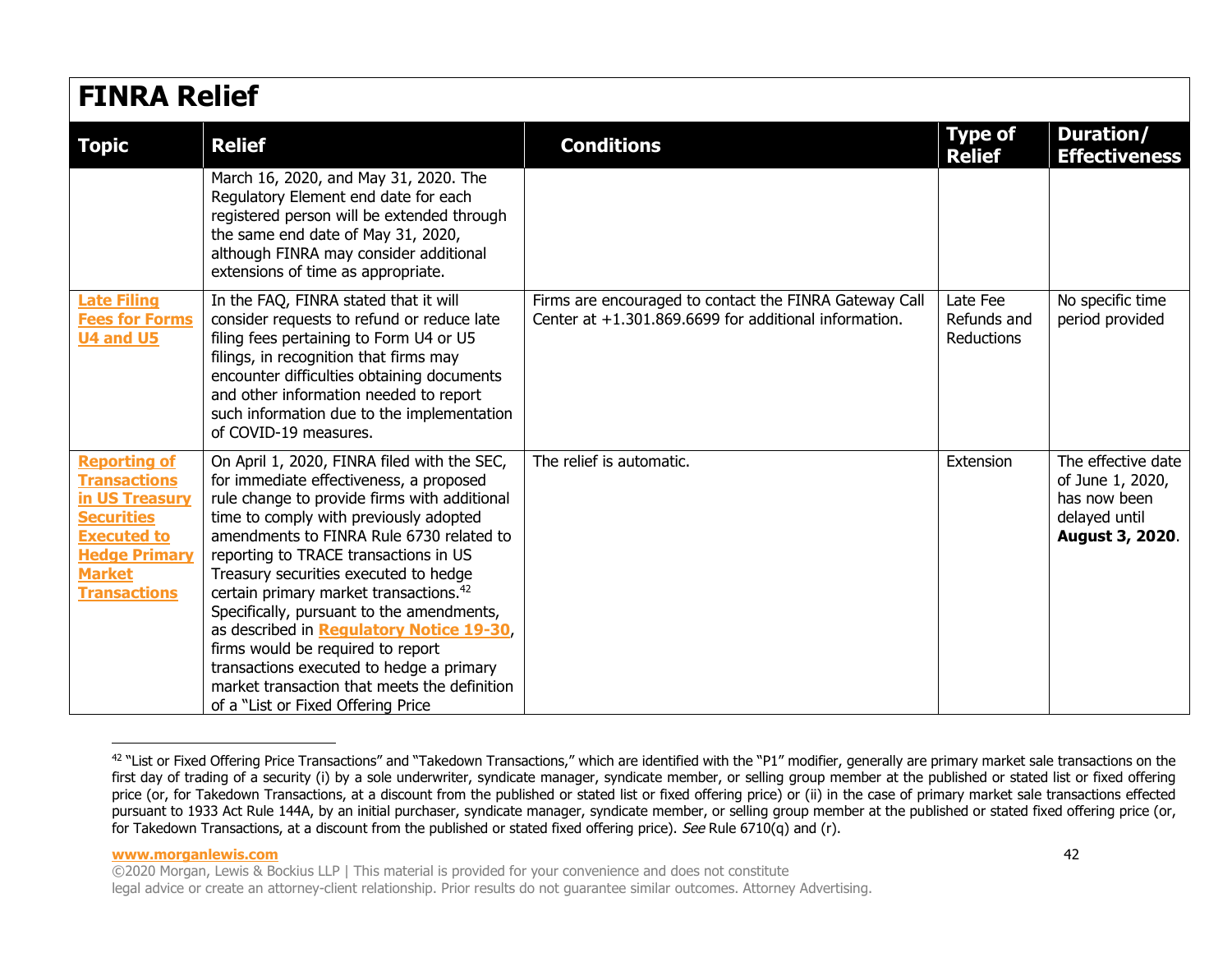| <b>FINRA Relief</b>                                 |                                                                                                                                                                                                                                                                                                                                                                                                                                                                                                                                                                         |                                                                                                                                                                                                                                                                                                                                                                                                                                                                                                                                                                                                                                                                                                                                                                                                                                                                                                                                                                                                                                                   |                                 |                                     |  |
|-----------------------------------------------------|-------------------------------------------------------------------------------------------------------------------------------------------------------------------------------------------------------------------------------------------------------------------------------------------------------------------------------------------------------------------------------------------------------------------------------------------------------------------------------------------------------------------------------------------------------------------------|---------------------------------------------------------------------------------------------------------------------------------------------------------------------------------------------------------------------------------------------------------------------------------------------------------------------------------------------------------------------------------------------------------------------------------------------------------------------------------------------------------------------------------------------------------------------------------------------------------------------------------------------------------------------------------------------------------------------------------------------------------------------------------------------------------------------------------------------------------------------------------------------------------------------------------------------------------------------------------------------------------------------------------------------------|---------------------------------|-------------------------------------|--|
| <b>Topic</b>                                        | <b>Relief</b>                                                                                                                                                                                                                                                                                                                                                                                                                                                                                                                                                           | <b>Conditions</b>                                                                                                                                                                                                                                                                                                                                                                                                                                                                                                                                                                                                                                                                                                                                                                                                                                                                                                                                                                                                                                 | <b>Type of</b><br><b>Relief</b> | Duration/<br><b>Effectiveness</b>   |  |
|                                                     | Transaction" or "Takedown Transaction" no<br>later than the next business day $(T+1)$<br>during TRACE system hours (i.e., until<br>6:29:59 pm ET on $T+1$ ), and to append an<br>appropriate modifier to identify such<br>transactions.                                                                                                                                                                                                                                                                                                                                 |                                                                                                                                                                                                                                                                                                                                                                                                                                                                                                                                                                                                                                                                                                                                                                                                                                                                                                                                                                                                                                                   |                                 |                                     |  |
| <b>Supervision</b><br>and Mail<br><b>Forwarding</b> | In the FAQ, FINRA confirmed that,<br>generally, a firm may choose to direct or<br>forward its mail that would ordinarily be<br>delivered to a branch office to an associated<br>person's residence (e.g., because the firm<br>does not have the option of collecting it in a<br>central operations center or other location<br>for principal review and handling). FINRA<br>stated that, if possible, a firm should direct<br>or forward mail to a principal's residence<br>because a principal is responsible for<br>reviewing and handling certain<br>communications. | The relief is automatic. If, however, due to extenuating<br>circumstances the firm elects to have the mail directed or<br>forwarded to the residence of an associated person who<br>is not a principal, the firm:<br>1. Must ensure that it has implemented a supervisory<br>structure reasonably designed to supervise the<br>activities of its associated persons, including<br>implementing controls for the handling of customer<br>correspondence received so that a principal may<br>complete the appropriate reviews.<br>2. Should document any new procedures that vary from<br>its current written supervisory procedures, and<br>should ensure such procedures take into<br>consideration the additional risks associated with<br>directing or forwarding firm business<br>correspondence, including checks, to a personal<br>residence (e.g., the retention and reporting of<br>customer complaints, the handling of customer<br>nonpublic information and the possible net capital<br>implications of checks received). <sup>43</sup> | Guidance                        | No specific time<br>period provided |  |

<span id="page-42-0"></span><sup>&</sup>lt;sup>43</sup> We would recommend that such documentation clarify that the new procedures are being implemented in response to the circumstances of the current pandemic.

<sup>©2020</sup> Morgan, Lewis & Bockius LLP | This material is provided for your convenience and does not constitute legal advice or create an attorney-client relationship. Prior results do not guarantee similar outcomes. Attorney Advertising.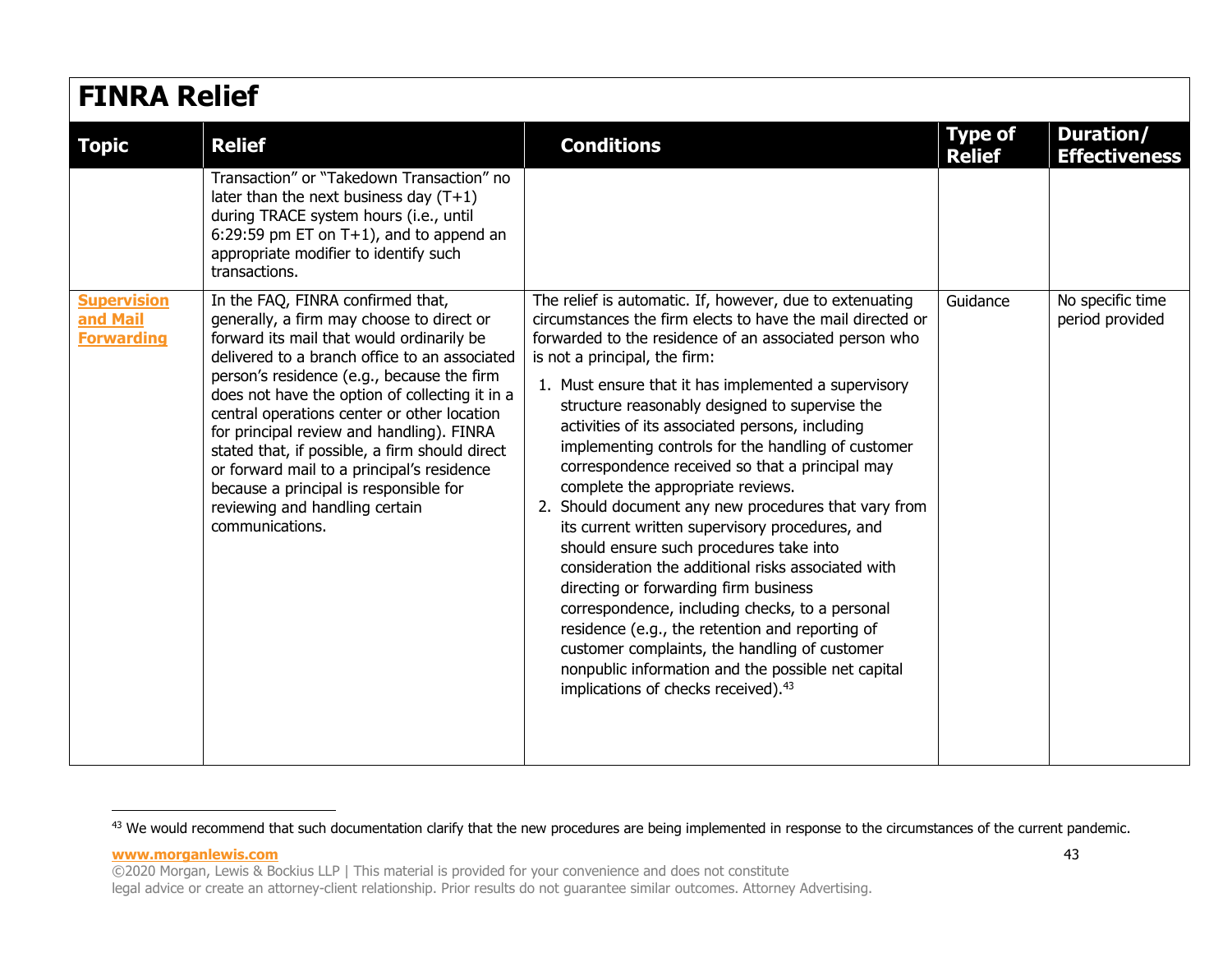| <b>FINRA Relief</b>                                                                                       |                                                                                                                                                                                                                                                                                                                                                                                                                                                                                                                                                                                                                                                                                                                                                                                                                                                                                |                                                                                                                                                                                                                                                                                                                                                                                                                                                                                                                                                                                                                                                                                                                                                                                                                                                                                                                                                                                                  |                                 |                                     |  |  |
|-----------------------------------------------------------------------------------------------------------|--------------------------------------------------------------------------------------------------------------------------------------------------------------------------------------------------------------------------------------------------------------------------------------------------------------------------------------------------------------------------------------------------------------------------------------------------------------------------------------------------------------------------------------------------------------------------------------------------------------------------------------------------------------------------------------------------------------------------------------------------------------------------------------------------------------------------------------------------------------------------------|--------------------------------------------------------------------------------------------------------------------------------------------------------------------------------------------------------------------------------------------------------------------------------------------------------------------------------------------------------------------------------------------------------------------------------------------------------------------------------------------------------------------------------------------------------------------------------------------------------------------------------------------------------------------------------------------------------------------------------------------------------------------------------------------------------------------------------------------------------------------------------------------------------------------------------------------------------------------------------------------------|---------------------------------|-------------------------------------|--|--|
| <b>Topic</b>                                                                                              | <b>Relief</b>                                                                                                                                                                                                                                                                                                                                                                                                                                                                                                                                                                                                                                                                                                                                                                                                                                                                  | <b>Conditions</b>                                                                                                                                                                                                                                                                                                                                                                                                                                                                                                                                                                                                                                                                                                                                                                                                                                                                                                                                                                                | <b>Type of</b><br><b>Relief</b> | Duration/<br><b>Effectiveness</b>   |  |  |
| <b>Net Capital</b><br><b>Treatment of</b><br><b>Covered Loans</b><br><b>Under the</b><br><b>CARES Act</b> | In the FAQ, FINRA noted that a firm that is<br>the recipient of a "covered loan" under the<br>CARES Act and that has included the<br>covered loan as a liability on its balance<br>sheet may add the Forgivable Expense<br>Amount <sup>44</sup> of the loan back to net capital to<br>the extent the firm has recorded expenses<br>for the costs and payments making up the<br>Forgivable Expense Amount.<br>A firm that has included a covered loan as a<br>liability on its balance sheet may exclude<br>that loan from aggregate indebtedness<br>during the eight-week "covered period"<br>after the origination of such covered loan.<br>After the end of the covered period, the<br>firm may exclude from aggregate<br>indebtedness the amount of its liability for<br>such covered loan that the firm is permitted<br>to add back to net capital, as described<br>above. | The add-back to net capital may not exceed the<br>amount of the balance sheet liability for the covered<br>loan that the firm reasonably expects to be forgiven<br>pursuant to Section 1106 (taking into account among<br>other things the limits under Section 1106(d) on the<br>amount of forgiveness). Since the add-back cannot<br>be greater than the balance sheet liability for the<br>covered loan, the add-back cannot increase net<br>capital by more than the balance sheet liability for<br>the covered loan.<br>2. A firm that makes such an add-back must create and<br>retain documentation of the basis of the add-back,<br>including a record of its computation of the<br>Forgivable Expense Amount, the costs and payments<br>making up that amount, and its estimate of any limits<br>under Section 1106(d) with the basis for such<br>estimate.<br>On the firm's FOCUS Reports, the add-back must be<br>reported in Item 3525 (Other (deductions) or<br>allowable credits). | Guidance                        | No specific time<br>period provided |  |  |

<sup>&</sup>lt;sup>44</sup> The Forgivable Expense Amount equals the sum of the following costs incurred and payments made during the eight-week period beginning on the date of the origination of the covered loan: (i) payroll costs; (ii) any payment of interest on any covered mortgage obligation, which shall not include any prepayment or payment of principal on a covered mortgage obligation; (iii) any payment on any covered rent obligation; and (iv) any covered utility payment.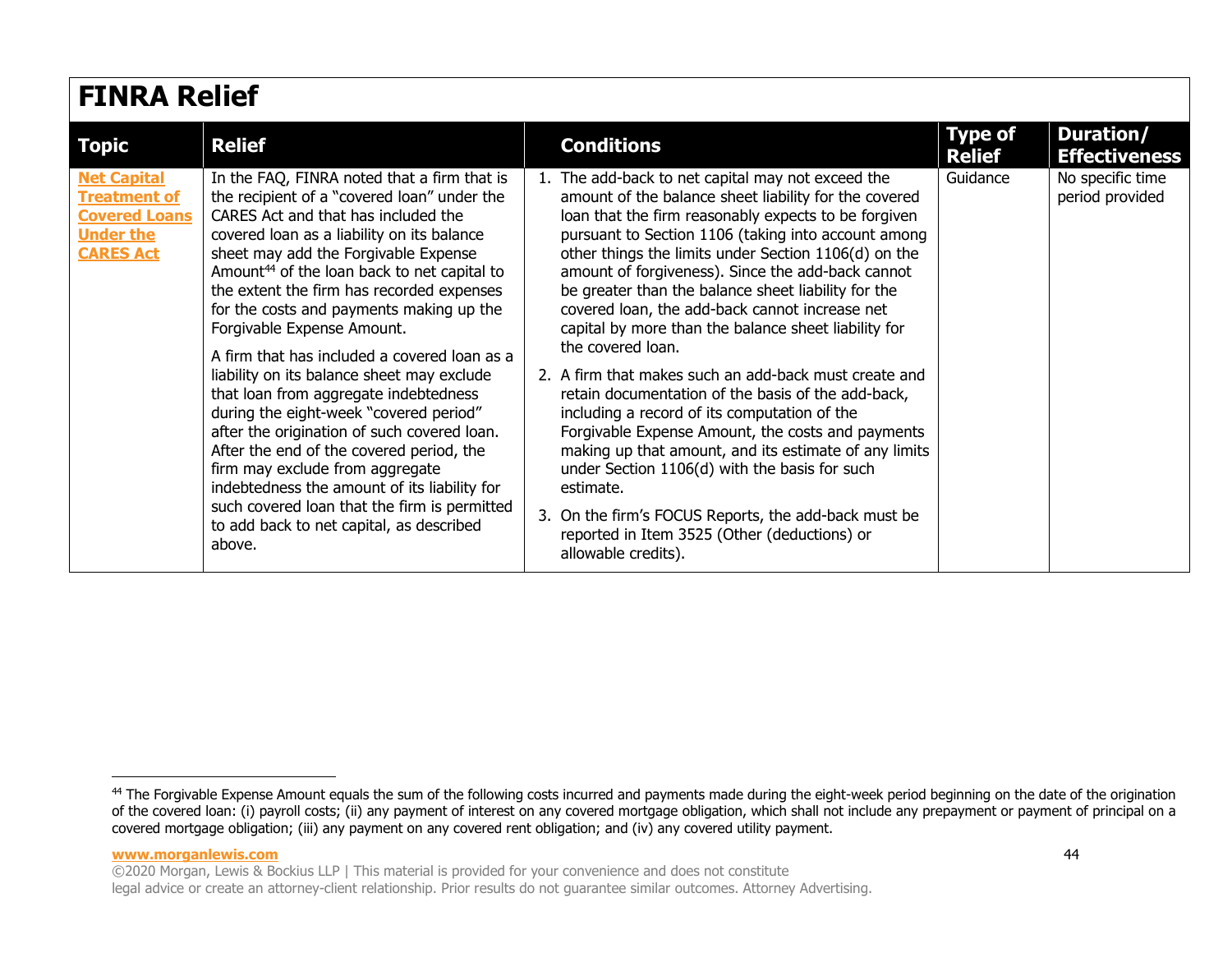| <b>Topic</b>                                                                                                                                      | <b>Relief</b>                                                                                                                                                                                                                                                                                                                                                                                                                                                                                                                                                                                                                                                                  | <b>Conditions</b>                                                                                                                                                                                                                                                                                                                                                                 | <b>Type of</b><br><b>Relief</b> | <b>Duration/</b><br><b>Effectiveness</b>                                                                                                                           |
|---------------------------------------------------------------------------------------------------------------------------------------------------|--------------------------------------------------------------------------------------------------------------------------------------------------------------------------------------------------------------------------------------------------------------------------------------------------------------------------------------------------------------------------------------------------------------------------------------------------------------------------------------------------------------------------------------------------------------------------------------------------------------------------------------------------------------------------------|-----------------------------------------------------------------------------------------------------------------------------------------------------------------------------------------------------------------------------------------------------------------------------------------------------------------------------------------------------------------------------------|---------------------------------|--------------------------------------------------------------------------------------------------------------------------------------------------------------------|
| <b>Branch Office</b><br><b>Requirements</b>                                                                                                       | NFA has issued relief from the requirements<br>to list branch offices on an NFA member's<br>Form 7-R and to have a branch office<br>manager who has successfully completed the<br>Series 30 Branch Officer Manager<br>Examination at each branch office location.<br>(March 13, 2020)                                                                                                                                                                                                                                                                                                                                                                                          | 1. The NFA member must implement alternative<br>supervisory methods to adequately supervise the<br>associated persons' activities and meet its<br>recordkeeping requirements.<br>2. NFA member firms should also ensure that these<br>procedures are documented.                                                                                                                  | Notice to<br><b>Members</b>     | Relief is available<br>until an NFA<br>Member firm is<br>no longer<br>operating<br>under<br>contingencies<br>pursuant to its<br><b>business</b><br>continuity plan |
| <b>Time Stamp</b><br><b>Requirements</b>                                                                                                          | The CFTC's Division of Swap Dealer and<br>Intermediary Oversight (DSIO) has issued<br>relief to nonregistered market participant<br>members of designated contract markets<br>(DCMs) or swap execution facilities (SEFs)<br>from the timestamp requirement-any<br>requirement to record the date and time by<br>timestamp or other timing device pursuant to<br>CFTC Regulation 1.35-if the personnel<br>responsible for making such record are<br>required to be absent from their normal<br>business site, provided that a written record<br>of the date and time, to the nearest minute,<br>is otherwise created and maintained in<br>accordance with CFTC Regulation 1.35. | The relief is conditioned on a market participant's<br>compliance with all applicable rules of any DCM or SEF<br>on which the market participant has trading privileges.<br>Note that CME and the Intercontinental Exchange (ICE)<br>have provided relief from their rules (CME Special<br>Executive Report 8559 and ICE Futures US COVID-19<br>Memo, both dated March 13, 2020). | No-Action<br>Letter             | June 30, 2020                                                                                                                                                      |
| <b>Timestamp and</b><br><b>Oral</b><br><b>Communication</b><br><b>Recordkeeping</b><br><b>Requirements;</b><br><b>Annual CCO</b><br><b>Report</b> | The CFTC's DSIO issued FCMs and IBs relief<br>from the timestamp requirement and relief<br>from recording oral communications pursuant<br>to CFTC Regulation 1.35 if the personnel<br>required to use recorded lines are required<br>by the FCM's or IB's written business<br>continuity plan to be absent from their<br>normal business site.                                                                                                                                                                                                                                                                                                                                 | 1. The FCM or IB maintains a written record of the<br>oral communication (including date, time,<br>identifying information of the persons participating,<br>and subject matter of the communication).<br>2. The FCM or IB takes steps to collect written<br>materials created by any affected personnel related<br>to the oral communication (such as handwritten                 | No-Action<br>Letter             | June 30, 2020,<br>except with<br>regard to the<br>annual CCO<br>report, which is<br>subject to a 30-<br>day extension                                              |

### **www.morganlewis.com** 45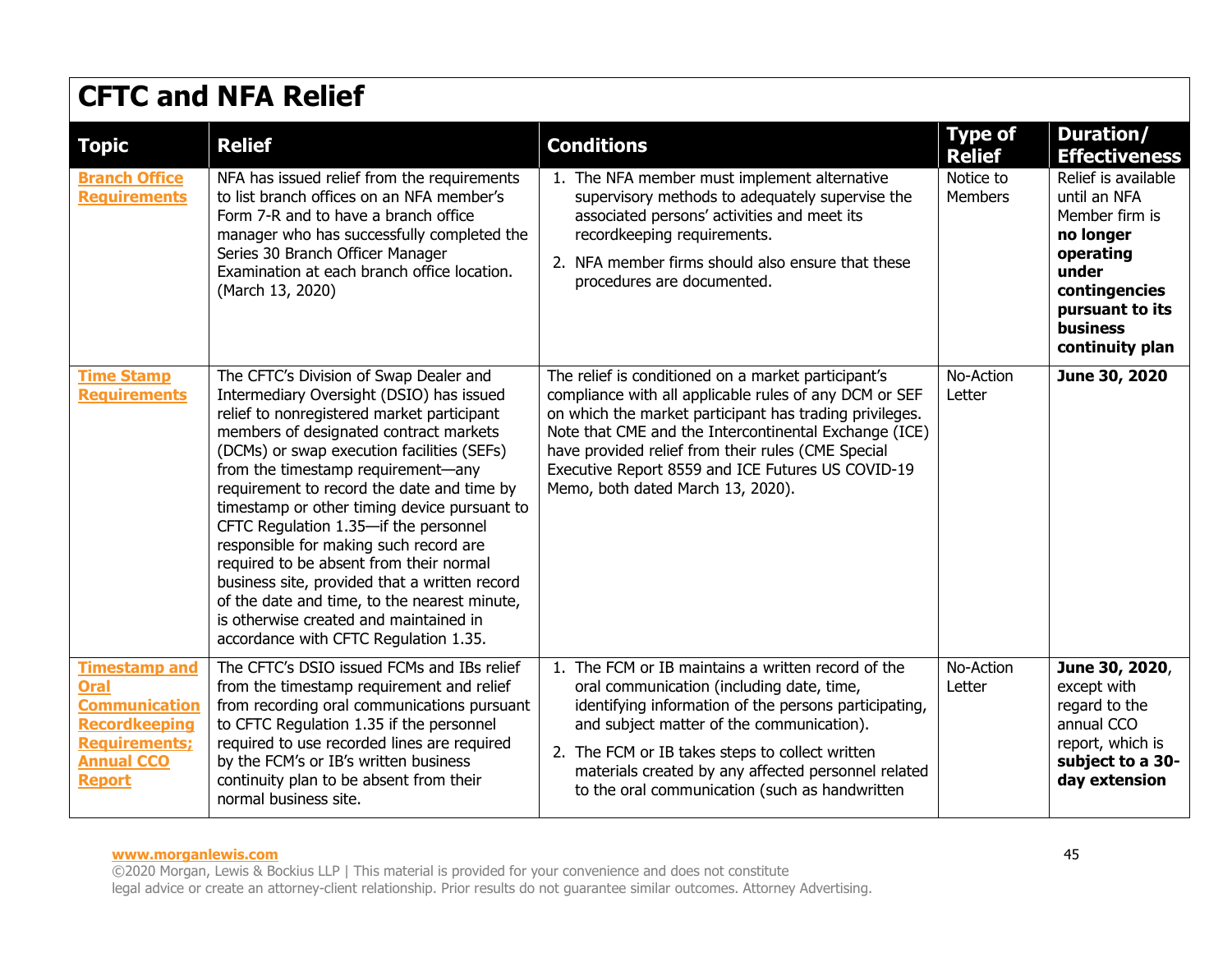| <b>CFTC and NFA Relief</b>                                                                                                                                       |                                                                                                                                                                                                                                                                                                                                                                                                                                                                                                                                                                                                                                                                 |                                                                                                                                                                                                                                                                                                                                                                                                                                                                                                                                                                                                                                                                                                                                                                                                                                                                                                                                |                                 |                                   |  |
|------------------------------------------------------------------------------------------------------------------------------------------------------------------|-----------------------------------------------------------------------------------------------------------------------------------------------------------------------------------------------------------------------------------------------------------------------------------------------------------------------------------------------------------------------------------------------------------------------------------------------------------------------------------------------------------------------------------------------------------------------------------------------------------------------------------------------------------------|--------------------------------------------------------------------------------------------------------------------------------------------------------------------------------------------------------------------------------------------------------------------------------------------------------------------------------------------------------------------------------------------------------------------------------------------------------------------------------------------------------------------------------------------------------------------------------------------------------------------------------------------------------------------------------------------------------------------------------------------------------------------------------------------------------------------------------------------------------------------------------------------------------------------------------|---------------------------------|-----------------------------------|--|
| <b>Topic</b>                                                                                                                                                     | <b>Relief</b>                                                                                                                                                                                                                                                                                                                                                                                                                                                                                                                                                                                                                                                   | <b>Conditions</b>                                                                                                                                                                                                                                                                                                                                                                                                                                                                                                                                                                                                                                                                                                                                                                                                                                                                                                              | <b>Type of</b><br><b>Relief</b> | Duration/<br><b>Effectiveness</b> |  |
|                                                                                                                                                                  | For annual CCO reports required to be<br>furnished to the CFTC prior to September 1,<br>2020, DSIO has provided an extension of 30<br>calendar days following the date the report<br>would have otherwise been required to be<br>submitted to the CFTC.                                                                                                                                                                                                                                                                                                                                                                                                         | notes or other contemporaneous or subsequently<br>created transcripts or summaries).<br>3. In addition, DSIO expects that FCMs and IBs will<br>require affected personnel to maintain and deliver<br>any such materials to the registrant for retention.<br>4. In addition, an FCM or IB must comply with all<br>applicable rules of any DCM or SEF on which the<br>FCM or IB has trading privileges. DSIO also expects<br>an FCM or IB to establish and maintain a<br>supervisory system that is reasonably designed to<br>supervise the activities of personnel while acting<br>from an alternative or remote location during the<br>COVID-19 pandemic, and that FCMs and IBs will<br>return to compliance with these regulatory<br>obligations once COVID-19-related risks decrease.                                                                                                                                        |                                 |                                   |  |
| <b>Timestamp and</b><br>Oral<br><b>Communication</b><br><b>Recordkeeping</b><br><b>Requirements:</b><br><b>Physical</b><br><b>Location</b><br><b>Requirement</b> | The CFTC's DSIO also issued floor brokers<br>(FBs) relief from compliance with the oral<br>communication recordkeeping requirement<br>and the timestamp requirement (as it relates<br>to CFTC Regulation 1.35).<br>DSIO also provided relief from the<br>requirement that an FB be physically located<br>in any place provided by a contract market<br>pursuant to the definition of "floor broker" in<br>CFTC Regulation 1.3, and from IB<br>registration by virtue of the FB's inability to<br>be physically located at the exchange, so<br>long as the FB is required by the written<br>business continuity plan of any DCM to be<br>absent from such place. | 1. The FB maintains a written record of the oral<br>communication (including date, time, identifying<br>information of the persons participating, and<br>subject matter of the communication).<br>2. The FB takes steps to collect written materials<br>created by any affected personnel related to the<br>oral communication (such as handwritten notes or<br>other contemporaneous or subsequently created<br>transcripts or summaries).<br>3. In addition, DSIO expects that FBs will require<br>affected personnel to maintain and deliver any<br>such materials to the registrant for retention.<br>4. In addition, an FB must comply with all applicable<br>rules of any DCM or SEF on which the FB has<br>trading privileges. DSIO also expects an FB to<br>establish and maintain a supervisory system that is<br>reasonably designed to supervise the activities of<br>personnel while acting from an alternative or | No-Action<br>Letter             | June 30, 2020                     |  |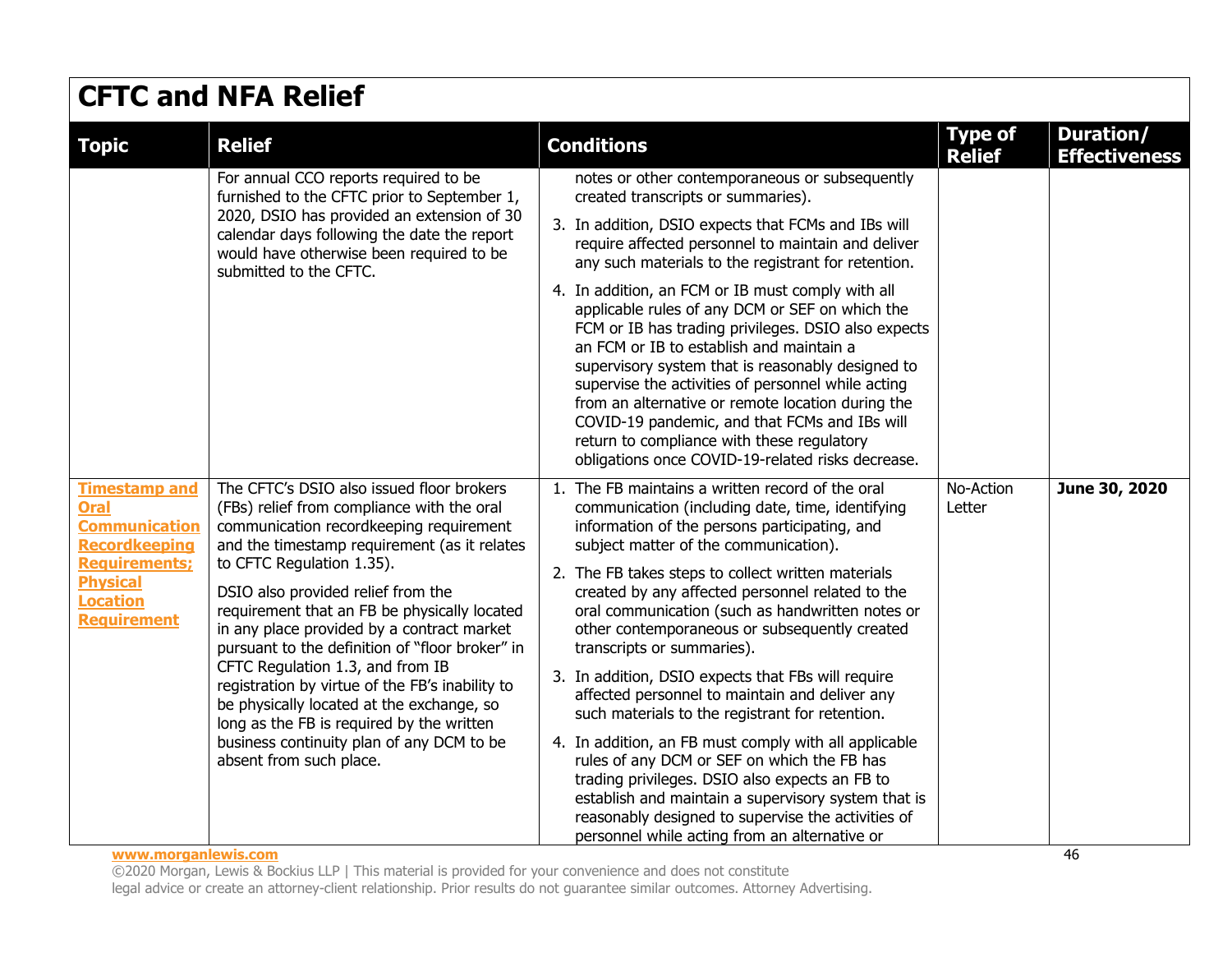| <b>Topic</b>                                                                                                                                        | <b>Relief</b>                                                                                                                                                                                                                                                                                                                                                                                                                                                                                | <b>Conditions</b>                                                                                                                                                                        | <b>Type of</b><br><b>Relief</b> | Duration/<br><b>Effectiveness</b>                                                                                     |
|-----------------------------------------------------------------------------------------------------------------------------------------------------|----------------------------------------------------------------------------------------------------------------------------------------------------------------------------------------------------------------------------------------------------------------------------------------------------------------------------------------------------------------------------------------------------------------------------------------------------------------------------------------------|------------------------------------------------------------------------------------------------------------------------------------------------------------------------------------------|---------------------------------|-----------------------------------------------------------------------------------------------------------------------|
|                                                                                                                                                     |                                                                                                                                                                                                                                                                                                                                                                                                                                                                                              | remote location during the COVID-19 pandemic,<br>and that FBs will return to compliance with these<br>regulatory obligations once COVID-19-related risks<br>decrease.                    |                                 |                                                                                                                       |
| <b>Timestamp and</b><br><b>Oral</b><br><b>Communication</b><br><b>Recordkeeping</b><br><b>Requirements</b>                                          | The CFTC's DSIO has also provided retail<br>foreign exchange dealers (RFEDs) with relief<br>from compliance with the oral<br>communication recordkeeping requirement<br>and the timestamp requirement (including<br>with respect to CFTC Regulation 5.18).                                                                                                                                                                                                                                   | DSIO expects that RFEDs will establish supervisory<br>systems and that RFEDs will return to compliance with<br>these regulatory obligations once the COVID-19-related<br>risks decrease. | No-Action<br>Letter             | June 30, 2020                                                                                                         |
| <b>Timestamp and</b><br><b>Oral</b><br><b>Communication</b><br><b>Recordkeeping</b><br><b>Requirements;</b><br><b>Annual CCO</b><br><b>Report</b>   | The CFTC's DSIO also provided swap dealers<br>(SDs) with relief from compliance with the<br>oral communication recordkeeping<br>requirement (as it relates to CFTC Requlation<br>23.202), the timestamp requirement (as it<br>relates to CFTC Regulation 23.202), and the<br>annual CCO report requirement, as long as<br>the report is submitted to the CFTC within 30<br>calendar days following the date the report<br>would have otherwise been required to be<br>submitted to the CFTC. | DSIO expects that SDs will establish supervisory<br>systems and that SDs will return to compliance with<br>these regulatory obligations once the COVID-19-related<br>risks decrease.     | No-Action<br>Letter             | June 30, 2020,<br>except with<br>regard to the<br>annual CCO<br>report, which is<br>subject to a 30-<br>day extension |
| <b>NFA Relief</b><br>from<br><b>Recordkeeping</b><br>and Annual<br><b>CCO Report</b><br><b>Relief</b><br>(Consistent<br>with CFTC<br><b>Relief)</b> | NFA issued relief from NFA Compliance Rules<br>2-10, 2-36, and 2-49 and also provided<br>RFEDs with a 90-day extension for the<br>annual CCO report requirement.                                                                                                                                                                                                                                                                                                                             | Must comply with CFTC no-action relief conditions.                                                                                                                                       | Notice to<br>Members            | June 30, 2020,<br>except with<br>regard to annual<br>CCO report<br>extensions                                         |

#### **www.morganlewis.com** 47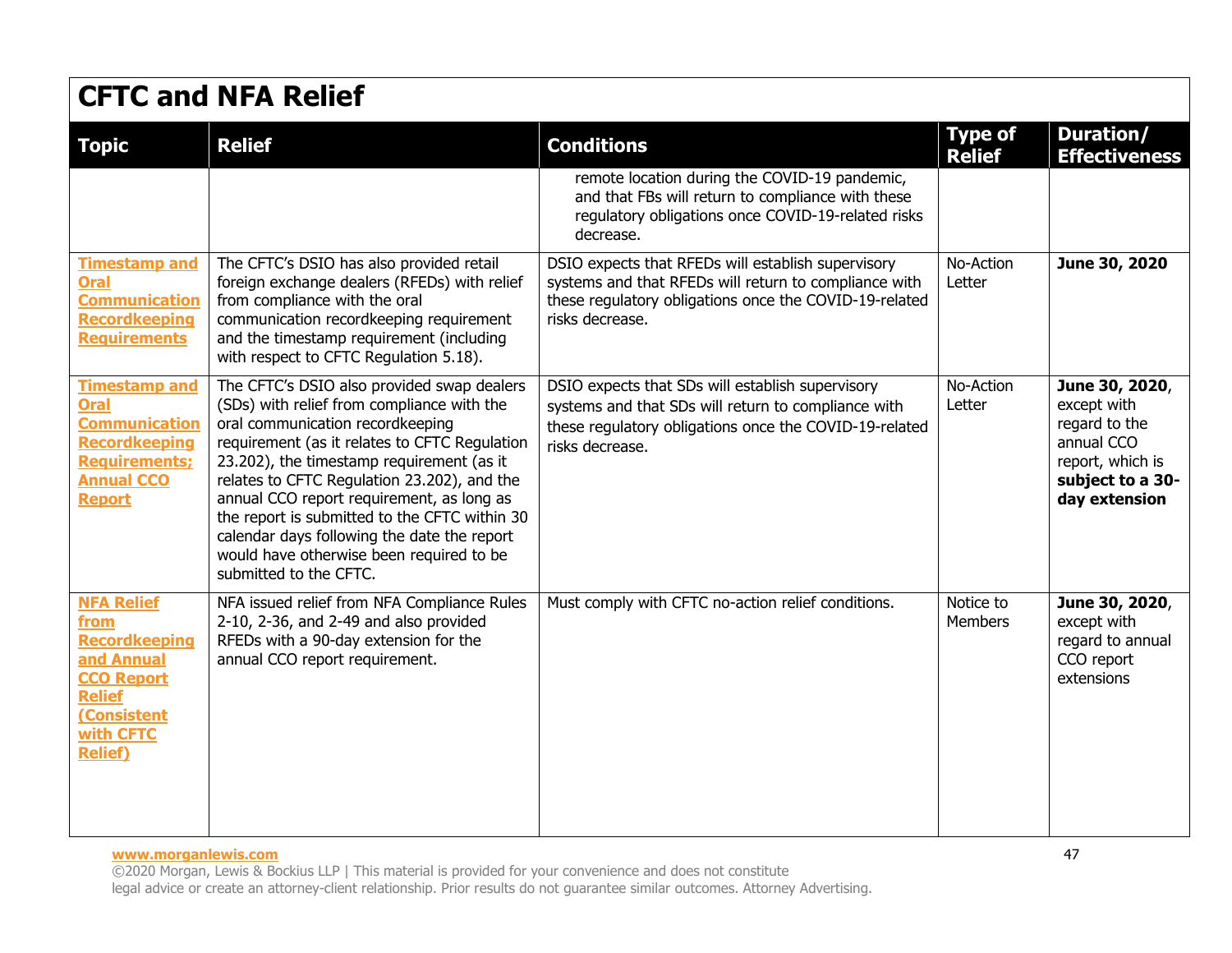| <b>Topic</b>                                                                                                                                                              | <b>Relief</b>                                                                                                                                                                                                                                                                                                                                                                                                                                                                                                           | <b>Conditions</b>                                                                                                                                                                                                                                                                                                                                                                                                                                                                                                                                                                                                | <b>Type of</b><br><b>Relief</b> | <b>Duration/</b><br><b>Effectiveness</b>                                                                                                                                                                                                                                                                                                                                                                |
|---------------------------------------------------------------------------------------------------------------------------------------------------------------------------|-------------------------------------------------------------------------------------------------------------------------------------------------------------------------------------------------------------------------------------------------------------------------------------------------------------------------------------------------------------------------------------------------------------------------------------------------------------------------------------------------------------------------|------------------------------------------------------------------------------------------------------------------------------------------------------------------------------------------------------------------------------------------------------------------------------------------------------------------------------------------------------------------------------------------------------------------------------------------------------------------------------------------------------------------------------------------------------------------------------------------------------------------|---------------------------------|---------------------------------------------------------------------------------------------------------------------------------------------------------------------------------------------------------------------------------------------------------------------------------------------------------------------------------------------------------------------------------------------------------|
| <b>Major Swap</b><br><b>Participant</b><br><b>Registration</b><br><b>Threshold</b><br><b>Calculation</b>                                                                  | The CFTC's DSIO provided relief to an<br>insured depository institution from<br>considering energy-related commodity swaps<br>in determining whether it must register with<br>the CFTC as a major swap participant (MSP)<br>after the unprecedented drop in global<br>demand for crude oil as a result of the<br>COVID-19 pandemic, followed closely by the<br>OPEC+ supply cut disagreement, which led<br>to an unprecedented increase in the<br>institution's measures relevant to the MSP<br>registration threshold. | 1. The swap is excluded from counting toward the<br>swap dealer de minimis threshold pursuant to<br>paragraph (4)(i)(C) of the definition of "swap<br>dealer" in CFTC Regulation 1.3, or from being<br>considered swap dealing activity pursuant to<br>paragraph (5) of the definition of "swap dealer" in<br>CFTC Regulation 1.3, each of which requires such<br>swap to be entered into by the insured depository<br>institution with a customer in connection with<br>originating a loan to that same customer.<br>2. The commodity underlying the swap is crude oil,<br>natural gas, or natural gas liquids. | No-Action<br>Letter             | September 30,<br>2020                                                                                                                                                                                                                                                                                                                                                                                   |
| <b>Form PQR, Pool</b><br><b>Annual</b><br><b>Reports, and</b><br><b>Pool Periodic</b><br><b>Account</b><br><b>Statement</b><br><b>Requirements</b><br>www.morganlewis.com | The CFTC's DSIO has provided CPOs with<br>relief from Form CPO-PQR, pool annual<br>reports, and pool periodic account<br>statements by providing an extension in the<br>filing and reporting deadlines. The relief<br>applies to annual reports and periodic<br>account statements under both Regulations<br>4.7 and 4.22.                                                                                                                                                                                              | Must comply with filing and distribution requirements<br>by the extended deadlines.                                                                                                                                                                                                                                                                                                                                                                                                                                                                                                                              | No-Action<br>Letter             | Form CPO-PQR:<br>May 15, 2020<br>(for a Small or<br>Mid-Sized CPO);<br>July 15, 2020<br>for a Large CPO<br>Pool Annual<br>Reports that are<br>due on or before<br>April 30, 2020<br>must be filed with<br>NFA and<br>distributed to<br>pool participants<br>no later than 45<br>days after the<br>due date for such<br>report<br>Pool Periodic<br>Account<br>Statements must<br>be distributed to<br>48 |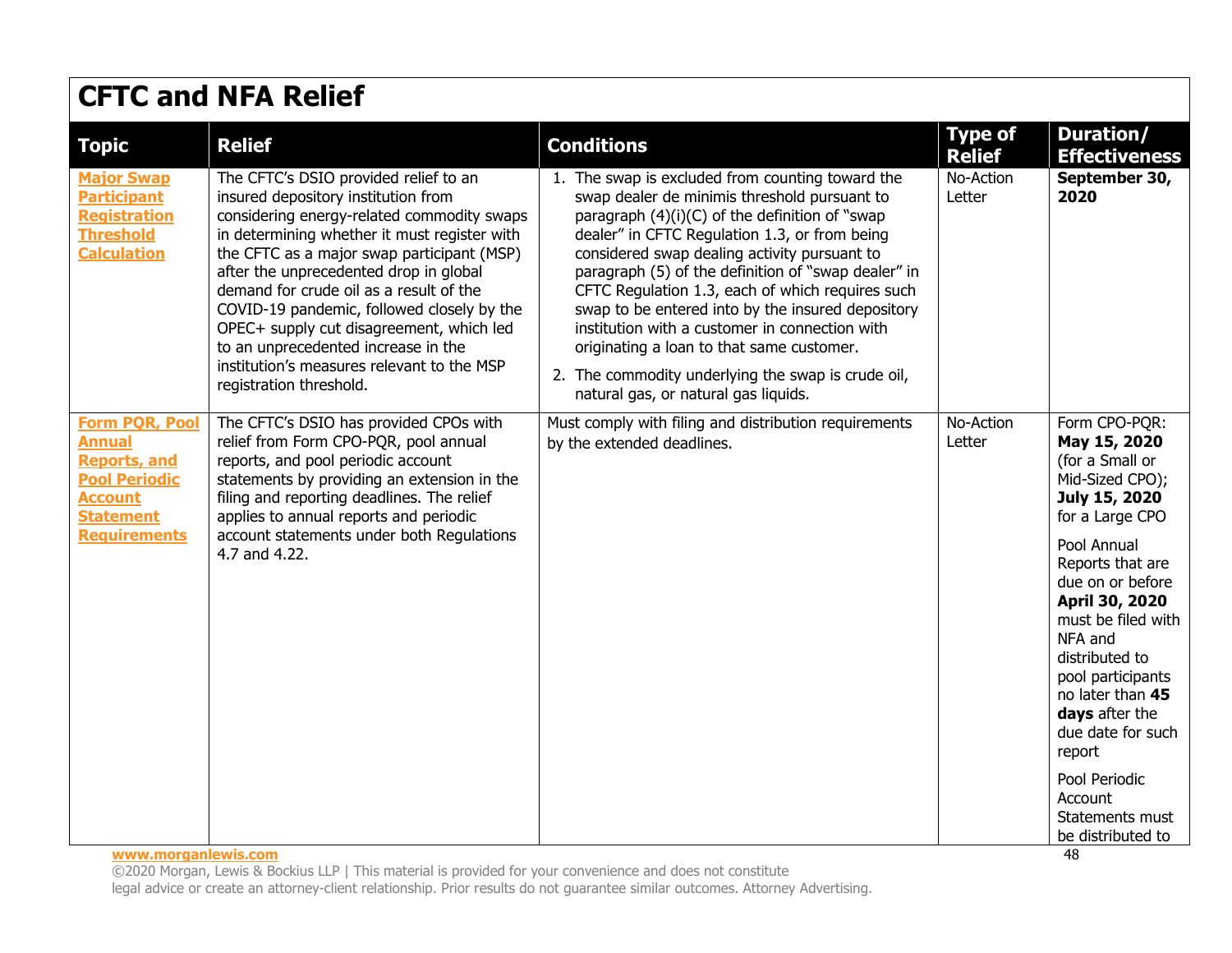| <b>Topic</b>                                                                                                           | <b>Relief</b>                                                                                                                                                                                                                                                                                                                                                                                                                                                                       | <b>Conditions</b>                                  | <b>Type of</b><br><b>Relief</b> | <b>Duration/</b><br><b>Effectiveness</b>                                                                                                                                                                                                                                                                          |
|------------------------------------------------------------------------------------------------------------------------|-------------------------------------------------------------------------------------------------------------------------------------------------------------------------------------------------------------------------------------------------------------------------------------------------------------------------------------------------------------------------------------------------------------------------------------------------------------------------------------|----------------------------------------------------|---------------------------------|-------------------------------------------------------------------------------------------------------------------------------------------------------------------------------------------------------------------------------------------------------------------------------------------------------------------|
|                                                                                                                        |                                                                                                                                                                                                                                                                                                                                                                                                                                                                                     |                                                    |                                 | pool participants<br>within 45 days<br>of the end of the<br>reporting period<br>for all reporting<br>periods ending on<br>or before April<br>30, 2020                                                                                                                                                             |
| <b>NFA Relief</b><br>from CPO<br><b>Reporting</b><br><b>Requirements</b><br>(Consistent<br>with CFTC<br><b>Relief)</b> | NFA issued relief from NFA Compliance Rules<br>2-13 and 2-46.                                                                                                                                                                                                                                                                                                                                                                                                                       | Must comply with CFTC no-action relief conditions. | Notice to<br><b>Members</b>     | Same as above                                                                                                                                                                                                                                                                                                     |
| <b>Introducing</b><br><b>Broker</b><br><b>Certified</b><br><b>Financial</b><br><b>Reports</b>                          | NFA issued relief to IBs for the requirements<br>to file a certified financial report as of the<br>close of its fiscal year end within 90 days<br>after the close of its fiscal year, or within 60<br>days for IB members that are also registered<br>with the SEC as securities brokers or dealers.<br>IB members are also required to file financial<br>reports semi-annually, quarterly, or monthly,<br>within 17 business days of the date for which<br>the report is prepared. | The relief is automatic.                           | Notice to<br>Members            | 30-calendar<br>day extension<br>to filing deadlines<br>for fiscal years<br>ending in<br>December 2019<br>through March<br>2020<br>10-business<br>day extension<br>for filing the<br>semi-annual,<br>quarterly, or<br>monthly reports<br>for reporting<br>periods ending<br>February 2020<br>through April<br>2020 |

#### **www.morganlewis.com** 49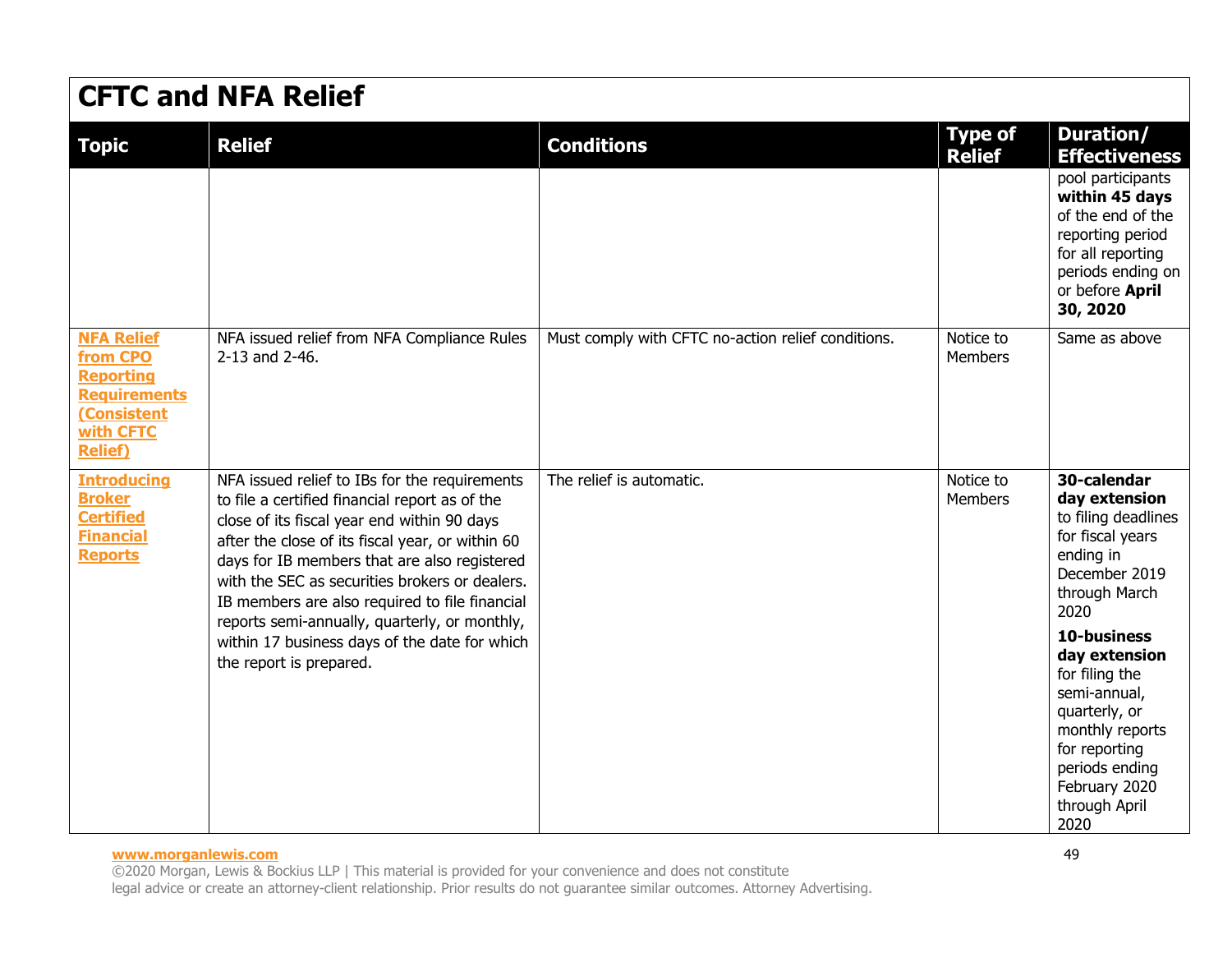| <b>CFTC and NFA Relief</b>                                                                                                  |                                                                                                                                                                                                                                                                                                                                                                                                                                                                         |                                                                                                                                                                                                                                                                                                                                                                                                                                                                                                                                                                                                                                                                                                                                                                                                                                                                                                                                                                                                                                                                                                                                                                                                                                                                                                                                                                                                                                                                                                                                                                                                                          |                                 |                                   |  |
|-----------------------------------------------------------------------------------------------------------------------------|-------------------------------------------------------------------------------------------------------------------------------------------------------------------------------------------------------------------------------------------------------------------------------------------------------------------------------------------------------------------------------------------------------------------------------------------------------------------------|--------------------------------------------------------------------------------------------------------------------------------------------------------------------------------------------------------------------------------------------------------------------------------------------------------------------------------------------------------------------------------------------------------------------------------------------------------------------------------------------------------------------------------------------------------------------------------------------------------------------------------------------------------------------------------------------------------------------------------------------------------------------------------------------------------------------------------------------------------------------------------------------------------------------------------------------------------------------------------------------------------------------------------------------------------------------------------------------------------------------------------------------------------------------------------------------------------------------------------------------------------------------------------------------------------------------------------------------------------------------------------------------------------------------------------------------------------------------------------------------------------------------------------------------------------------------------------------------------------------------------|---------------------------------|-----------------------------------|--|
| <b>Topic</b>                                                                                                                | <b>Relief</b>                                                                                                                                                                                                                                                                                                                                                                                                                                                           | <b>Conditions</b>                                                                                                                                                                                                                                                                                                                                                                                                                                                                                                                                                                                                                                                                                                                                                                                                                                                                                                                                                                                                                                                                                                                                                                                                                                                                                                                                                                                                                                                                                                                                                                                                        | <b>Type of</b><br><b>Relief</b> | Duration/<br><b>Effectiveness</b> |  |
| <b>Introducing</b><br><b>Broker and</b><br><b>Associated</b><br><b>Person</b><br><b>Registration</b><br>www.morganlewis.com | The CFTC's DSIO will permit 30.5 Foreign<br>Brokers to accept orders from US persons for<br>execution on US DCMs notwithstanding that<br>such 30.5 Foreign Brokers have not qualified<br>for an exemption from registration as an<br>introducing broker in accordance with the<br>provisions of CFTC Regulation 3.10(c)(4). In<br>addition, personnel of the 30.5 Foreign<br>Brokers who handle these orders will not be<br>required to register as associated persons. | 1. The 30.5 Foreign Broker is an affiliate of a CFTC-<br>registered FCM.<br>2. The 30.5 Foreign Broker is appropriately licensed<br>or registered in a jurisdiction for which the CFTC<br>has issued an exemptive order under CFTC<br>Regulation 30.10.<br>3. The 30.5 Foreign Broker introduces on a fully<br>disclosed basis to registered FCMs only institutional<br>customers, as defined by CFTC Regulation 1.3, for<br>the purpose of trading on a DCM.<br>4. The 30.5 Foreign Broker accepts, but does not<br>solicit, orders from, and does not handle the<br>customer funds of, any person located in the<br>United States for trading on a DCM.<br>5. Subject to the relief provided by DSIO under CFTC<br>Staff Letter 20-03, the 30.5 Foreign Broker creates<br>and maintains the records required by CFTC<br>Regulation 1.35 with respect to its brokerage<br>activities with US persons, and complies with CFTC<br>Regulation 1.31 with respect thereto, including<br>providing prompt access thereto to representatives<br>of the CFTC and the US Department of Justice<br>upon request.<br>6. Each FCM with which the 30.5 Foreign Broker is<br>affiliated files with NFA an acknowledgement it will<br>be jointly and severally liable for any violations of<br>the CEA or the Commission's regulations by the<br>30.5 Foreign Broker in connection with its<br>introducing activities in which it engages in reliance<br>on this letter.<br>7. The 30.5 Foreign Broker provides written notice to<br>DSIO (DSIOLetters@cftc.gov) both when it<br>begins reliance on the relief provided by this letter | No-Action<br>Letter             | September 30,<br>2020<br>50       |  |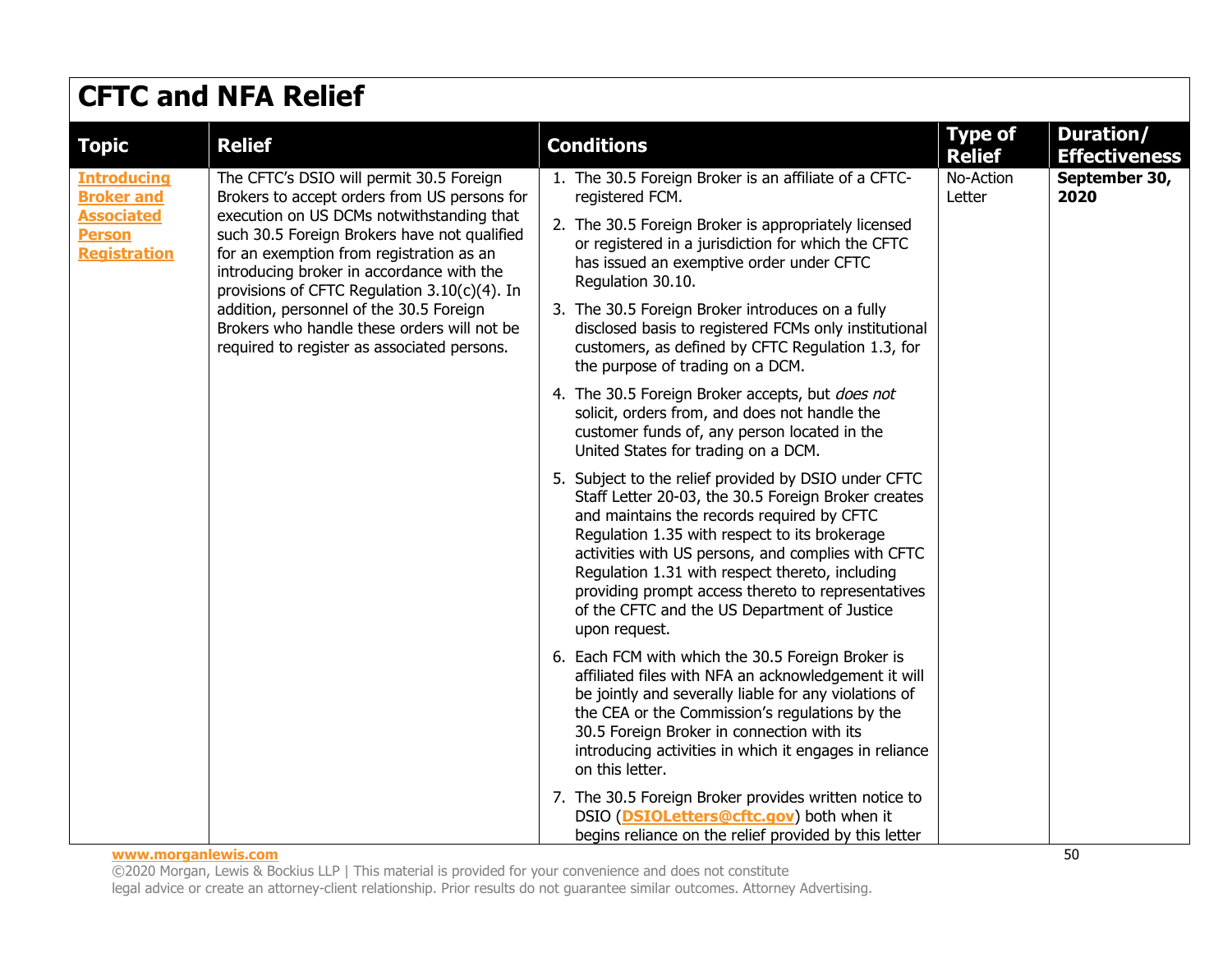| <b>Topic</b>                                                                                                                                                                   | <b>Relief</b>                                                                                                                                                                                                                                                                                                                                                                                                                                                                                                                                                                                                                                                                                                                                                                                                                                                                                                                                                                                                                                                                                                                                                                                                                                                                                                                                                              | <b>Conditions</b>                                                                                                                                                                                                                                                                                                                                                                                                                                                                                                                                                                                                                                                                                                                                                                                                                                                                                                                                                                                                                                                                                                                                                                                                                                                                                                                                                                                                                                                                                                 | <b>Type of</b>      | Duration/                                                                                                                        |
|--------------------------------------------------------------------------------------------------------------------------------------------------------------------------------|----------------------------------------------------------------------------------------------------------------------------------------------------------------------------------------------------------------------------------------------------------------------------------------------------------------------------------------------------------------------------------------------------------------------------------------------------------------------------------------------------------------------------------------------------------------------------------------------------------------------------------------------------------------------------------------------------------------------------------------------------------------------------------------------------------------------------------------------------------------------------------------------------------------------------------------------------------------------------------------------------------------------------------------------------------------------------------------------------------------------------------------------------------------------------------------------------------------------------------------------------------------------------------------------------------------------------------------------------------------------------|-------------------------------------------------------------------------------------------------------------------------------------------------------------------------------------------------------------------------------------------------------------------------------------------------------------------------------------------------------------------------------------------------------------------------------------------------------------------------------------------------------------------------------------------------------------------------------------------------------------------------------------------------------------------------------------------------------------------------------------------------------------------------------------------------------------------------------------------------------------------------------------------------------------------------------------------------------------------------------------------------------------------------------------------------------------------------------------------------------------------------------------------------------------------------------------------------------------------------------------------------------------------------------------------------------------------------------------------------------------------------------------------------------------------------------------------------------------------------------------------------------------------|---------------------|----------------------------------------------------------------------------------------------------------------------------------|
|                                                                                                                                                                                |                                                                                                                                                                                                                                                                                                                                                                                                                                                                                                                                                                                                                                                                                                                                                                                                                                                                                                                                                                                                                                                                                                                                                                                                                                                                                                                                                                            | and, if it ceases to rely on this letter prior to<br>September 30, 2020, when it ceases to rely on this<br>letter.                                                                                                                                                                                                                                                                                                                                                                                                                                                                                                                                                                                                                                                                                                                                                                                                                                                                                                                                                                                                                                                                                                                                                                                                                                                                                                                                                                                                | <b>Relief</b>       | <b>Effectiveness</b>                                                                                                             |
| <b>Audit Trail,</b><br>Recordkeeping,<br>and Monitoring<br><b>Requirements:</b><br><b>Annual CCO</b><br><b>Report and</b><br><b>Financial</b><br>Report<br><b>Requirements</b> | As a result of the displacement of SEFs' voice<br>trading personnel from their normal business<br>sites, voice communications related to<br>indications of interest, requests for quotes,<br>orders, and trades may not be captured and<br>recorded on an SEF's systems, and a SEF<br>may be unable to comply with CFTC audit<br>trail requirements, recordkeeping<br>requirements related to maintaining a<br>complete audit trail, and monitoring<br>requirements related to audit trail<br>reconstruction. The Division of Market<br>Oversight (DMO) provided SEFs relief from<br>compliance with CFTC Regulations<br>37.205(a)-(b), 37.400(b), 37.406,<br>$37.1000(a)(1)$ , and $37.1001$ , to the extent<br>that noncompliance arises in connection with<br>displacement related to their COVID-19<br>response.<br>DMO also provided SEFs with relief from the<br>annual CCO report requirement (for reports<br>due before September 1, 2020), extending<br>the submission deadline 120 days after the<br>end of an SEF's fiscal year. In addition, DMO<br>has provided relief from the requirement to<br>submit a fourth quarter financial report<br>pursuant to CFTC Regulation 37.1306(d) if<br>the report was due before September 1,<br>2020, and provided that it is submitted to the<br>CFTC no later than 120 days after the end of<br>the SEF's fiscal year. | 1. The SEF continues to record voice communications<br>at its normal business sites.<br>2. The SEF makes reasonable efforts to demonstrate<br>compliance by having its voice trading personnel<br>not located at the SEF's normal business sites<br>create written or electronic records of unrecorded<br>oral communications, including date, time,<br>identifying information of the persons participating,<br>and subject matter of any unrecorded conversation<br>as soon as practicable after the conversation.<br>3. The terms of all transactions executed on the SEF<br>continue to be captured and recorded on the SEF<br>systems regardless of the location of the voice<br>trading personnel.<br>4. Orders entered into the SEF's trading facility or<br>platform by voice trading personnel, regardless of<br>location, will be retained in the SEF system's<br>normal electronic audit trail and subject to existing<br>credit and risk filters.<br>5. Relief from CFTC Regulation 37.400(b) is limited to<br>instances where the SEF cannot conduct in-person<br>real-time monitoring of voice trading personnel and<br>is unable to comprehensively and accurately<br>reconstruct all trading because the SEF lacks the<br>voice recordings of voice trading personnel.<br>Otherwise, CFTC Regulation 37.400(b) continues to<br>apply.<br>6. All requirements under CFTC Regulations<br>$37.1000(a)(1)$ and $37.1001$ , including requirements<br>related to swap data reporting, will continue to | No-Action<br>Letter | June 30, 2020,<br>except that the<br>annual CCO<br>report and<br>financial report<br>are subject to a<br>$120$ -day<br>extension |

#### **www.morganlewis.com** 51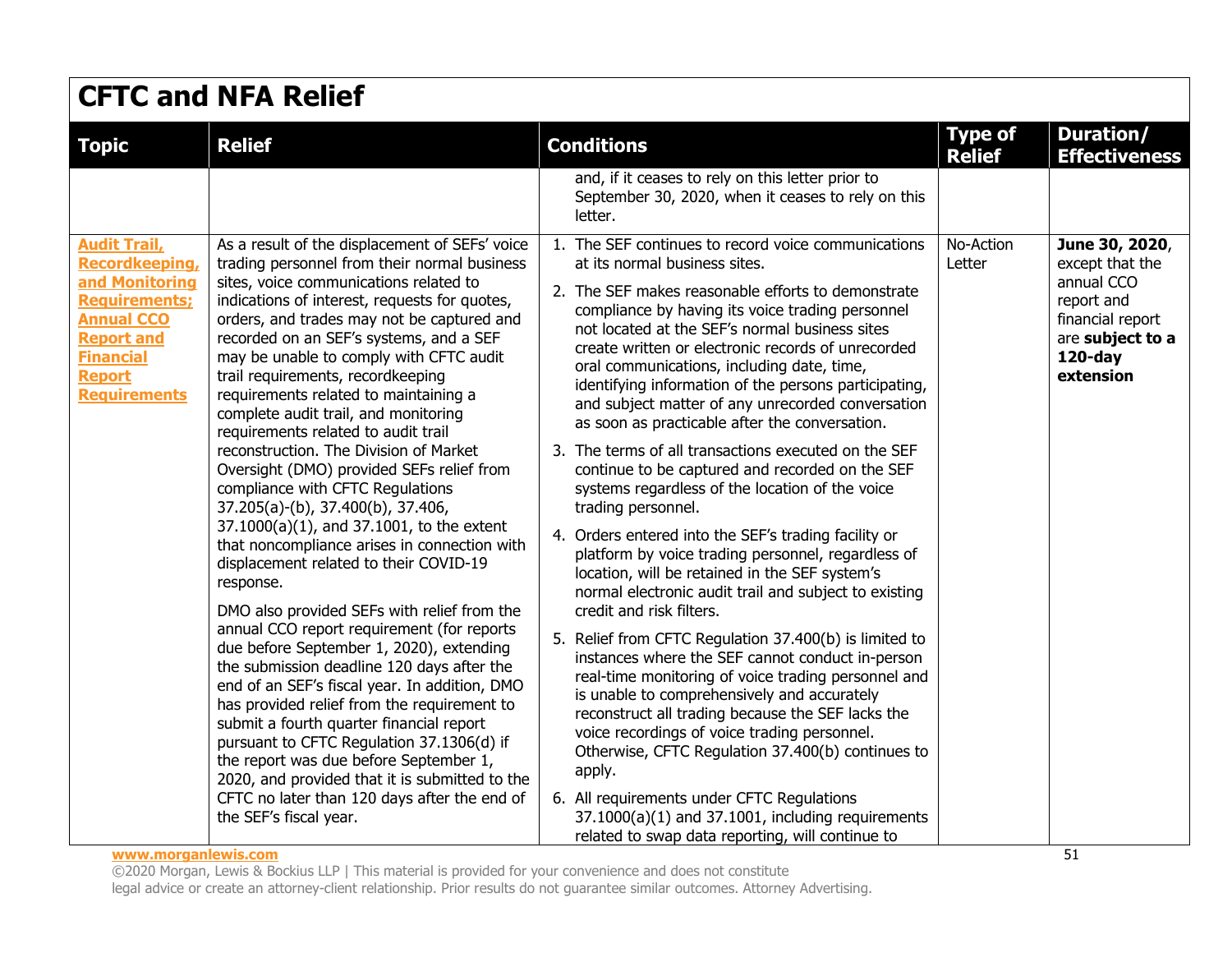| <b>Topic</b>                              | <b>Relief</b>                                                                                                                                                                                                                                                                                                                                                                                                       | <b>Conditions</b>                                                                                                                                                                                                                                                                                                                                                                                                                                                                                                                                                                                                                                                                                                                                                                                                | <b>Type of</b><br><b>Relief</b> | Duration/<br><b>Effectiveness</b> |
|-------------------------------------------|---------------------------------------------------------------------------------------------------------------------------------------------------------------------------------------------------------------------------------------------------------------------------------------------------------------------------------------------------------------------------------------------------------------------|------------------------------------------------------------------------------------------------------------------------------------------------------------------------------------------------------------------------------------------------------------------------------------------------------------------------------------------------------------------------------------------------------------------------------------------------------------------------------------------------------------------------------------------------------------------------------------------------------------------------------------------------------------------------------------------------------------------------------------------------------------------------------------------------------------------|---------------------------------|-----------------------------------|
|                                           |                                                                                                                                                                                                                                                                                                                                                                                                                     | apply except for the requirements related to<br>maintaining a complete audit trail.                                                                                                                                                                                                                                                                                                                                                                                                                                                                                                                                                                                                                                                                                                                              |                                 |                                   |
|                                           |                                                                                                                                                                                                                                                                                                                                                                                                                     | 7. Record retention requirements under CFTC<br>Regulations 37.1000(a)(1) and 37.1001 will<br>continue to apply to all trading activity records<br>created during the duration of this no-action relief.                                                                                                                                                                                                                                                                                                                                                                                                                                                                                                                                                                                                          |                                 |                                   |
| <b>Audit Trail</b><br><b>Requirements</b> | DMO provided DCMs with audit trail relief<br>similar to that provided to SEFs, and to the<br>extent that noncompliance relates to COVID-<br>19-related displacement of FCMs, IBs, FBs,<br>SDs, and other market participants subject to<br>the DSIO COVID-19 relief (Affected Market<br>Participants) from an exchange's trading<br>floor or other designated premises from<br>which customer orders may be placed. | DCMs must "remain particularly vigilant in their self-<br>regulatory functions and to implement compensating<br>controls designed to ensure that this relief does not<br>facilitate or allow Affected Market Participants to take<br>advantage of market volatility to engage in improper<br>trading."<br>In addition, the DMO relief is subject to the following:<br>1. Affected Market Participants must continue to<br>conduct customer business in accordance with the<br>same exchange rules applicable to the trading<br>conducted on the trading floor (or otherwise in<br>compliance with DSIO's COVID-19 relief), including<br>preparation of a written record of oral<br>communications.<br>2. Affected Market Participants' customer orders that<br>are entered into a DCM's trading platform will be | No-Action<br>Letter             | June 30, 2020                     |
|                                           |                                                                                                                                                                                                                                                                                                                                                                                                                     | (i) retained in the DCM system's normal electronic<br>audit trail and (ii) subject to existing credit and risk<br>filters.                                                                                                                                                                                                                                                                                                                                                                                                                                                                                                                                                                                                                                                                                       |                                 |                                   |
|                                           |                                                                                                                                                                                                                                                                                                                                                                                                                     | 3. All other exchange rules will continue to apply to<br>Affected Market Participant trading activity during<br>the duration of any no-action relief.                                                                                                                                                                                                                                                                                                                                                                                                                                                                                                                                                                                                                                                            |                                 |                                   |
|                                           |                                                                                                                                                                                                                                                                                                                                                                                                                     |                                                                                                                                                                                                                                                                                                                                                                                                                                                                                                                                                                                                                                                                                                                                                                                                                  |                                 |                                   |

#### **www.morganlewis.com** 52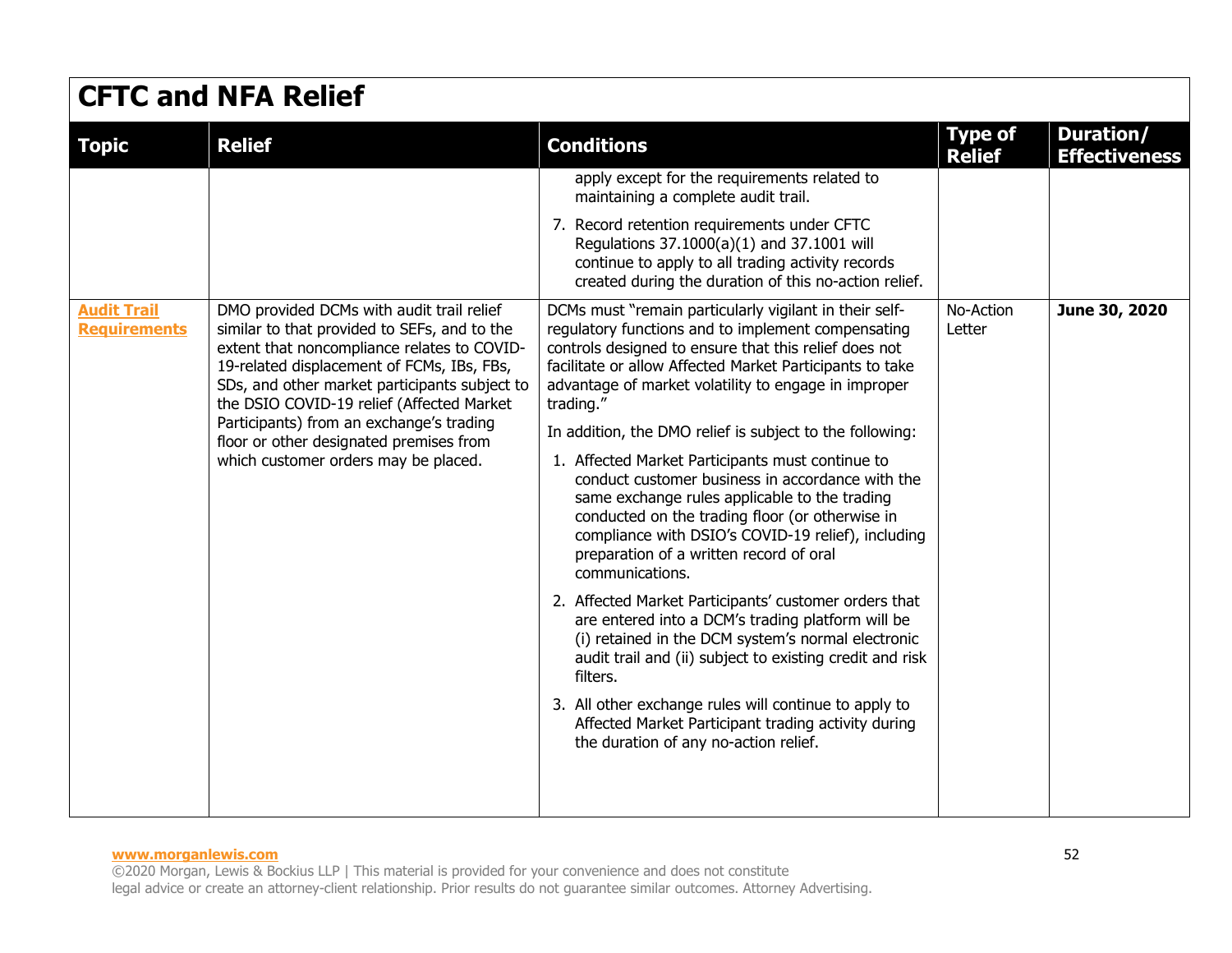| <b>CFTC and NFA Relief</b>            |                                                                                                                                                                                                                                                                                                                                                                                                                                                                                                                                                                                                                                                                                                                                                                                                                          |                                                                                                                                                                                                                                                                                                                                                                                                                                                                                                                                                                                                                                                                                                                                                                                                                                                                                                                                                                                                                                                                                                                                                                                                                                                                                                                                                                                                                                                                                      |                                 |                                   |  |
|---------------------------------------|--------------------------------------------------------------------------------------------------------------------------------------------------------------------------------------------------------------------------------------------------------------------------------------------------------------------------------------------------------------------------------------------------------------------------------------------------------------------------------------------------------------------------------------------------------------------------------------------------------------------------------------------------------------------------------------------------------------------------------------------------------------------------------------------------------------------------|--------------------------------------------------------------------------------------------------------------------------------------------------------------------------------------------------------------------------------------------------------------------------------------------------------------------------------------------------------------------------------------------------------------------------------------------------------------------------------------------------------------------------------------------------------------------------------------------------------------------------------------------------------------------------------------------------------------------------------------------------------------------------------------------------------------------------------------------------------------------------------------------------------------------------------------------------------------------------------------------------------------------------------------------------------------------------------------------------------------------------------------------------------------------------------------------------------------------------------------------------------------------------------------------------------------------------------------------------------------------------------------------------------------------------------------------------------------------------------------|---------------------------------|-----------------------------------|--|
| <b>Topic</b>                          | <b>Relief</b>                                                                                                                                                                                                                                                                                                                                                                                                                                                                                                                                                                                                                                                                                                                                                                                                            | <b>Conditions</b>                                                                                                                                                                                                                                                                                                                                                                                                                                                                                                                                                                                                                                                                                                                                                                                                                                                                                                                                                                                                                                                                                                                                                                                                                                                                                                                                                                                                                                                                    | <b>Type of</b><br><b>Relief</b> | Duration/<br><b>Effectiveness</b> |  |
| <b>New Relief</b>                     |                                                                                                                                                                                                                                                                                                                                                                                                                                                                                                                                                                                                                                                                                                                                                                                                                          |                                                                                                                                                                                                                                                                                                                                                                                                                                                                                                                                                                                                                                                                                                                                                                                                                                                                                                                                                                                                                                                                                                                                                                                                                                                                                                                                                                                                                                                                                      |                                 |                                   |  |
| <b>Capital</b><br><b>Requirements</b> | DSIO issued no-action relief to FCMs and IBs<br>that receive a PPP "covered loan" so that<br>when they compute their net capital under<br>CFTC Regulation 1.17, they may add back to<br>their capital the eligible "forgivable expense<br>amount" (certain costs incurred and payments<br>made during the eight-week period beginning<br>on the date of the origination of the loan, such<br>as payroll expenses).<br>DSIO's relief allows FCMs and IBs that are<br>SEC-registered broker-dealers that qualify as<br>small firms to take advantage of FINRA's April<br>2, 2020 FAQ (permitting small firms to add<br>back to net capital the amount of any accrued<br>and unpaid annual assessment fees due to<br>FINRA-reported on Item 3525 (Other<br>(deductions) or allowed credits) of the firm's<br>FOCUS Report). | An FCM or IB may add back to their capital the forgivable<br>expense amount provided that the following conditions<br>are satisfied:<br>1. The covered loan is included as a liability on the<br>FCM's or IB's balance sheet.<br>2. The FCM or IB creates and retains<br>documentation of the basis of the add-back,<br>including a record of its computation of the<br>forgivable expense amount, a record of costs<br>and payments making up that amount, and a<br>record of any estimate of the limits under<br>Section 1106(d) with the basis of such estimate.<br>3. The amount of the add-back cannot exceed the<br>balance sheet liability for the covered loan that<br>the firm reasonably expects to be forgiven<br>pursuant to the CARES Act and therefore the<br>add-back amount cannot increase net capital by<br>more than the balance sheet liability for such<br>covered loan.<br>4. The add-back is reported on line 3070 (Long-<br>term debt pursuant to CFTC Regulation<br>$1.17(c)(4)(vi)$ of the Statement of the<br>Computation of the<br>Minimum<br>Capital<br>Requirements of the applicable Form 1-FR-IB or<br>Form 1-FR-FCM, with an explanation on a<br>separate page, provided that IBs and FCMs that<br>are dually registered with the SEC as brokers or<br>dealers may continue to file a FOCUS Report in<br>lieu of a Form 1-FR-IB or Form 1-FR-FCM.<br>5. An FCM or IB that files a FOCUS Report reports<br>the Forgivable Expense Amount add-back on | No-Action<br>Letter             | September 1,<br>2020              |  |